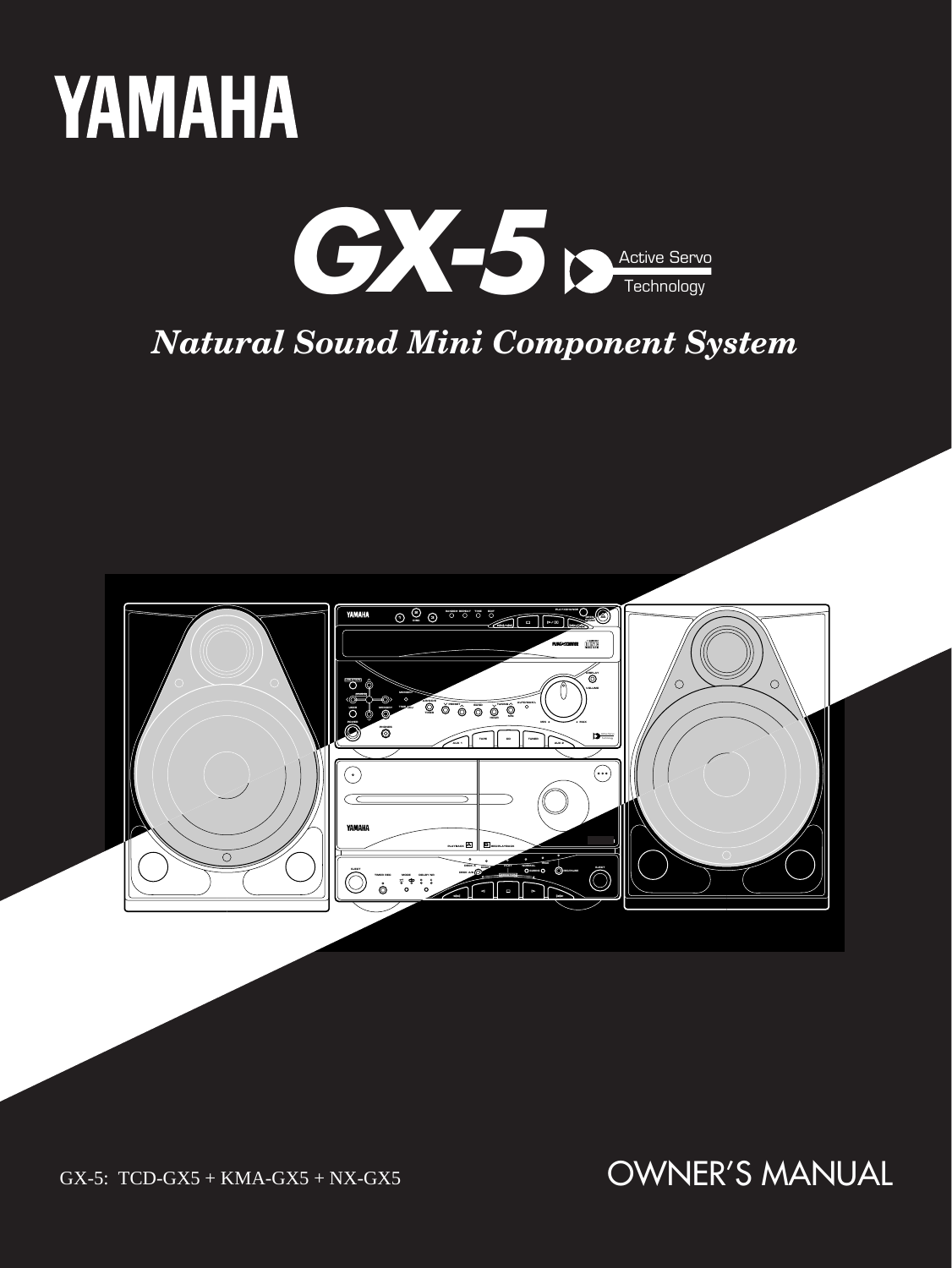# **SAFETY INSTRUCTIONS**



• Explanation of Graphical Symbols



The lightning flash with arrowhead symbol, within an equilateral triangle, is intended to alert you to the presence of uninsulated "dangerous voltage" within the product's enclosure that may be of sufficient magnitude to constitute a risk of electric shock to persons.



The exclamation point within an equilateral triangle is intended to alert you to the presence of important operating and maintenance (servicing) instructions in the literature accompanying the appliance.

**WARNING** TO REDUCE THE RISK OF FIRE OR ELECTRIC SHOCK, DO NOT EXPOSE THIS UNIT TO RAIN OR MOISTURE.

- **1** Read Instructions All the safety and operating instructions should be read before the unit is operated.
- **2** Retain Instructions The safety and operating instructions should be retained for future reference.
- **3** Heed Warnings All warnings on the unit and in the operating instructions should be adhered to.
- **4** Follow Instructions All operating and other instructions should be followed.
- **5** Water and Moisture The unit should not be used near water – for example, near a bathtub, washbowl, kitchen sink, laundry tub, in a wet basement, or near a swimming pool, etc.
- **6** Carts and Stands The unit should be used only with a cart or stand that is recommended by the manufacturer.
- **6A** A unit and cart combination should be moved with care. Quick stops, excessive force, and uneven surfaces may cause the unit and cart combination to overturn.



- **7** Wall or Ceiling Mounting The unit should be mounted to a wall or ceiling only as recommended by the manufacturer.
- **8** Ventilation The unit should be situated so that its location or position does not interfere with its proper ventilation. For example, the unit should not be situated on a bed, sofa, rug, or similar surface, that may block the ventilation openings; or placed in a built-in installation, such as a bookcase or cabinet that may impede the flow of air through the ventilation openings.
- **9** Heat The unit should be situated away from heat sources such as radiators, stoves, or other appliances that produce heat.
- **10** Power Sources The unit should be connected to a power supply only of the type described in the operating instructions or as marked on the unit.
- **11** Power-Cord Protection Power-supply cords should be routed so that they are not likely to be walked on or pinched by items placed upon or against them, paying particular attention to cords at plugs, convenience receptacles, and the point where they exit from the unit.
- **12** Cleaning The unit should be cleaned only as recommended by the manufacturer.
- **13** Nonuse Periods The power cord of the unit should be unplugged from the outlet when left unused for a long period of time.
- **14** Object and Liquid Entry Care should be taken so that objects do not fall into and liquids are not spilled into the inside of the unit.
- **15** Damage Requiring Service The unit should be serviced by qualified service personnel when:
	- **A.** The power-supply cord or the plug has been damaged; or
	- **B.** Objects have fallen, or liquid has been spilled into the unit; or
	- **C.** The unit has been exposed to rain; or
	- **D.** The unit does not appear to operate normally or exhibits a marked change in performance; or
	- **E.** The unit has been dropped, or the cabinet damaged.
- **16** Servicing The user should not attempt to service the unit beyond those means described in the operating instructions. All other servicing should be referred to qualified service personnel.
- **17** Power Lines An outdoor antenna should be located away from power lines.
- **18** Grounding or Polarization Precautions should be taken so that the grounding or polarization is not defeated.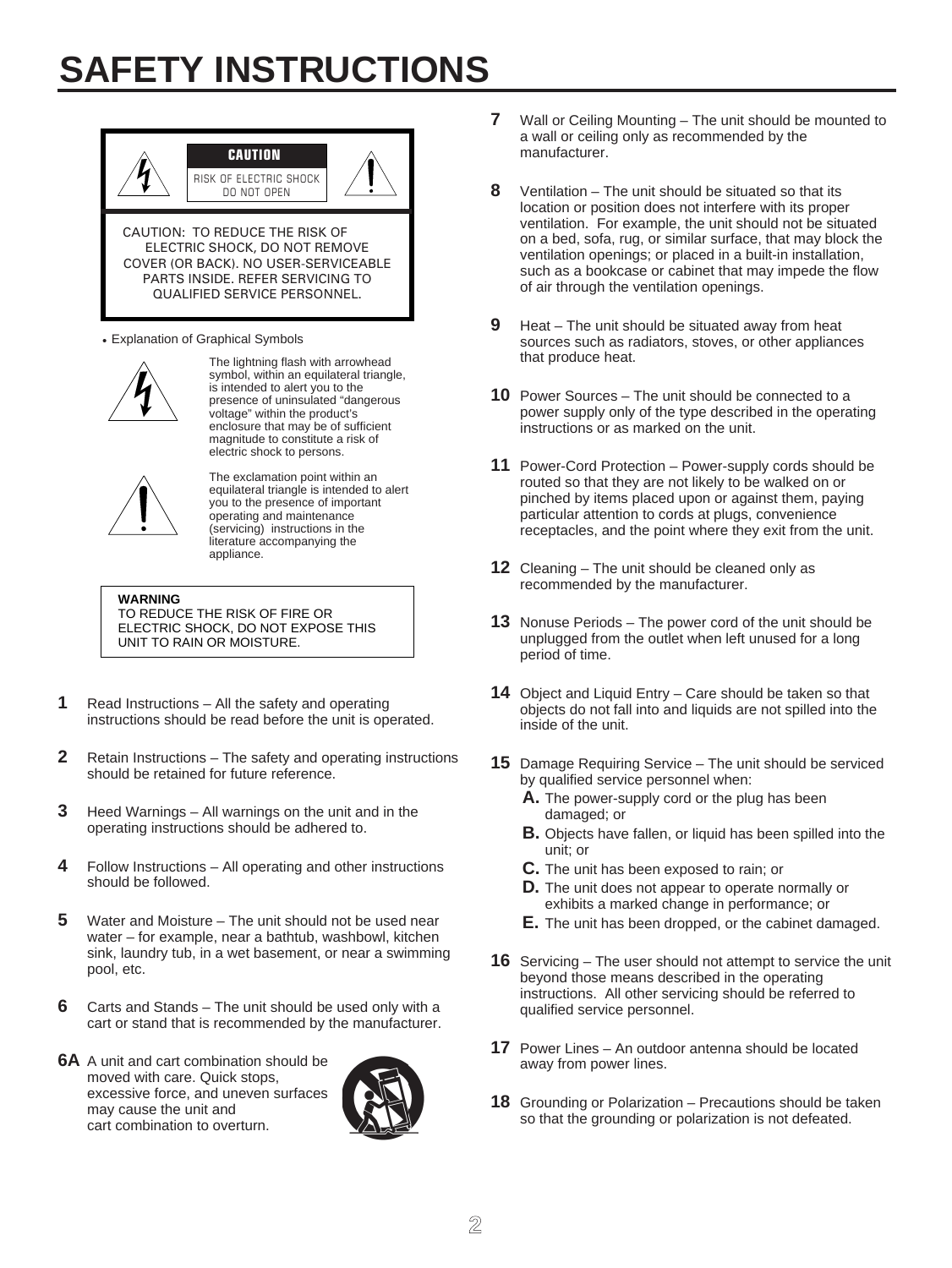**19** Outdoor Antenna Grounding – If an outside antenna is connected to this unit, be sure the antenna system is grounded so as to provide some protection against voltage surges and built-up static charges. Article 810 of the National Electrical Code, ANSI/NFPA 70, provides information with regard to proper grounding of the mast and supporting structure, grounding of the lead-in wire to an antenna discharge unit, size of grounding conductors, location of antenna discharge unit, connection to grounding electrodes, and requirements for the grounding electrode.

EXAMPLE OF ANTENNA GROUNDING



NEC – NATIONAL ELECTRICAL CODE

#### **Note to CATV system installer:**

This reminder is provided to call the CATV system installer's attention to Article 820-40 of the NEC that provides guidelines for proper grounding and, in particular, specifies that the cable ground shall be connected to the grounding system of the building, as close to the point of cable entry as practical.

### **SPECIAL NOTES FOR FCC COMPOSITE DEVICE**

This device is a composite system. The digital device component may not cause harmful interference.

### **FCC INFORMATION**

#### **1. IMPORTANT NOTICE : DO NOT MODIFY THIS UNIT!** This product, when installed as indicated in the instructions contained in this manual, meets FCC requirements. Modifications not expressly approved by Yamaha may void your authority, granted by the FCC, to use the product.

- **2. IMPORTANT :** When connecting this product to accessories and/or another product use only high quality shielded cables. Cable/s supplied with this product MUST be used. Follow all installation instructions. Failure to follow instructions could void your FCC authorization to use this product in the USA.
- **3. NOTE :** This product has been tested and found to comply with the requirements listed in FCC Regulations, Part 15 for Class "B" digital devices. Compliance with these requirements provides a reasonable level of assurance that your use of this product in a residential environment will not result in harmful interference with other electronic devices.

This equipment generates/uses radio frequencies and, if not installed and used according to the instructions found in the users manual, may cause interference harmful to the operation of other electronic devices.

Compliance with FCC regulations does not guarantee that interference will not occur in all installations. If this product is found to be the source of interference, which can be determined by turning the unit "OFF" and "ON", please try to eliminate the problem by using one of the following measures:

Relocate either this product or the device that is being affected by the interference.

Utilize power outlets that are on different branch (circuit breaker or fuse) circuits or install AC line filter/s.

In the case of radio or TV interference, relocate/reorient the antenna. If the antenna lead-in is 300 ohm ribbon lead, change the lead-in to coaxial type cable.

If these corrective measures do not produce satisfactory results, please contact the local retailer authorized to distribute this type of product. If you can not locate the appropriate retailer, please contact Yamaha Electronics Corp., U.S.A. 6660 Orangethorpe Ave, Buena Park, CA 90620.

The above statements apply ONLY to those products distributed by Yamaha Corporation of America or its subsidiaries.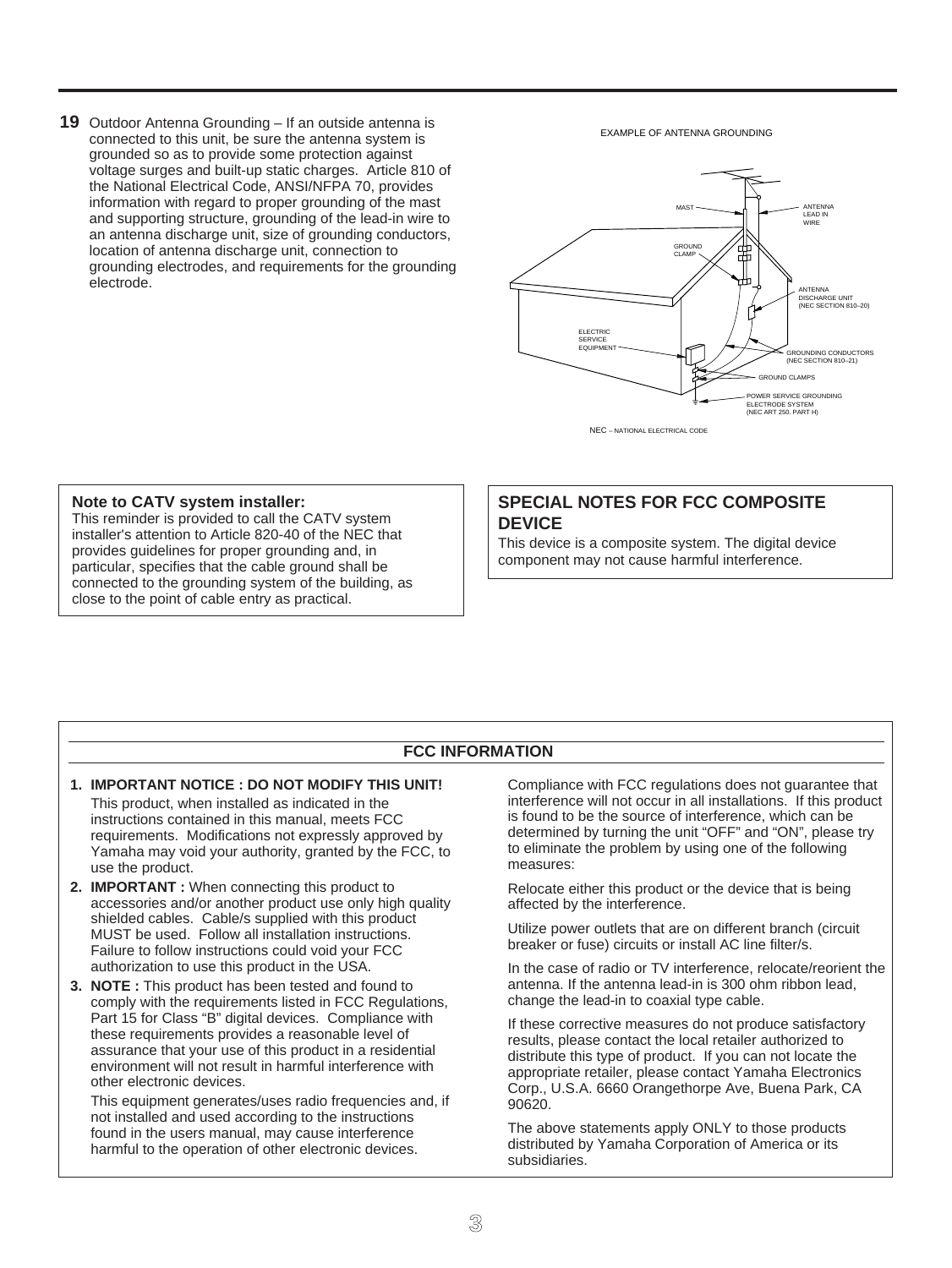# **We Want You Listening For A Lifetime**

YAMAHA and the Electronic Industries Association's Consumer Electronics Group want you to get the most out of your equipment by playing it at a safe level. One that lets the sound come through loud and clear without annoying blaring or distortion – and, most importantly, without affecting your sensitive hearing.

Since hearing damage from loud sounds is often undetectable until it is too late, YAMAHA and the Electronic Industries Association's Consumer Electronics Group recommend you to avoid prolonged exposure from excessive volume levels.



# **SUPPLIED ACCESSORIES**

● After unpacking, check that the following parts are included.

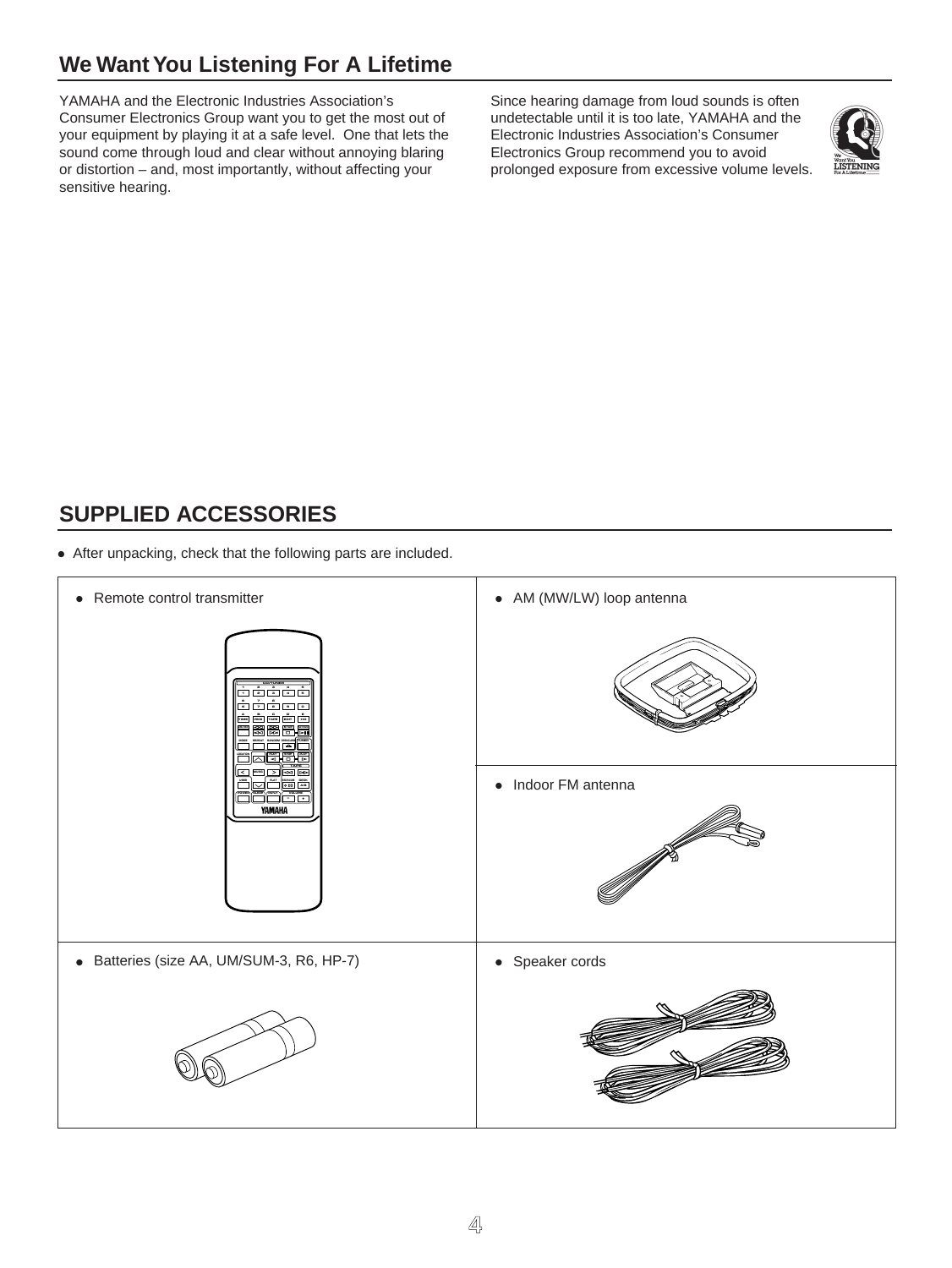1 **TCD-GX5**

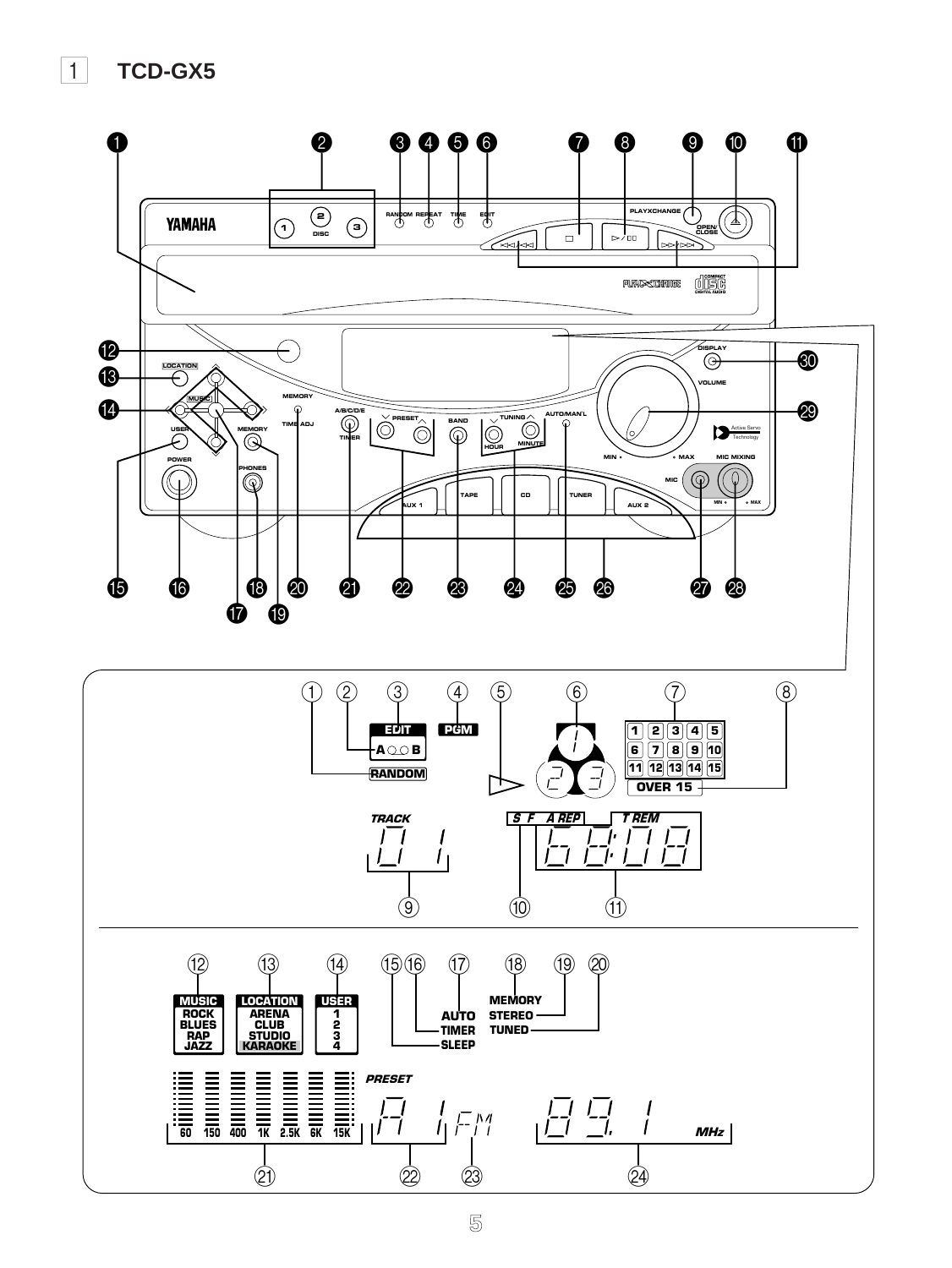

3 **NX-GX5**

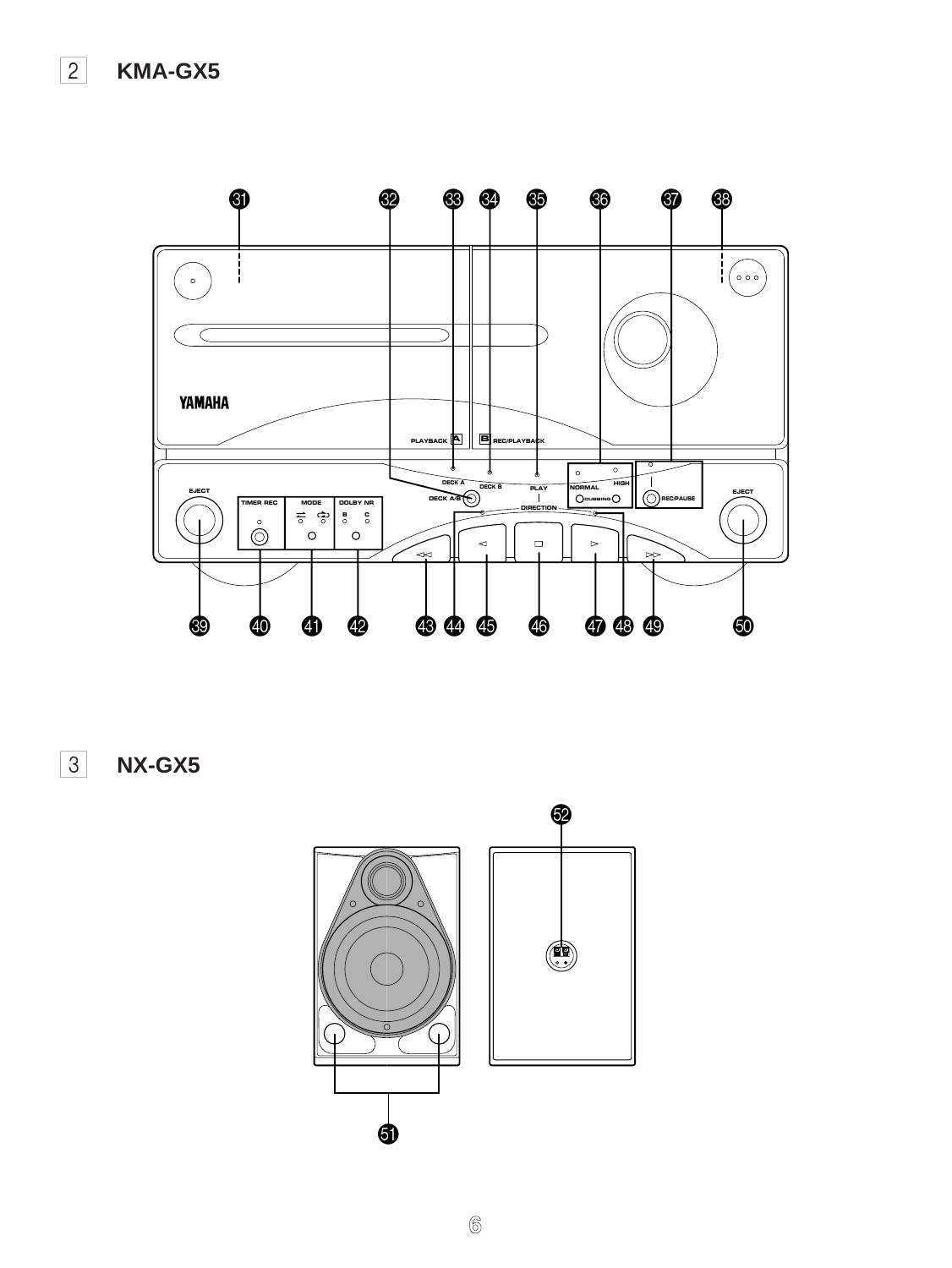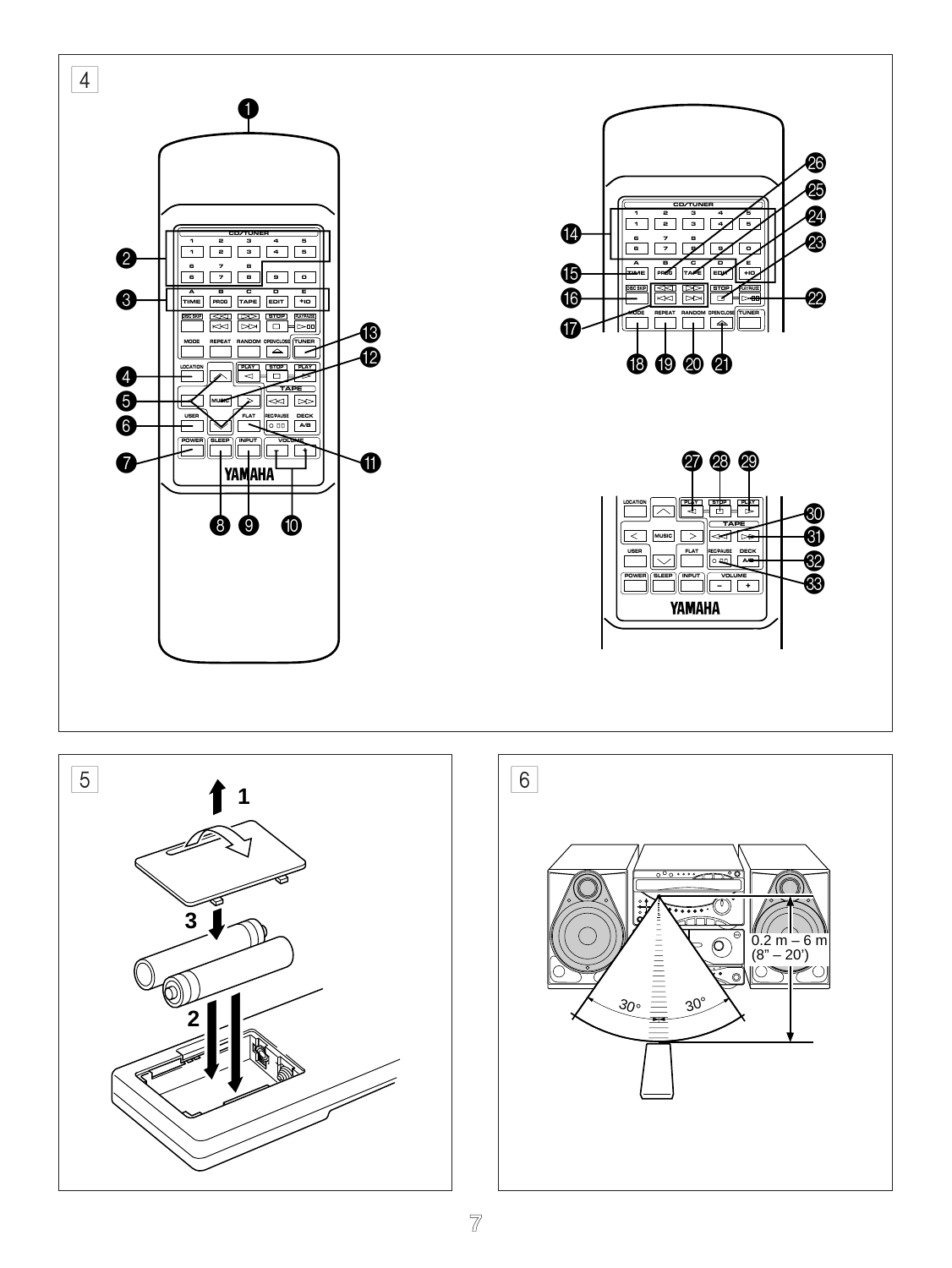



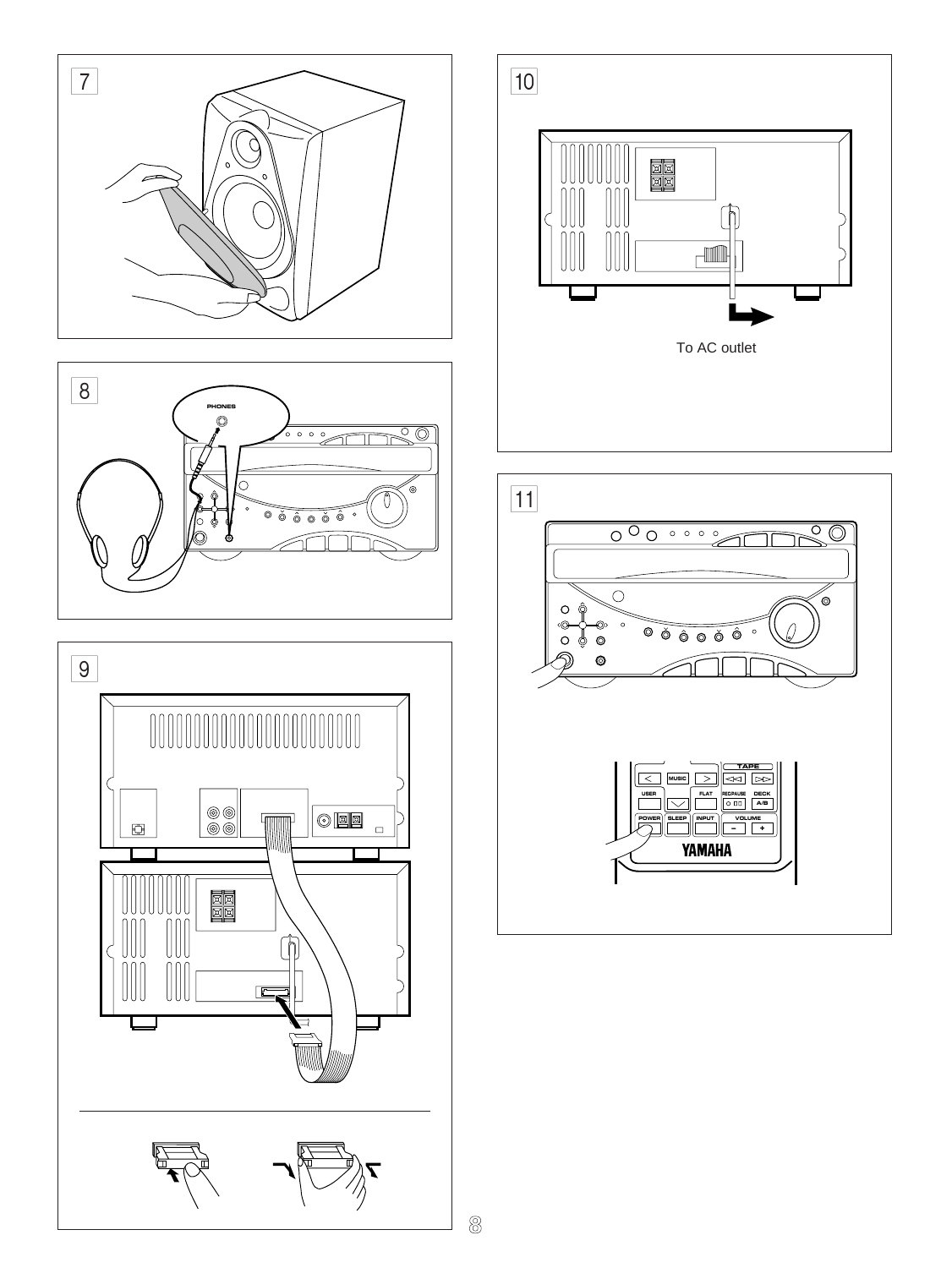# **INTRODUCTION**

Thank you for purchasing this YAMAHA product. We hope it will give you many years of trouble-free enjoyment. For the best performance, read this manual carefully. It will guide you in operating your YAMAHA product.

**Page**

# **FEATURES**

- **50W + 50W (6**Ω**) Output Power, 10% THD, 1 kHz**
- **4 Preset Graphic Equalizer Modes Selectable According to the Music Source**
- **3-Mode Sound Field Processor (4-Modes for Australia, Singapore and General Models Only)**
- **4-Pairs of Equalizer and Sound Field Mode Storing Capability**
- **Microphone Jack and Mixing Level Control for Karaoke (Australia, Singapore and General Models Only)**
- **Random Access Programmable CD Playback**
- **Single Track/Entire Disc/All Disc Repeat Play**
- **Random-sequence Play**
- **Automatic Synchronized Recording with CD Playback**
- **Automatic CD Editing Function for Recording to Tape**
- **Double Cassette Tape Deck with Automatic Reversing Function**
- **2-Way Speed Dubbing**
- **Dolby B/C Noise Reduction System**
- **40 Station Automatic Preset Tuning**
- **Multi-Use Timer/Sleep Timer**
- **Active Servo Processing Speaker System (NX-GX5)**
- **Remote Control Capability**

# **CONTENTS**

| NAMES OF CONTROLS AND INDICATORS 4-5      |  |
|-------------------------------------------|--|
|                                           |  |
|                                           |  |
|                                           |  |
|                                           |  |
| TURNING THE POWER ON/OFF TO THIS SYSTEM 8 |  |
|                                           |  |
|                                           |  |
| COMPACT DISC PLAYER OPERATION10-16        |  |
|                                           |  |

| гаче                                             |  |
|--------------------------------------------------|--|
|                                                  |  |
|                                                  |  |
|                                                  |  |
| <b>GRAPHIC EQUALIZER/SOUND FIELD PROCESSOR</b>   |  |
| <b>KARAOKE OPERATION</b>                         |  |
| (Australia, Singapore and General models only)37 |  |
| HOW TO USE THE BUILT-IN TIMER38-41               |  |
|                                                  |  |
|                                                  |  |
|                                                  |  |
|                                                  |  |

**Page**

For basic source play, the following illustrations on top of pages will help you to look for the section you need.





...Tape playback/recording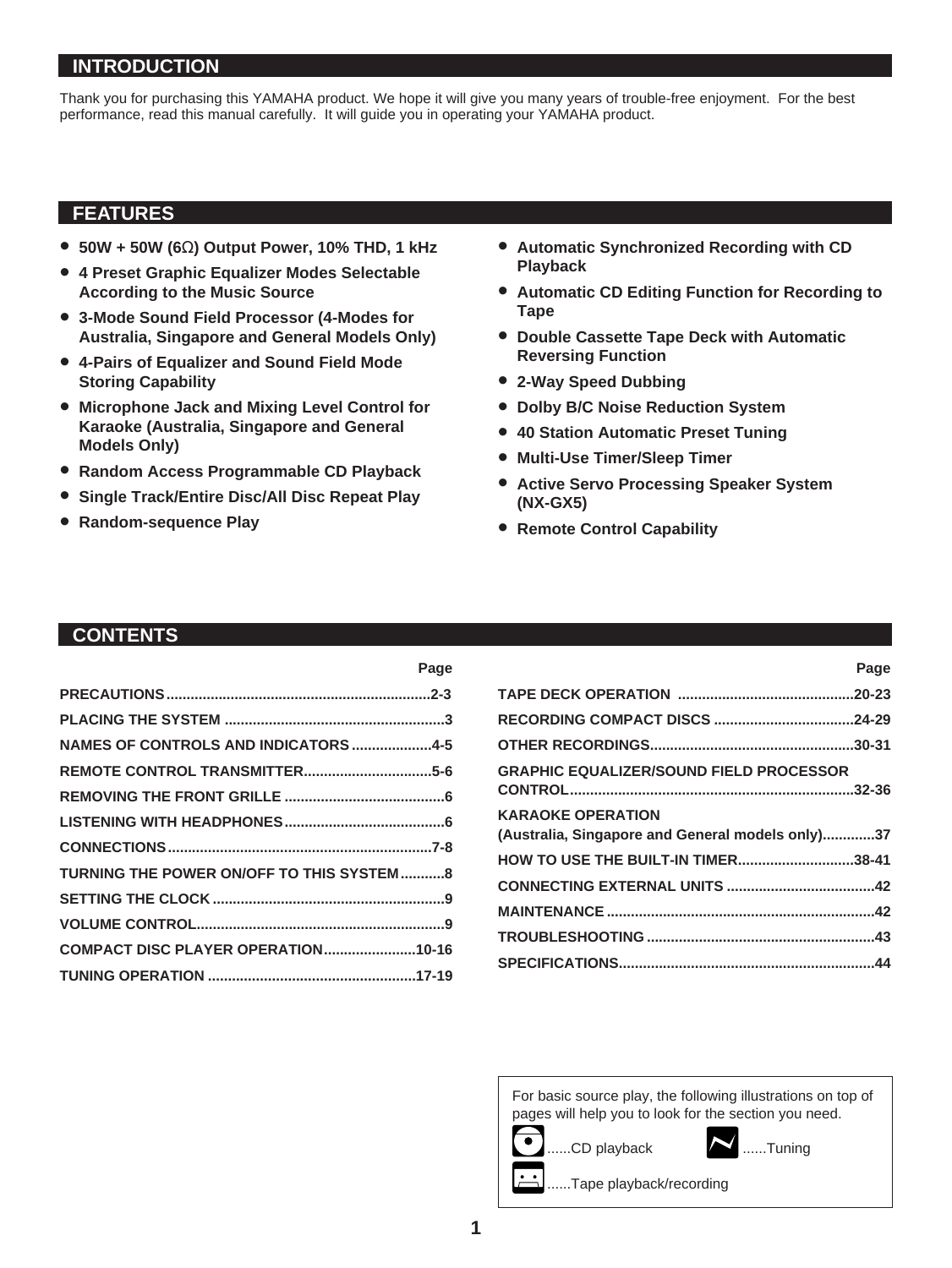# **PRECAUTIONS: READ THIS BEFORE OPERATING YOUR UNIT**

- To assure the finest performance, please read this manual carefully. Keep it in a safe place for future reference.
- This system is equipped with the newly developed Active Servo Processing Speaker System. It is not designed for use with conventional speakers. Therefore, **do not attempt to connect other speakers than the provided speaker system**.
- Choose the installation location of this unit carefully. Avoid placing it in direct sunlight or close to a source of heat. Also avoid locations subject to vibration and excessive dust, heat, cold or moisture. Keep it away from sources of hum such as transformers and electric motors.
- Do not operate this unit upside-down. It may overheat, possibly causing damage.
- Never open the cabinet. If something drops into the set, contact your dealer.
- The openings on the cabinet assure proper ventilation of the unit. If these openings are obstructed, the temperature inside the cabinet will rise rapidly and eventually damage the circuits. Therefore, avoid placing objects against these openings and do not install the unit where the flow of air through the ventilation openings could be impeded.
- Always set the VOLUME control to minimum before starting the audio source: increase the volume gradually to an appropriate level after play has started.
- When not planning to use this unit for long periods of time (ie., vacation, etc.), disconnect the AC power plug from the wall outlet.
- Grounding or polarization Precautions should be taken so that the grounding or polarization of an appliance is not defeated.
- Do not use force on switches, controls or connection wires. When moving the unit, first disconnect the power plug and the wires connected to other equipment. Never pull the wire itself.
- Do not attempt to clean the unit with chemical solvents; this might damage the finish. Use a clean, dry cloth.
- Be sure to read the "TROUBLESHOOTING" section regarding common operating errors before concluding that the unit is faulty.
- To prevent lightning damage, disconnect the AC power plug and the antenna cable when there is an electrical storm.
- Do not plug the AC power plug to the wall socket before you finish all connections.
- Never allow metallic items (e.g. screwdrivers, tools, etc.) to come near the cassette deck's record/playback head assembly in this unit. Doing so may not only scratch or damage the head's mirrorsmooth finish, it may change the magnetic characteristics of the heads, causing a deterioration in reproduction performance quality.
- Although the cassette deck's record/playback heads used in this unit are high quality heads with outstanding reproduction characteristics, they can become dirty through the use of old tapes or from dust accumulation over time. This can have a serious effect on reproduction quality. Clean the heads regularly with one of the commonly available head cleaners or with cleaning solutions.
- The voltage to be used must be the same as that specified on this unit. Using this product with a higher voltage than that which is specified is dangerous and may result in a fire or other type of accident causing damage. YAMAHA will not be held responsible for any damage resulting from use of this unit with a voltage other than that which is specified.
- The sound level at a given volume setting depends on speaker location and other factors. Care should be taken to avoid exposure to sudden high levels of sound, which may occur when turning on the unit with the volume control setting at high, and to continuous high levels of sound.
- Sudden temperature changes and storage or operation in an extremely humid environment may cause condensation inside the cabinet.

Condensation can cause the unit to malfunction.

To eliminate condensation: • **CD pickup**

Leave the power on with no disc in the unit until normal playback is possible (about 1 hour).

• **Tape head** Leave the power on with no cassette in the unit until normal playback is possible (about 1 hour). **Note**

If condensation forms on the tape head, foreign matter may accumulate during use.

• **Remote control**

Wipe off condensation on the transmitter window with a soft cloth before operating the unit.

### **IMPORTANT**

Please record the serial number of this unit in the space below.

Serial No.:

The serial number is located on the rear of the unit. Retain this Owner's Manual in a safe place for future reference.

#### **WARNING**

TO REDUCE THE RISK OF FIRE OR ELECTRIC SHOCK, DO NOT EXPOSE THIS APPLIANCE TO RAIN OR MOISTURE.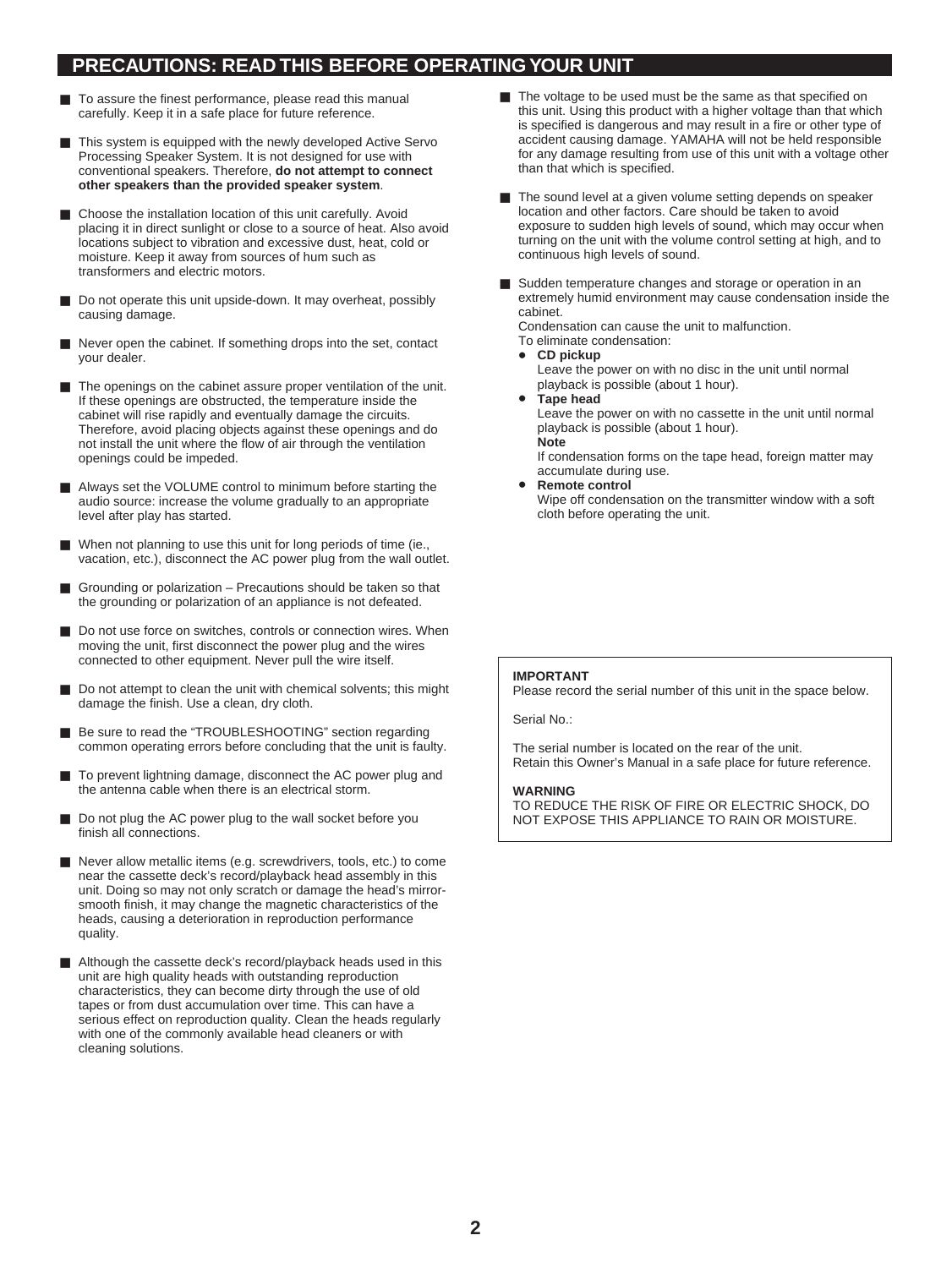# **PRECAUTIONS: READ THIS BEFORE OPERATING YOUR UNIT**

#### **NOTE**

Please check the copyright laws in your country to record from records, compact discs, radio, etc. Recording of copyright material may infringe copyright laws.

#### **CAUTION FOR CARRYING THIS UNIT**

Be sure not to carry or tip this unit with discs remaining in it.

#### **CAUTION FOR MOVING THIS UNIT**

Before moving this unit, first remove all discs from the disc table and close the table by pressing the OPEN/CLOSE button, and then switch off the power by pressing the POWER switch, and last, after you confirm that "no disc" is illuminated on the display, disconnect the power plug from the AC outlet.

The apparatus is not disconnected from the AC power source as long as it is connected to the wall outlet, even if the apparatus itself is turned off.

### **WARNING**

#### **DANGER**

Invisible laser radiation when open and interlock failed or defeated.

Avoid direct exposure to beam.

#### **CAUTION**

Use of controls or adjustments or performance of procedures other than those specified herein may result in hazardous radiation exposure.

As the laser beam used in this unit is harmful to the eyes, do not attempt to disassemble the cabinet. Refer servicing to qualified personnel only.

To avoid electrical shock, do not open the cabinet. Refer servicing to qualified personnel only.

**DANGER**: The use of optical instrument with this product will increase eye hazard.

# **PLACING THE SYSTEM**



will place another unit or any object on top of KMA-GX5, be sure and prevent the ventilation holes on the top panel of it from being obstructed. If doing so, it may be damaged.

#### **Notes**

- If the system is put in a rack, allow a space of at least 5 cm (1-15/16") above and behind the system.
- Disconnect the AC supply lead from the AC outlet before connecting or disconnecting any component.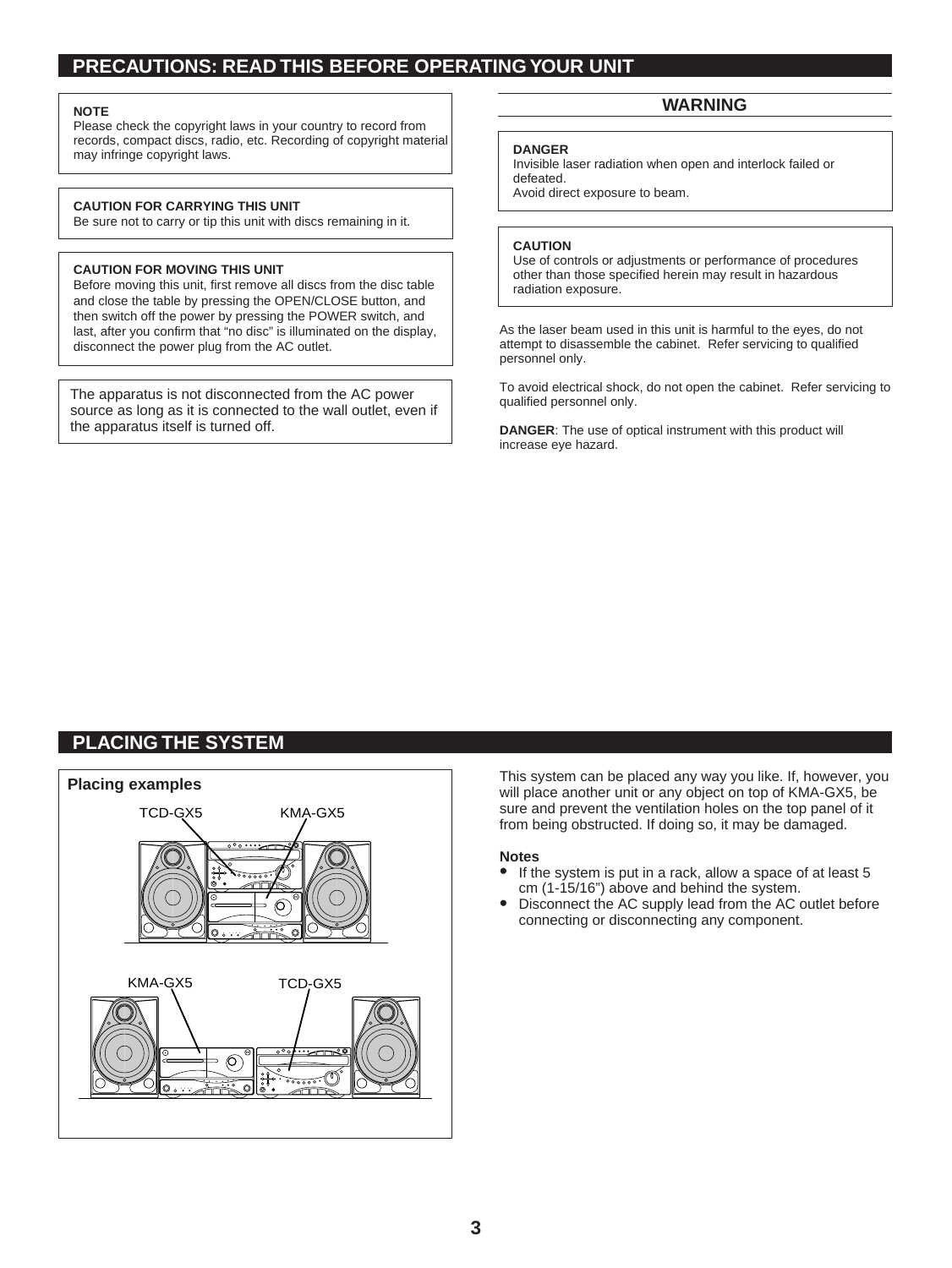# **NAMES OF CONTROLS AND INDICATORS**

(See figure 1 on page **5** at the beginning part of this manual.)

# **TCD-GX5 (CD player/pre-amplifier/tuner)**

- **1** Disc Table
- **2** Disc Selector Buttons
- **8** RANDOM Button
- 4 **REPEAT** Button
- **6** TIME Button
- 6 **EDIT** Button
- $\bullet$  Stop Button:  $\Box$
- 8 Play/Pause Button:  $\gg$ /m
- **9 PLAYXCHANGE** Button
- **<sup>O</sup>** OPEN/CLOSE Button:  $\triangle$
- $\bigoplus$  Skip Buttons:  $\leq$  / $\triangleright$   $\triangleright$ (Search Buttons:  $\leq$   $\leq$  / $\geq$  )
- **P** Remote Control Sensor
- **C** LOCATION Button
- <sup>4</sup> Equalizer Control Buttons
- **B** USER Button
- **G** POWER Switch
- **G** MUSIC Button
- **18** PHONES Jack
- **ID** User Program **MEMORY** Button
- **20** Tuner **MEMORY** (TIME ADJUST) Button
- **(2)** A/B/C/D/E (TIMER) Button
- **22** PRESET  $\vee$  (Down)/  $\wedge$  (Up) Buttons
- **28 BAND** Button
- **24** TUNING  $\vee$  (Down)/  $\wedge$  (Up) **(HOUR/MINUTE) Buttons**
- **25 AUTO/MAN'L Button**
- 26 Input Selector Buttons
- **<sup>27</sup>** MIC (Microphone) Jack (Equipped on Australia, Singapore and General Models Only)
- **23 MIC MIXING** (Microphone Mixing) Level Control (Equipped on Australia, Singapore and General Models Only)
- 29 **VOLUME** Control
- **60 DISPLAY Button**

# **Display**

# **For CD player**

- 1 **RANDOM** Play Indicator
- 2 Tape Side Indicator
- 3 **EDIT** Indicator
- 4 Program **(PGM)** Play Indicator
- $(5)$  Play Indicator:  $\triangleright$
- 6 Disc Indicator
- 7 Music Calendar Indicator
- 8 Music Calendar **OVER 15** Indicator
- 9 Track Number Indicator
- 0 **(S, F) REP**EAT Indicator
- $(11)$  Time Display

# **For pre-amplifier/tuner**

- B Preset Equalizer Mode Indicator (**MUSIC**)
- C Sound Field Mode Indicator (**LOCATION**)
- (14) User Program Number Indicator
- E **SLEEP** Indicator
- (16) **TIMER** Set Indicator
- G **AUTO** Tuning Indicator
- (18) **MEMORY** Indicator
- I **STEREO** Indicator
- 20 **TUNED** Indicator
- (21) Graphic Equalizer Level Indicators
- 22 Preset Number Indicator
- (23) Band Indicator
- (24) Station Frequency Display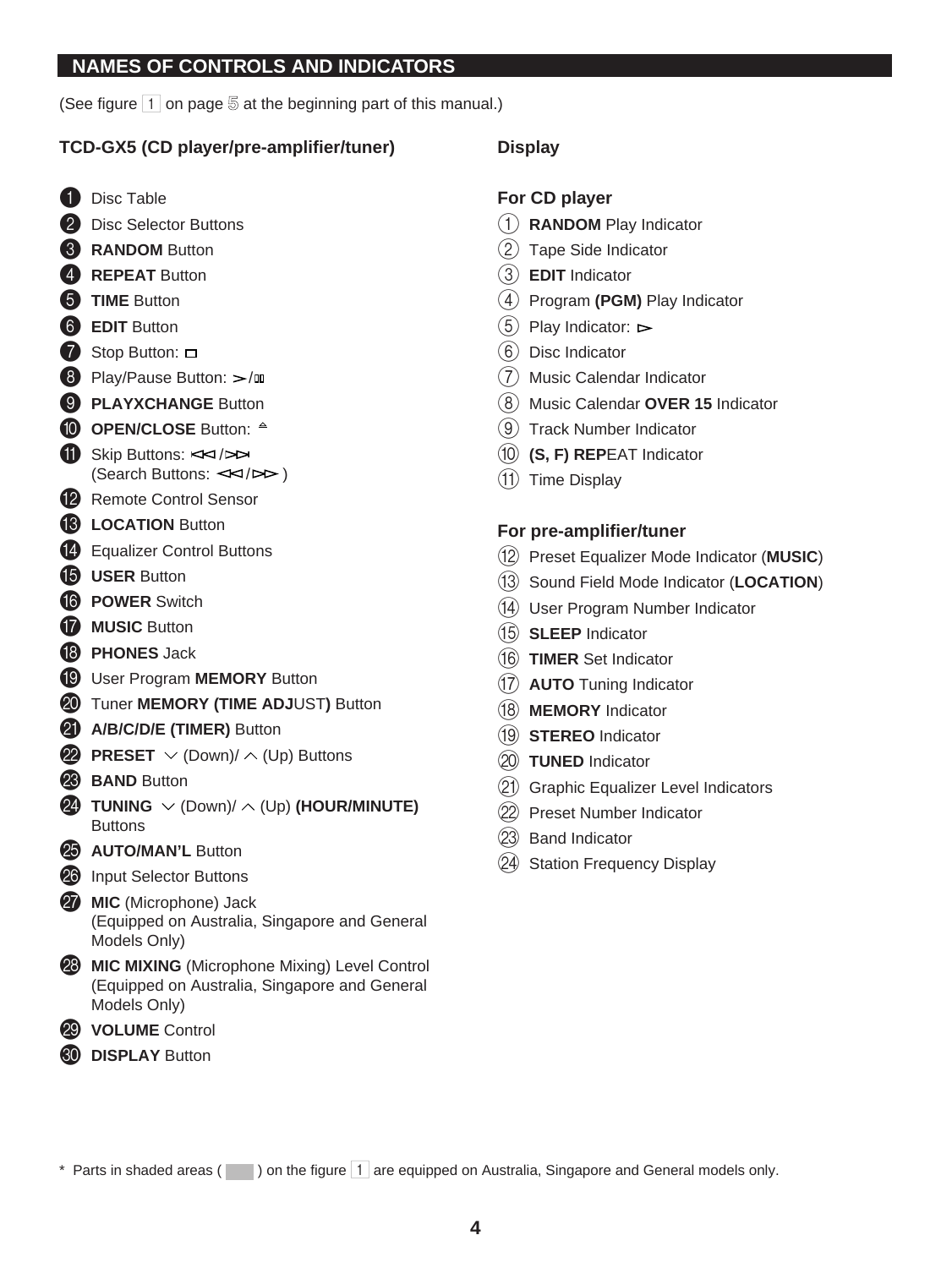# **NAMES OF CONTROLS AND INDICATORS**

(See figure 2 and 3 on page **6** at the beginning part of this manual.)

# **KMA-GX5 (Tape deck/power amplifier)**

- **61** DECK A Cassette Compartment
- **82 DECK A/B** Button
- **83** DECK A Indicator
- **R<sub>4</sub>** DECK B Indicator
- **85** PLAY Indicator
- **& DUBBING (NORMAL/HIGH)** Buttons and Indicators
- *RD* REC/PAUSE Button and Indicator
- **63** DECK B Cassette Compartment
- **69** DECK A **EJECT** Button
- **40 TIMER REC** Button and Indicator
- **41** Reverse **MODE** Selector Button and Indicators
- **49 DOLBY NR Button and Indicators**
- $48$  Fast Wind Button:  $\leq$
- 44 Play Direction Indicator
- $45$  Play Button:  $\lhd$
- $\overline{40}$  Stop Button:  $\Box$
- $\overline{q}$  Play Button:  $\triangleright$
- 43 Play Direction Indicator
- $49$  Fast Wind Button:  $>$
- **60** DECK B **EJECT** Button

# **NX-GX5 (Speakers)**



62 Speaker Terminals

# **REMOTE CONTROL TRANSMITTER**

# **Names of control buttons**

(See figure  $\boxed{4}$  on page  $\boxed{7}$  at the beginning part of this manual.)

# ■ **Pre-amplifier/tuner control buttons**

- **1** Remote Control Transmitter Window
- **2** Preset Station Number Buttons
- 3 **A, B, C, D, E** Selector Buttons
- **4** LOCATION Button
- 5 Equalizer Control Buttons
- 6 **USER** Button
- *R* POWER Switch
- 8 **SLEEP** Button
- **9 INPUT** Selector Button
- 0 **VOLUME –** (Down)/**+** (Up) Buttons
- **fil FLAT** Button
- **12** MUSIC Button
- **C** TUNER Input Selector Button
- **CD player control buttons**
- **14** Track Number Input Buttons
- **iB** TIME Button
- **fo** DISC SKIP Button Skip Buttons:  $\leq$  / $\geq$ 
	- (Search Buttons:  $\leq$  /  $\triangleright$  )
- **B** Disc Play **MODE** Selector Button
- **ID REPEAT Button**
- **20** RANDOM Button
- **21** OPEN/CLOSE Button: <sup> $\triangle$ </sup>
- **22** PLAY/PAUSE Button:  $\triangleright$  m
- **28** STOP Button:  $\Box$
- 24 **EDIT** Button
- **25** TAPE Button
- **28 PROGRAM Button**

# ■ **Tape deck control buttons**

- $\overline{27}$  Play Button:  $\triangleleft$
- $\circled{2}$  Stop Button:  $\Box$
- $\circledR$  Play Button:  $\triangleright$
- $\circled{60}$  Fast Wind Button:  $\triangleleft$
- $\bigcirc$  Fast Wind Button:  $>$
- **82 DECK A/B** Button
- **63** REC/PAUSE Button: 0 m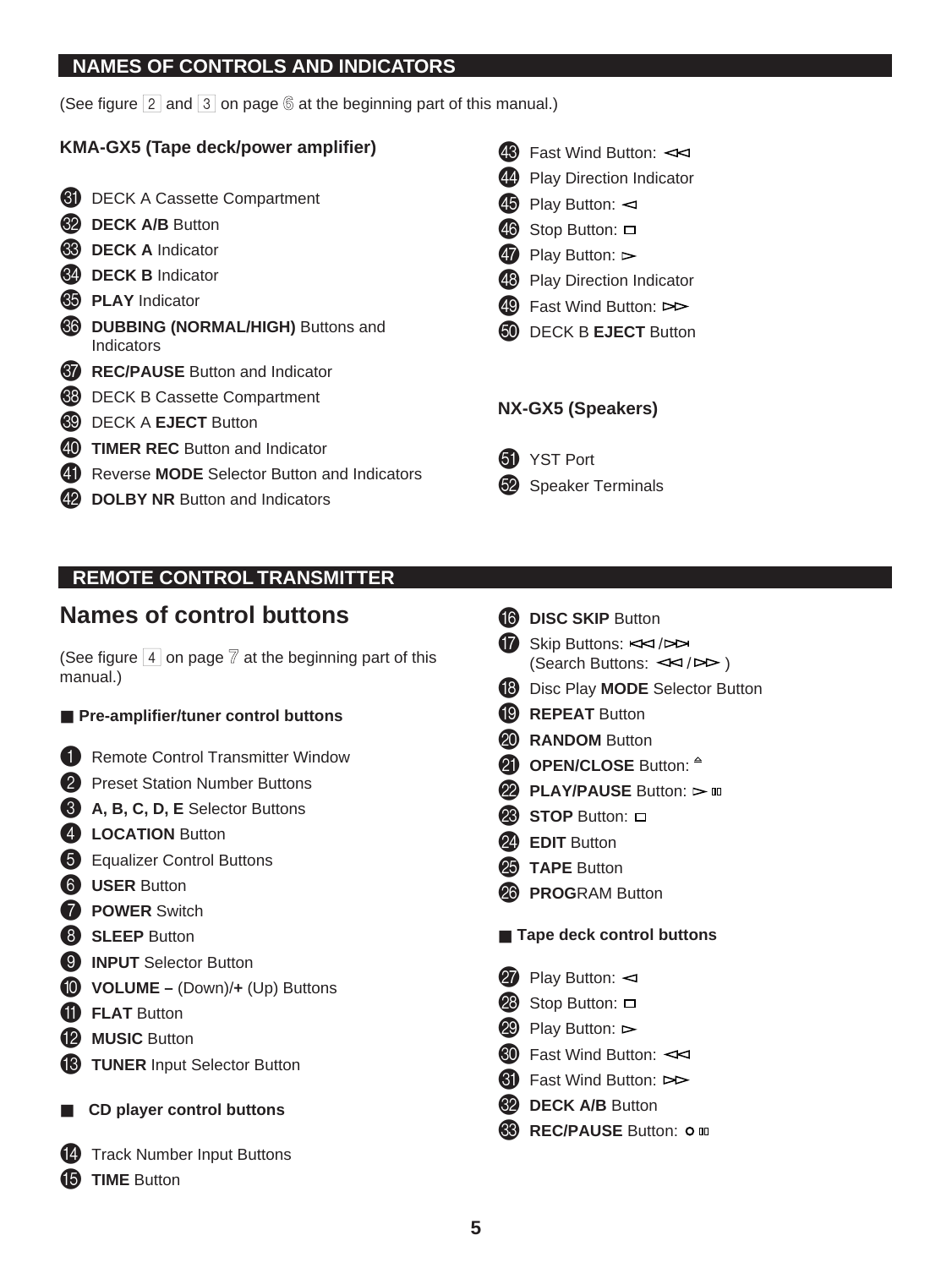# **Loading the batteries for the remote control transmitter**

(See figure  $\overline{5}$  on page  $\overline{7}$ .)

- **1** Remove the battery compartment cover. (Press the left edge of the cover to right with a finger, and then pull it upward.)
- **2** Insert 2 "AA" size batteries (UM/SUM-3, R6, HP-7 or equivalent) into the battery compartment. Installing the batteries improperly may cause failure.
- **3** Replace the battery compartment cover.

### **Precautions for battery use**

- Insert the batteries according to the direction indicated in the battery compartment.
- Replace all batteries with new ones at the same time.
- Remove the batteries if they are weak or if the unit is not in use for long periods.
- Don't mix normal batteries with rechargeable batteries.

# **Proper use of the remote control transmitter**

(See figure  $\boxed{6}$  on page  $\boxed{7}$ .)

Aim (within the range of 60° with no obstacles) the remote control transmitter at the remote control sensor and operate as shown.

### **Notes concerning use**

- Replace the batteries if control distance decreases or operation becomes unstable.
- Periodically clean the transmitter window on the remote control transmitter and the sensor on the main unit with a soft cloth.
- Exposing the sensor on the main unit to strong light (especially an inverter type of fluorescent lamp etc.) may interfere with operation. In this case, reposition the main unit to avoid direct lighting.
- Keep the remote control transmitter away from moisture, excessive heat, shock and vibrations.
- The remote control transmitter's usable range is within 0.2m (8") and 6m (20') away from the sensor.

# **REMOVING THE FRONT GRILLE**

(See figure 7 on page **8**.)

The front grille is fastened to the enclosure at three points, and can be removed if desired. To remove the grille, hold on to the frame and slowly pull straight away from the speaker. To reattach, line up the three pegs on the inside surface of the grille with the three corresponding holes on the speaker and push gently.

### **Note**

When the grille is removed, take care not to touch the speaker units with your hands or to exert excessive force with tools.

# **LISTENING WITH HEADPHONES**

# (See figure 8 on page **8**.)

- Be sure that your headphones have a 3.5 mm (1/8") diameter plug and are between 16 ohms and 50 ohms impedance. Recommended impedance is 32 ohms.
- When headphones are connected, the speakers are defeated automatically. Adjust the VOLUME control for desired volume.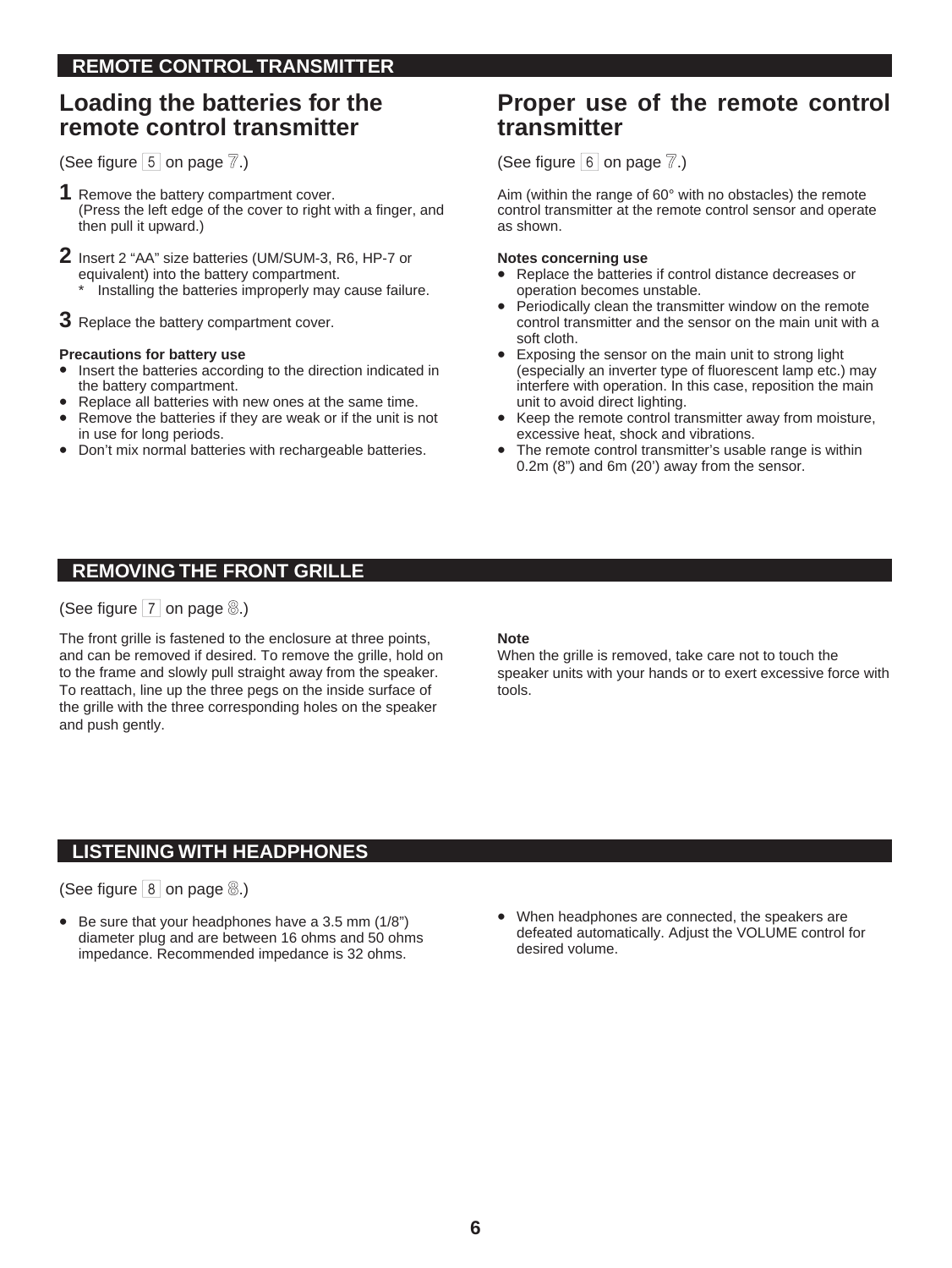# **CONNECTIONS**





For U.K. and Europe models, "AM" is replaced by "MW LW".

### **FREQUENCY STEP switch (Singapore and General models only)**

Because the interstation frequency spacing differs in different areas, set the FREQUENCY STEP switch (located at the rear) according to the frequency spacing in your area. Before setting this switch, disconnect the AC supply lead of this unit from the AC outlet.

# **Antenna connection**

## **(1) Supplied FM antenna**

Connect the FM antenna wire to the corresponding terminal and direct the FM antenna wire to the direction where the strongest signal can be received.

## **(2) Supplied AM (MW/LW) loop antenna**

Connect the AM (MW/LW) loop antenna wires to the corresponding terminals. Position the AM (MW/LW) loop antenna for optimum reception. Place the AM (MW/LW) loop antenna on a shelf etc., or install it on the rack or wall with screws (not supplied).

### **Notes**

- When static is still heard even after adjusting the position of the AM (MW/LW) loop antenna, try reversing the wire connections (top to bottom).
- Do not place the AM (MW/LW) loop antenna on the unit. It will result in noise generation, since the unit is equipped with digital electronics. Place the AM (MW/LW) loop antenna away from the unit.

### **(3) External FM antenna**

Use an external FM antenna instead of an indoor FM antenna if you need better reception. Consult your dealer.

### **(4) External AM (MW/LW) antenna**

Use an external AM (MW/LW) antenna if you need better reception. Consult your dealer.

### **Note**

When using an external AM (MW/LW) antenna, be sure to keep the wire of the AM (MW/LW) loop antenna connected.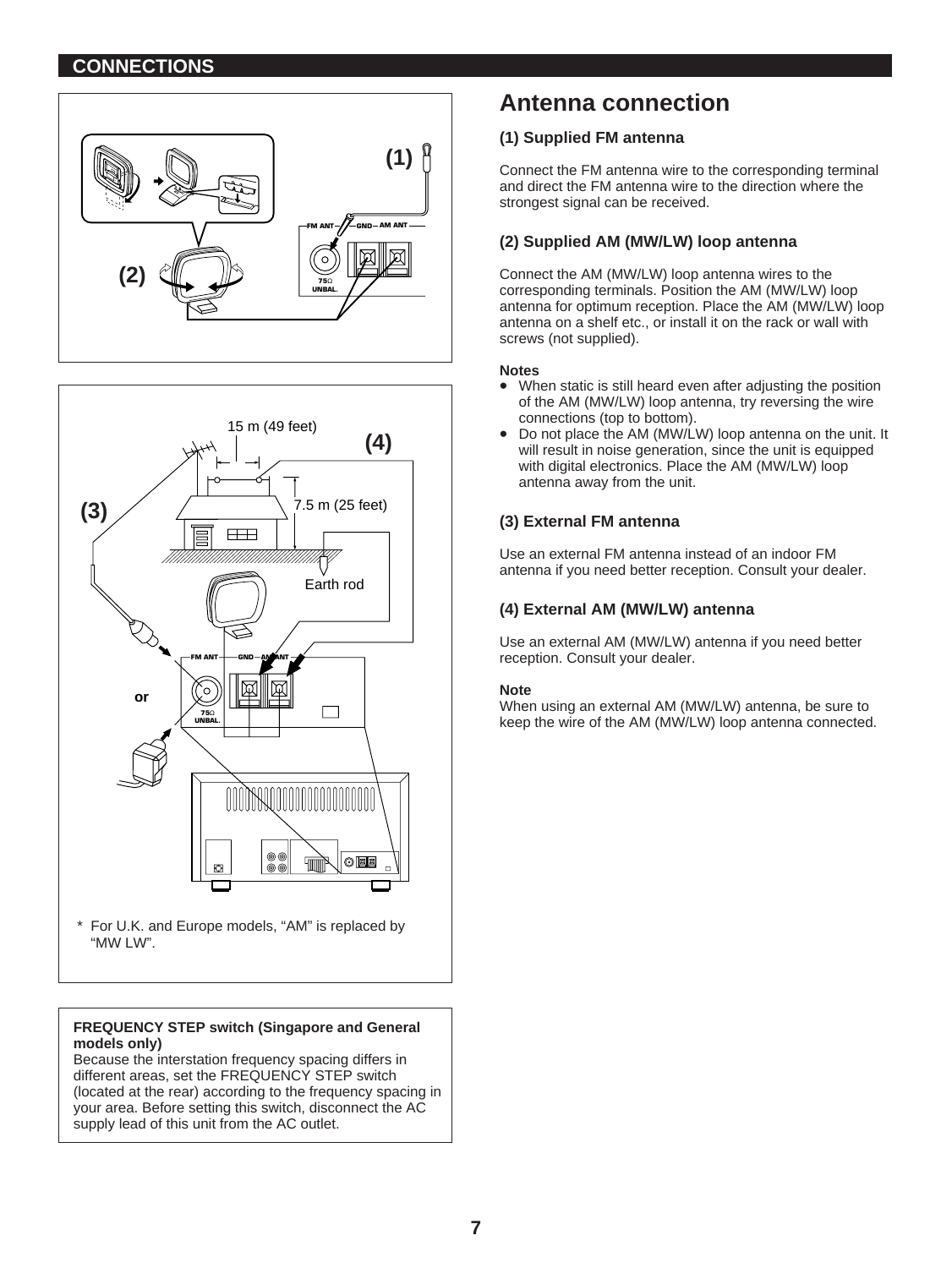# **CONNECTIONS**



# **Speaker connection**

Connect each speaker wire to the SPEAKERS terminals.

#### **Cautions**

- Do not let the bare speaker wires touch each other as this could damage the power amplifier and/or speakers.
- When connecting the speakers to the unit, be sure to connect the speaker wires properly. Do not make a mistake from the right channel to the left channel and from the plus (+) terminal to the minus (–) terminal.
- Do not connect these SPEAKERS terminals to speakers other than the provided speaker system NX-GX5.

# **System connection**

(See figure 9 on page **8**.)

Connect the red connector on the rear of TCD-GX5 to the red socket on the rear of KMA-GX5.

### **How to disconnect the system connector**

Grasp both sides of the connector to disconnect the connector.

# **Connecting the AC supply lead**

(See figure 10 on page  $\mathcal{B}$ .)

- After connecting the speakers and system connectors, plug the AC supply lead into a convenient AC outlet.
- Unplug the AC supply lead from the AC outlet if the unit is not to be used for a long period of time.

# **TURNING THE POWER ON/OFF TO THIS SYSTEM**

(See figure 11 on page  $\mathcal{B}$ .)

If the AC supply lead is connected to the AC outlet, this system can be turned ON and OFF (STANDBY mode) by pressing the POWER switch on the front panel of TCD-GX5 or the POWER switch on the remote control transmitter.

### **Automatic power-off function**

The power of this system will be automatically turned off if there is no operation on the control parts of this system, no illumination on the graphic equalizer indicators and no playback of CD or tape for about 30 minutes.

#### **STANDBY mode**

While the power is on, pressing the POWER switch (or the POWER switch on the remote control transmitter) switches the system to the STANDBY mode. (In this mode, the display shows only the time.) In this mode, main voltage is still present inside the system. If you want to switch off the system completely, disconnect the AC power plug from the AC outlet.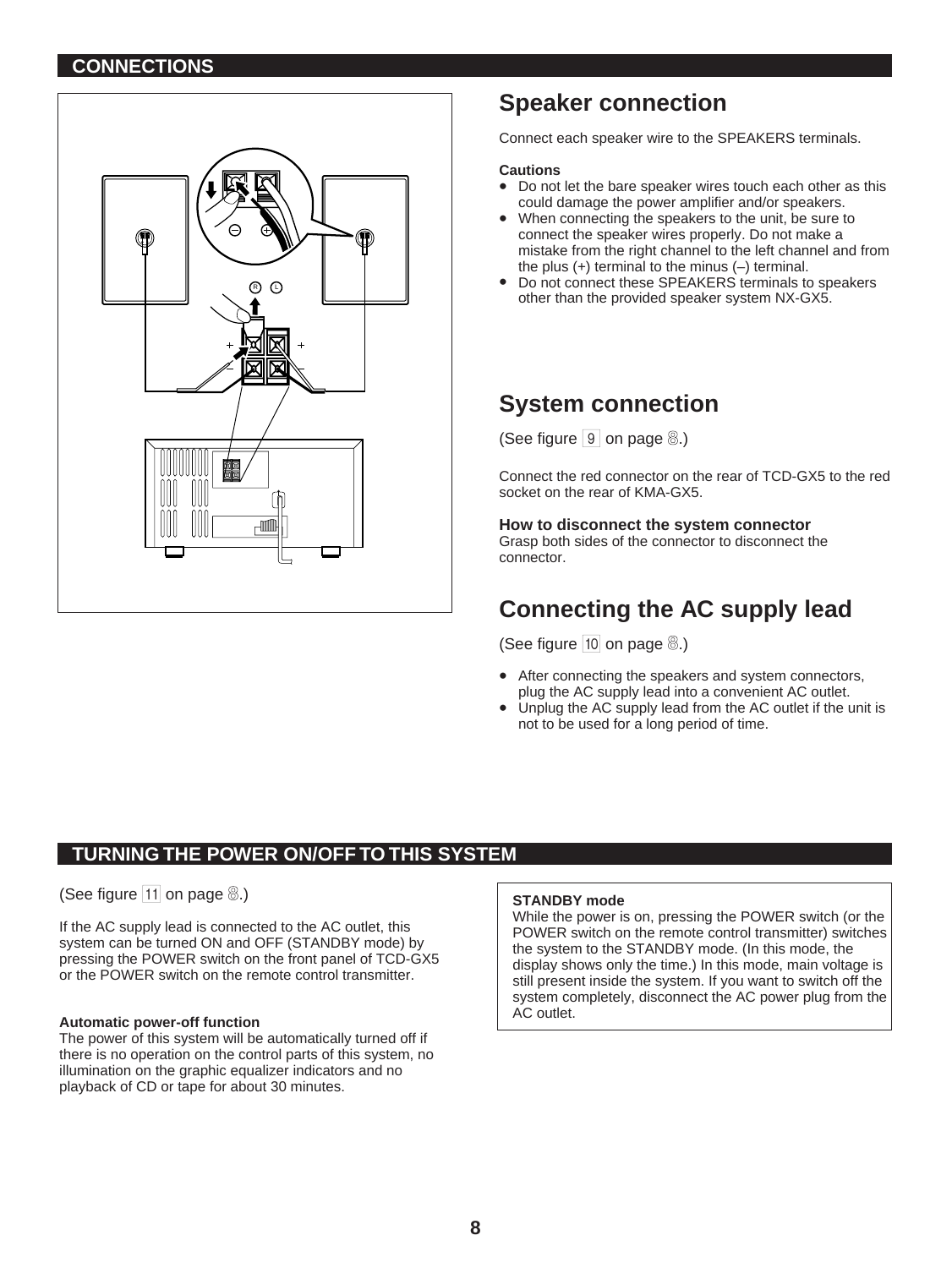# **SETTING THE CLOCK**



- **1** While the power is on, press the DISPLAY button to display the time. If the power is off, you can proceed to the next step.
- **2** While pressing the TIME ADJ button, press the HOUR button and set the hour.
	- Press the HOUR button once to advance the time by 1 hour. Press and hold to advance continuously.
- **3** While pressing the TIME ADJ button, press the MINUTE button and set the minute.
	- Press the MINUTE button once to advance the time by 1 minute. Press and hold to advance continuously.
	- The hour setting will not advance even if minute is advanced from "59" to "00".

#### **In the event of a power failure or when the AC supply lead is disconnected.**

The time display will go out, however, the clock will function for about 5 minutes without power supply. So you do not have to reset the time if the AC power supply is resumed within about 5 minutes.

When the AC power supply is resumed after more than 5 minutes pass without power supply, the time display will flash on and off to indicate that the time must be reset.

### **Note**

If this system is left for several minutes without setting the time after the AC power lead of this system is connected to the AC outlet, there may be a case that the display is turned into a demonstration mode. (This mode is virtually unnecessary for using this system.)

In this case, first turn the power on by pressing the POWER switch to cancel the mode, and then set the time.

# **VOLUME CONTROL**



### **Front panel operation**

Rotate the VOLUME control towards MAX to increase the volume, and towards MIN to decrease the volume.

#### **Remote control operation**

Press the VOLUME + button to increase the volume and the VOLUME – button to decrease the volume.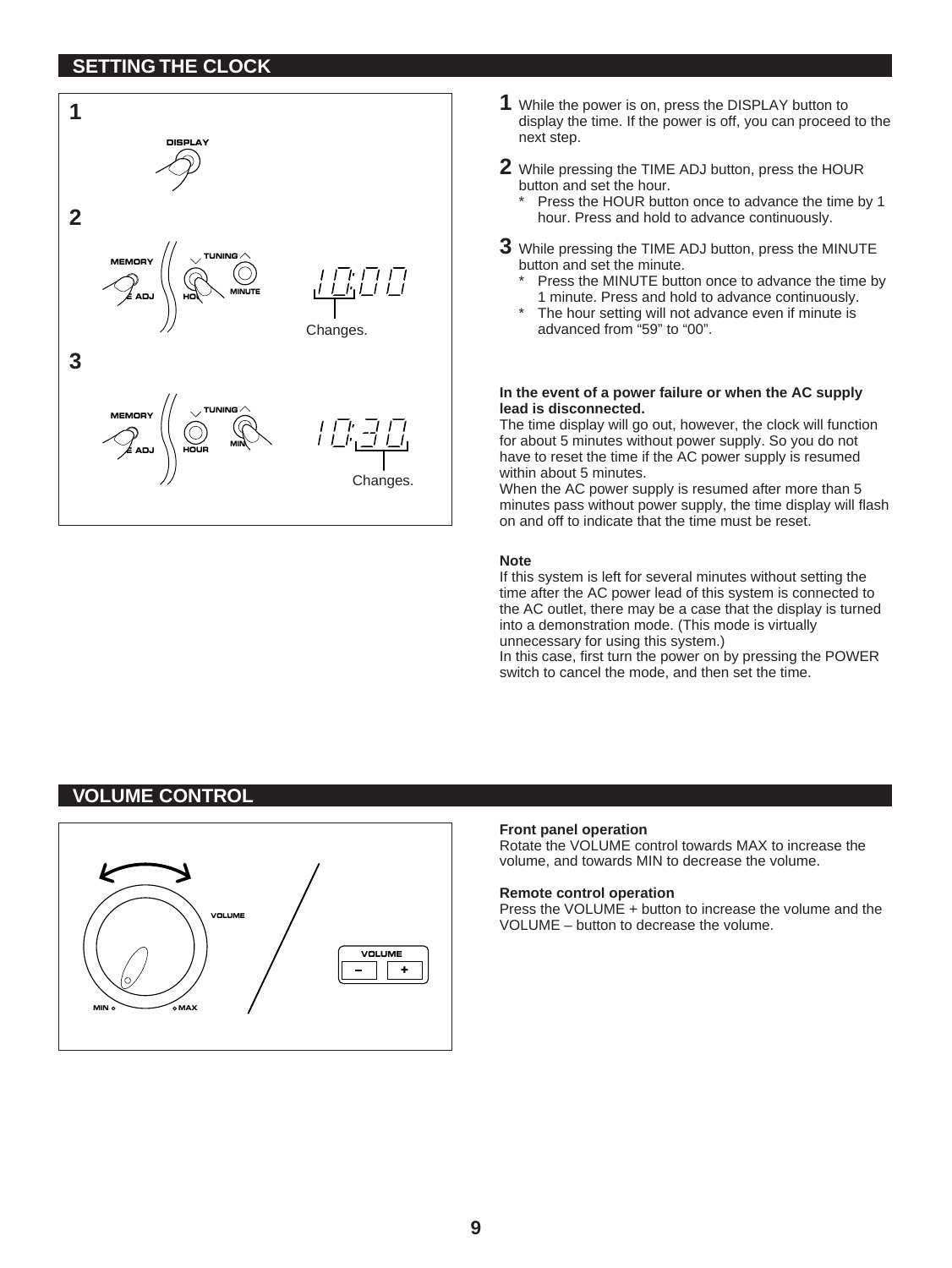

**FOWER SLEEP** NPUT<br>  $\begin{bmatrix} 1 & 0 & 0 \\ 0 & -1 & 0 \\ 0 & 0 & 0 \end{bmatrix}$ 

YAMAHA

**RECRAIGE DECK**<br>  $\begin{bmatrix} 1 & 0 \\ 0 & 0 \end{bmatrix}$ 

**TAPE MUSIC PLAY STOP LOCATION PLAY**

**POWER**

# **CD playback**

- **1** Press the CD input selector button.
- **2** Press the OPEN/CLOSE button to open the disc table.
- **3** Place discs on the trays, label side up.
	- \* Up to three discs can be loaded on the trays.
	- 8 cm (3") discs may be played without an adaptor.
- **4** Press the OPEN/CLOSE button to close the disc table. The total number of tracks and the total playing time of the disc being selected will be displayed for several seconds.
	- The music calendar will be displayed only for the number of tracks on the disc being selected.
	- If the compact disc contains more than 15 tracks, the "OVER 15" indicator will light up on the music calendar.

The disc on the tray located Music calendar on top of this indicator is now being selected. **1 2 3 4 5 6 7 8 9 10 11 12 TRACK T**

Total number of tracks Total playing time

**5** If necessary, change the disc play mode by pressing the disc play MODE selector button on the remote control transmitter while watching the display.

**Single disc play mode**: Only a designated disc is played back.

**All disc play mode**: All discs on the disc table are played back sequentially.



- **6** If necessary, select another disc by pressing the DISC SKIP button on the remote control transmitter once or more (so that the corresponding disc tray number is located on top of the disc indicator).
- **7** Press the play/pause button to start playback from track 1. The " $\triangleright$ " indicator will appear and playback will begin. As the playback of each track on the music calendar is finished, that track number will go out.

### **For easier operation**

Pressing the disc selector button (1, 2 or 3) will select the disc directly, and playback will begin from track 1 automatically.

**1**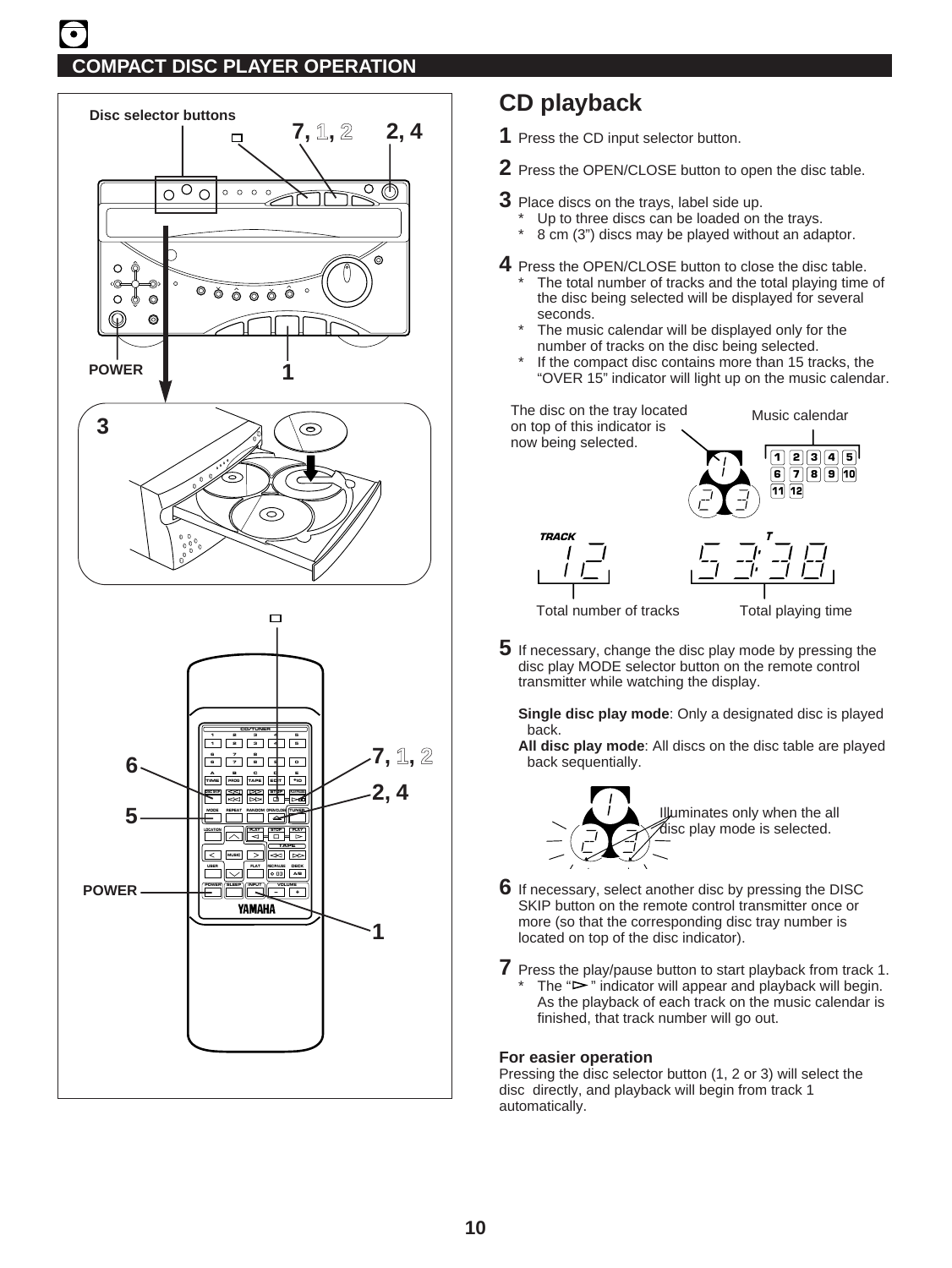### **To interrupt playback**

- **1** Press the play/pause button. The " $\triangleright$ " indicator will flash.
- **2** Press the play/pause button to resume playback from the same point.

### **To stop playback**

Press the stop  $\Box$  button.

### **To switch the unit off after use**

Turn the unit off by pressing the POWER switch. (The indicators will go off except for the current time display.)

### **Direct operation**

Even when an input source other than CD player is selected, pressing the play/pause button, a disc selector button, a track number input button or the RANDOM play button, or pressing the front edge of the disc table gently will start playback directly. In this case, if the tape deck is playing back a tape, it will be stopped automatically.

These ways of playback can also be used to close the disc table. If the table is closed in these ways, playback will begin automatically, however, the display will not show the total number of tracks and the total playing time of the disc to be played.

### **PLAYXCHANGE**

During playback, you can open the disc table by pressing the PLAYXCHANGE button without interrupting disc playback. However, in this case, pressing the DISC SKIP button on the remote control transmitter has no effect.

#### **Precautions**

- If TV or radio interference occurs during CD player operation, move the unit away from the TV or radio.
- Subjecting the unit to shock or vibration can cause mistracking.
- Playing some compact discs at high volume can cause mistracking. In this case, listen at lower volume.
- Do not pull open the disc table forcibly with your hands.
- Do not push the disc table while it is moving.
- If the power fails while the table is open, wait until the power supply returns or gently push the table manually to close it.
- The temperature range for playing compact discs is recommended to be  $5^{\circ}$ C (41 $^{\circ}$ F) – 35 $^{\circ}$ C (95 $^{\circ}$ F).



# **Direct-selection play**

By using the track number input buttons on the remote control transmitter, any track you wish to listen to can be played directly.

Use the track number input buttons to select the desired track number. Play will begin automatically.

#### **A. For example, to choose selection 5** Press the "5" button.

### **B. For example, to choose selection 12**

(1)Press the "+10" button.

(2)Within 3 seconds, press "2" button.

#### **C. For example, to choose selection 20**

(1)Press the "+10" button.

(2)Within 3 seconds, press the "+10" button again.

(3)Within 3 seconds, press the "0" button.

### **Note**

A track number higher than the number of tracks on the disc cannot be selected. Also, if a higher track number is selected while the disc table is open, play will begin from the last track on the disc when the disc table is closed.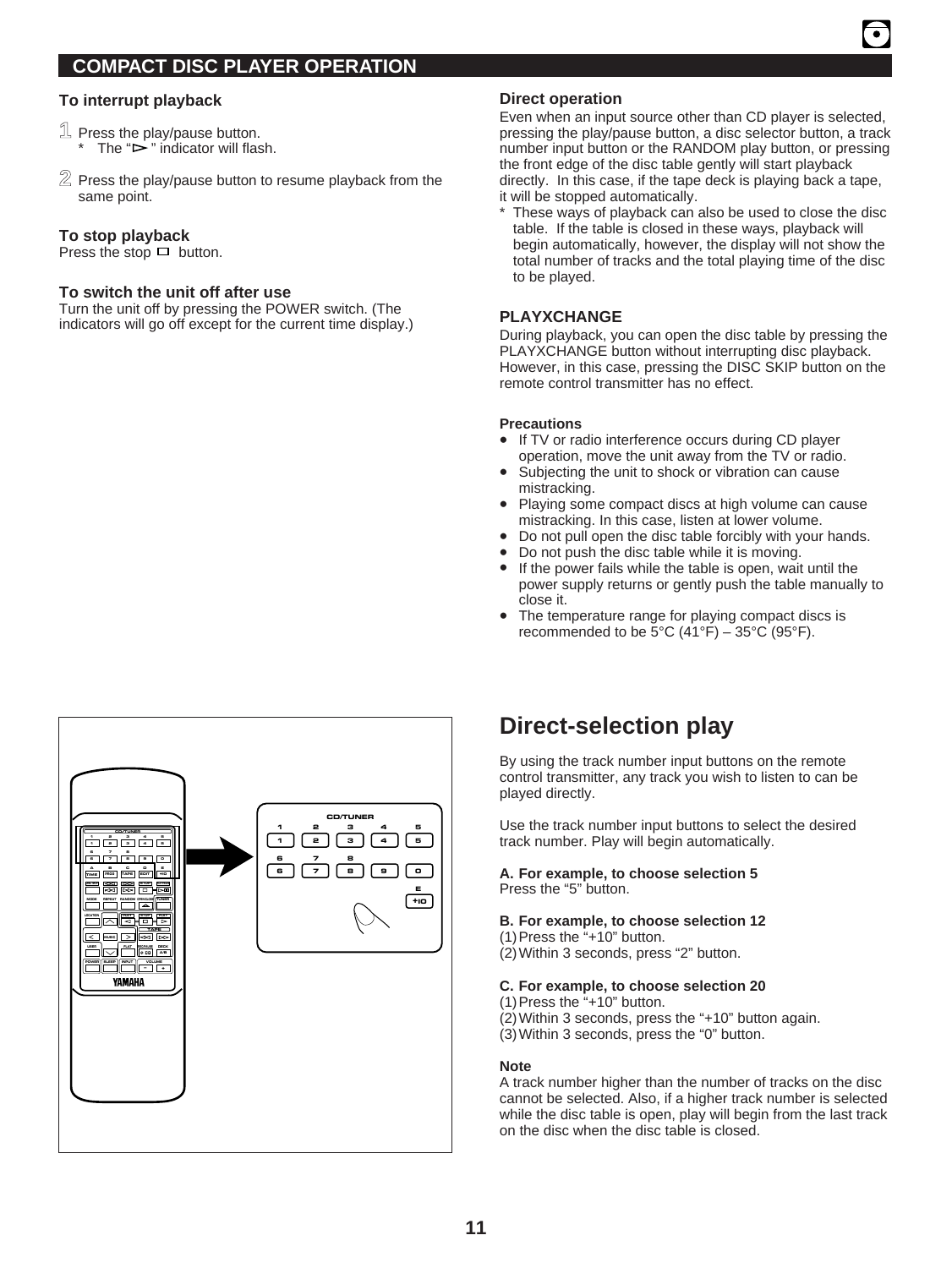

"Skip search" and "Manual search" are performed using the same buttons.

# **Skip search**

The beginning of any track can be found automatically.

- **1** Select a disc and begin playback.
- **2** Press the  $\triangleright$  button to advance or  $\leq$  button to reverse through the disc.
	- Press once for each track to be advanced or reversed.<br>● Press PD once to advance to the track following the
	- Press  $\triangleright$  once to advance to the track following the one now playing back.
	- Press  $\leq$  once to return to the start of the track now playing back.
	- Press  $\leq$  twice to return to the track before the track now playing back.

### **Notes**

- This function can also be performed while the unit is stopped. Press the play/pause button when your desired track number appears in the track number display. Playback will begin from the beginning of the track.
- This function will be performed forward or backward from any point on the disc. However, it will not move forward during playback of the final track.

# **Manual search**

- **1** Begin playback.
- **2** Press and hold the  $\triangleright$  button to advance play rapidly, and the  $\leq$  button to reverse play rapidly.
	- The sound can be heard (although slightly garbled) during manual search in either direction. This is convenient for reviewing the contents quickly.

### **Note**

Manual search can also be performed while playback is paused, though no sound will be heard.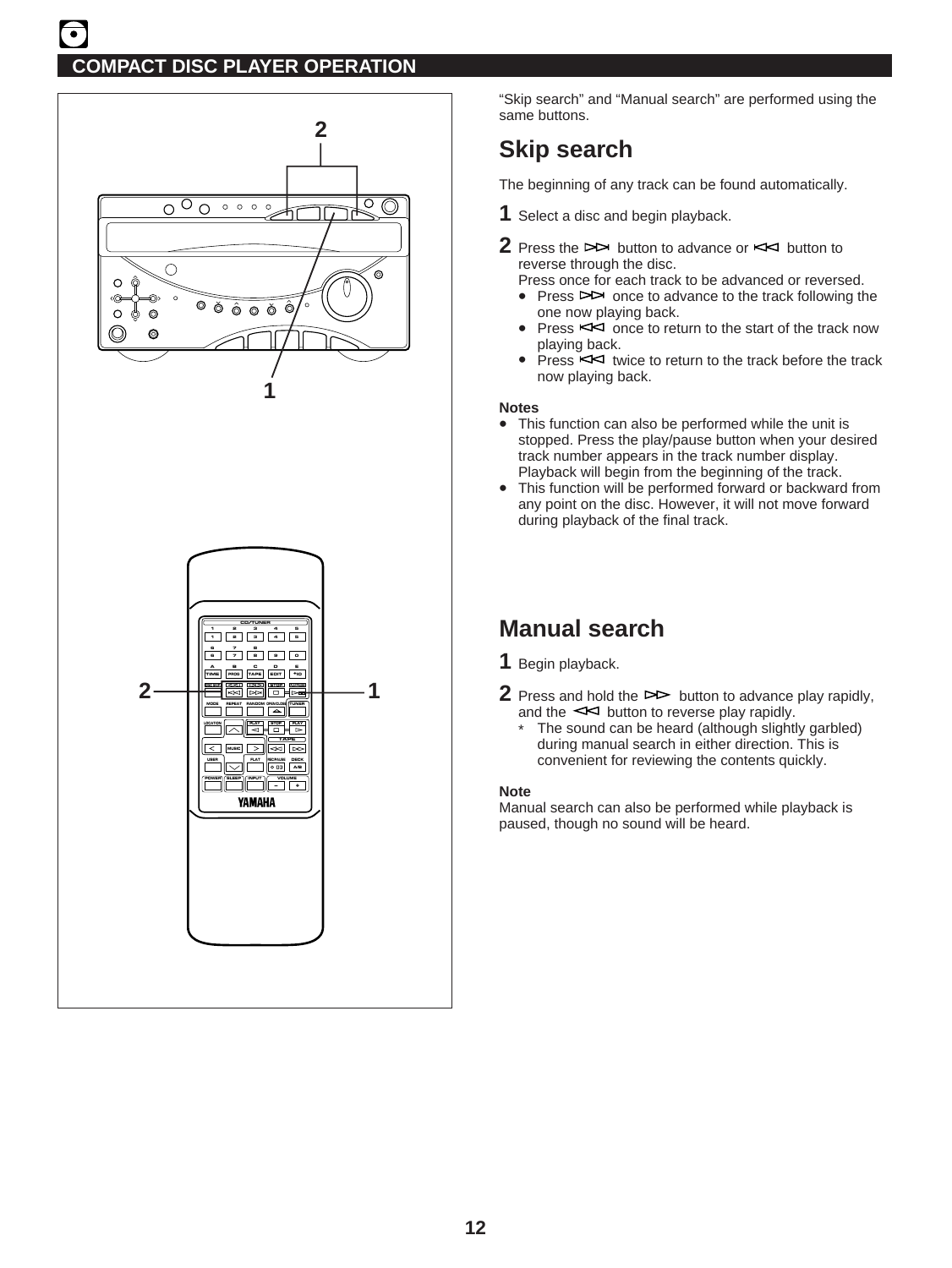

# **Program play**

You can program up to 20 tracks in any desired order.

- **1** Load discs and close the disc table.
- **2** When in the stop mode, press the PROG button to prepare for programming.
	- \* "PGM" and "P-01" will light up on the display, and all track numbers on the selected disc begin flashing.
- **3** If necessary, select a desired disc by pressing the DISC SKIP button.
- **4** Use the track number input buttons to select the desired track number.
	- The selected track number and the total play time of the programmed tracks will light up on the display, and soon it is replaced by the display of the next playback order. Programmed track numbers on the selected disc will stop flashing and light up on the music calendar.
	- Pressing the TIME button displays the total play time of the programmed tracks for about 1 second, and then it is replaced by the display of the next playback order.
	- **\* For example, to choose selection 12** (1)Press the "+10" button.  $(2)$  Within 3 seconds, press the "2" button.
- **5** Repeat steps 3 and 4 for any other track. Up to 20 tracks can be programmed.
- **6** Press the play/pause button to start playback of programmed tracks.

### **Notes**

- It is also possible to program a sequence of tracks while looking at the list of tracks on the surface of the disc before closing the disc table.
- During playback or pause, programming is not possible.<br>• If the total time of the programmed tracks reaches 100
- If the total time of the programmed tracks reaches 100 minutes or more, only the last two-digits will be displayed for the three-digit number.
- The total time of the programmed tracks will not be displayed, if a track number higher than 16 is programmed.
- Skip search can be performed during playing back, but only within the range of the programmed tracks.
- Manual search can be performed during playing back to search through all tracks, including unprogrammed tracks.
- If programs are made selecting tracks from more than one disc, pressing the PLAYXCHANGE button is useless during program play.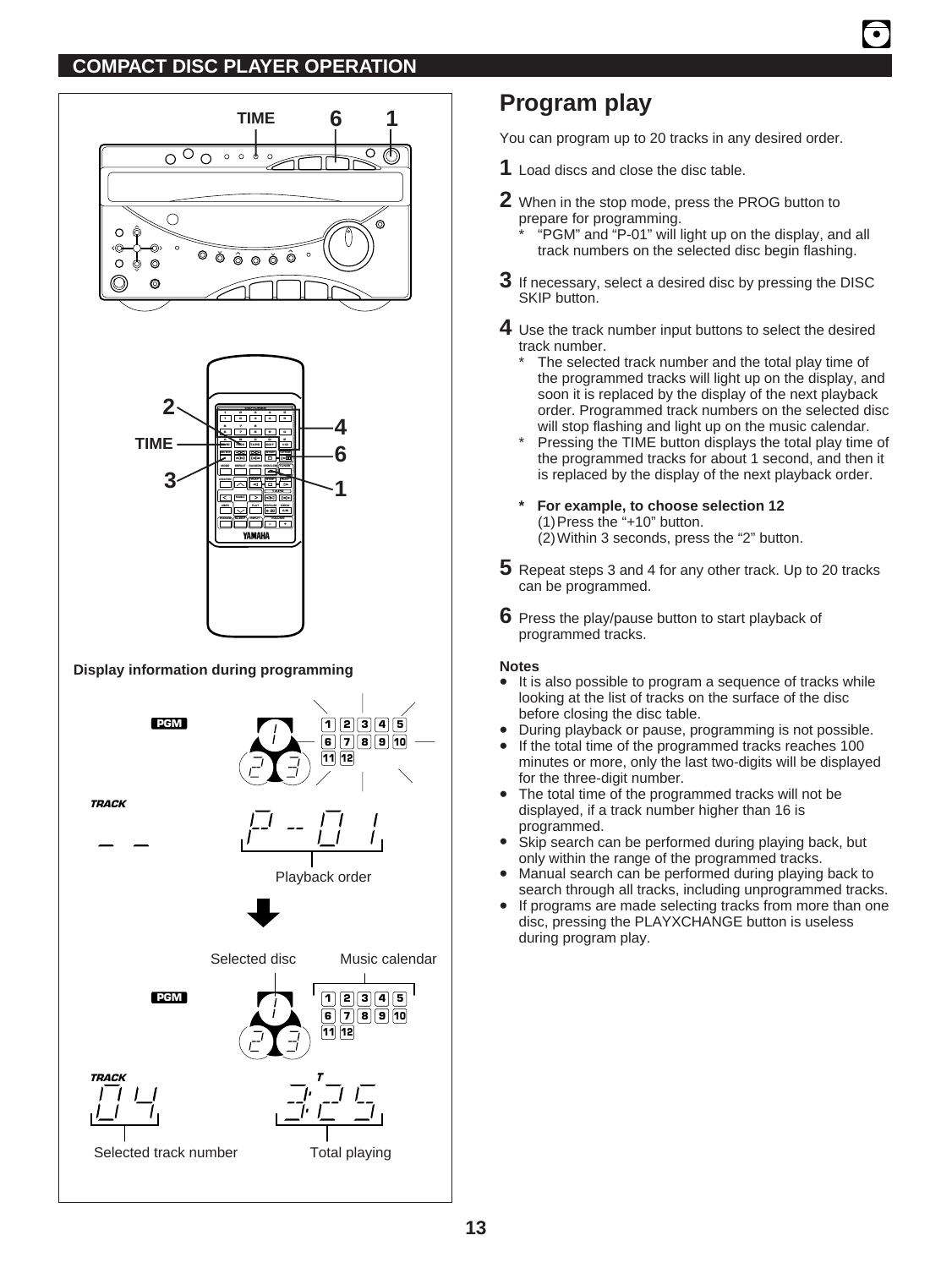

# **To stop program play**

- Press the stop  $\Box$  button. The first programmed track number will be displayed.
- To resume playback, press the play/pause  $\triangleright$ / $\mathfrak m$  button. Playback will begin from the beginning of the program.

### **To cancel a programmed sequence**

There are several methods as described below.

- Press the stop  $\Box$  button while the unit is stopped.
- Open the disc table
- Switch off the power.

### **To check program data**

- **1.** If during playing back, press the stop  $\Box$  button.
- **2.** Press the PROG button.
- **3.** Each time the  $\triangleright$  button is pressed, the track numbers and sequential order of the programmed tracks can be checked one after another. The display of the track number can be returned (sequentially in reverse order) by pressing the  $\leq$  button.

### **To correct program data**

- **1.** Follow the procedure described in "To check program data".
- **2.** Display the track number to be corrected by pressing the  $\Rightarrow$  or  $\leq$  button.
- **3.** Press a track number input button to select a track to replace the one displayed. The previously programmed track will be cleared from the memory and the new one will be programmed.
- **4.** After the correction has been completed, press the PROG button or play/pause  $\triangleright$  / $\blacksquare$  button once again.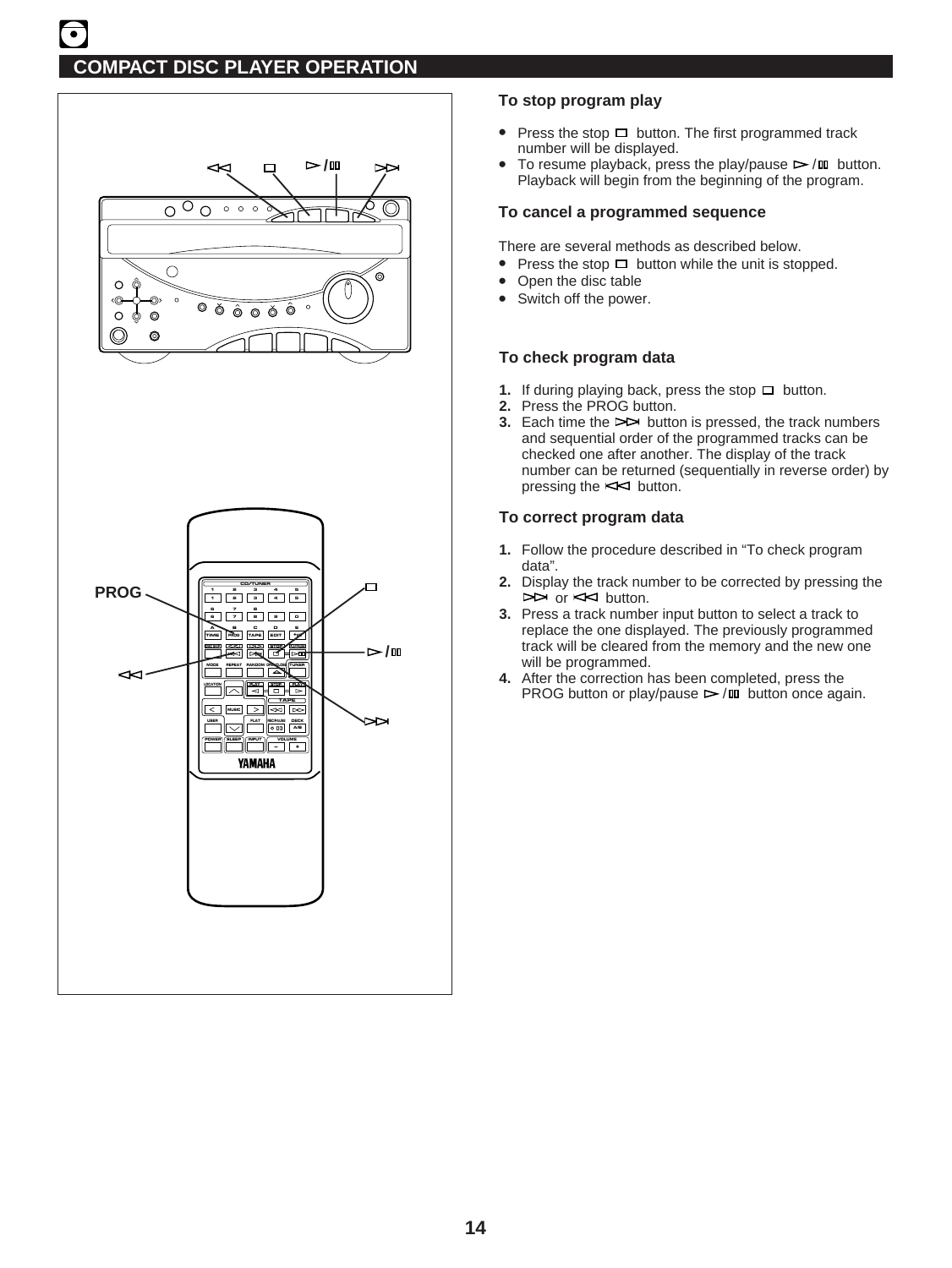

# **Repeat play**

All discs, an entire disc, a single track or a programmed sequence can be continuously repeated.

- **1** While watching the display, press the REPEAT button once or more to select a desired repeat play mode (S REP or F REP).
- **2** Press the play/pause button.

# **Repeat play modes**

### **SINGLE REPEAT (S REP)**

A single track is played back repeatedly.

\* This is also available in the program play mode and the random play mode. (If the repeat play mode is switched off, the program play mode or the random play mode will be resumed.)

### **FULL REPEAT (F REP)**

### **When the unit is in the single disc play mode:**

- A designated disc is played back repeatedly.
- In the random play mode, the selected disc is repeatedly played back, but the order of tracks is different every time.

### **When the unit is in the all disc play mode:**

All discs on the disc table are played back repeatedly.

In the random play mode, the random play is performed among all discs and repeated with a different order of tracks every time.

### **Note**

In the program play mode, a sequence of programmed tracks is played back repeatedly.

# **To cancel the repeat play**

Press the REPEAT button once or more so that the (S, F) REP indicator goes out.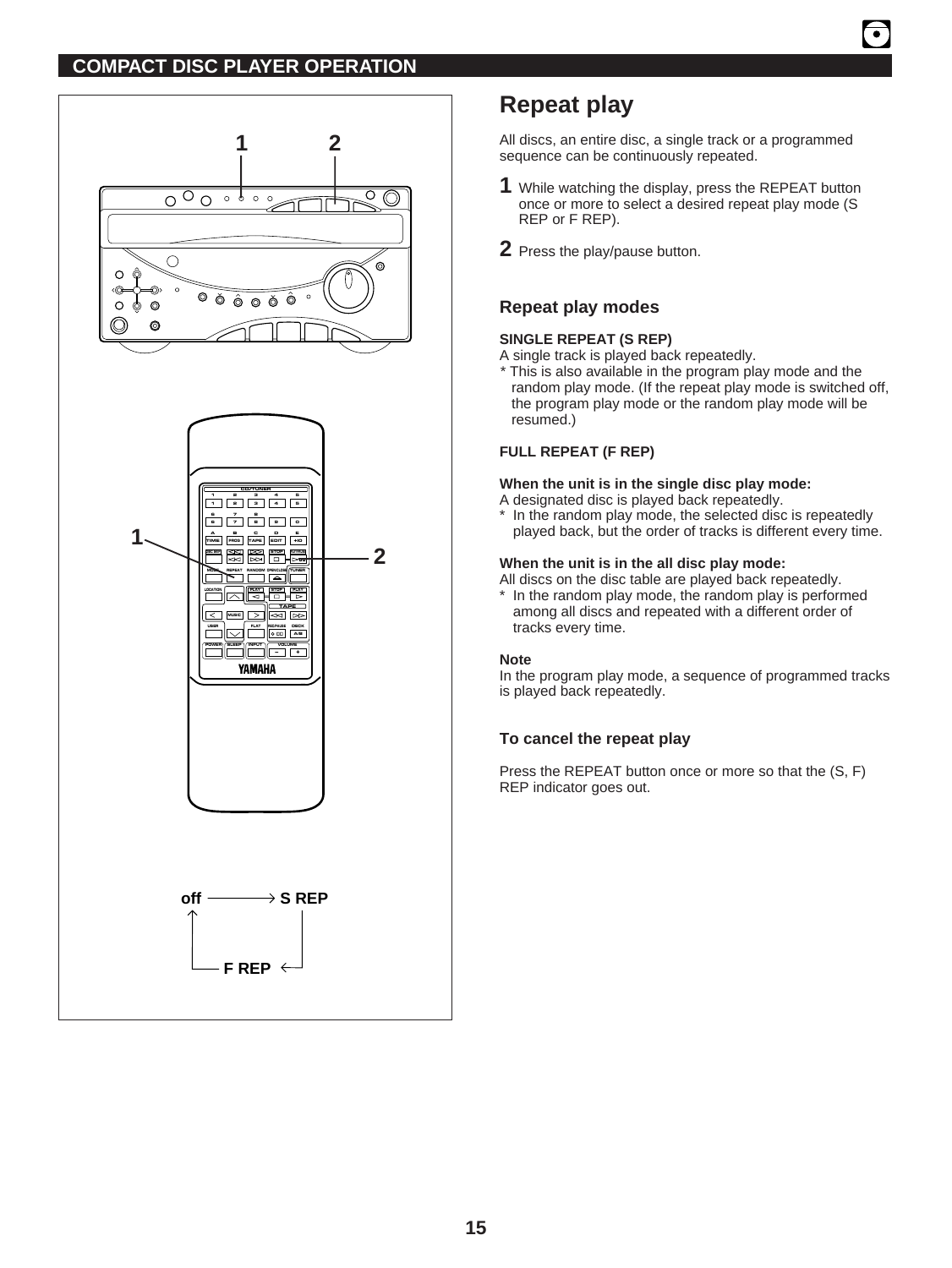



# **Random play**

Tracks on a selected disc or all discs on the disc table can be played back in a random order.

- **1** Load discs and close the disc table.
- **2** If necessary, switch the disc play mode by pressing the disc play MODE selector button.
	- \* If the single disc play mode is selected, select a desired disc by pressing the DISC SKIP button.
- **3** Press the RANDOM button to begin random play. The "RANDOM" indicator will light up.

### **To cancel the random play**

Press the stop  $\Box$  button, or press the RANDOM button again. The "RANDOM" indicator will go out.

### **Note**

This feature will not function during programming, or during program play.

# **Switching the time display**

Each time the TIME button is pressed, the display will change as described below.

### **[Example]**

When the second track is being played back (Refer to the illustration on the left.)

- ➀ The elapsed play time for the track now playing back will be displayed.
	- 8 seconds have passed since the beginning of the second track.
- ➁ The remaining play time for the current track will be displayed.
	- 2 minutes and 58 seconds remain till the end of the second track.
- ➂ The total play time of the disc will be displayed. (If the unit is in the program play mode, the total play time of the programmed tracks will be displayed.)
- ➃ The total remaining play time from the point being played at that time will be displayed.
	- 41 minutes remain till the end of the disc.

### **Notes**

- During random play, the total remaining play time on the disc will not be displayed.
- During programming tracks or during program play, the total remaining play time will not be displayed for track number 16 or higher.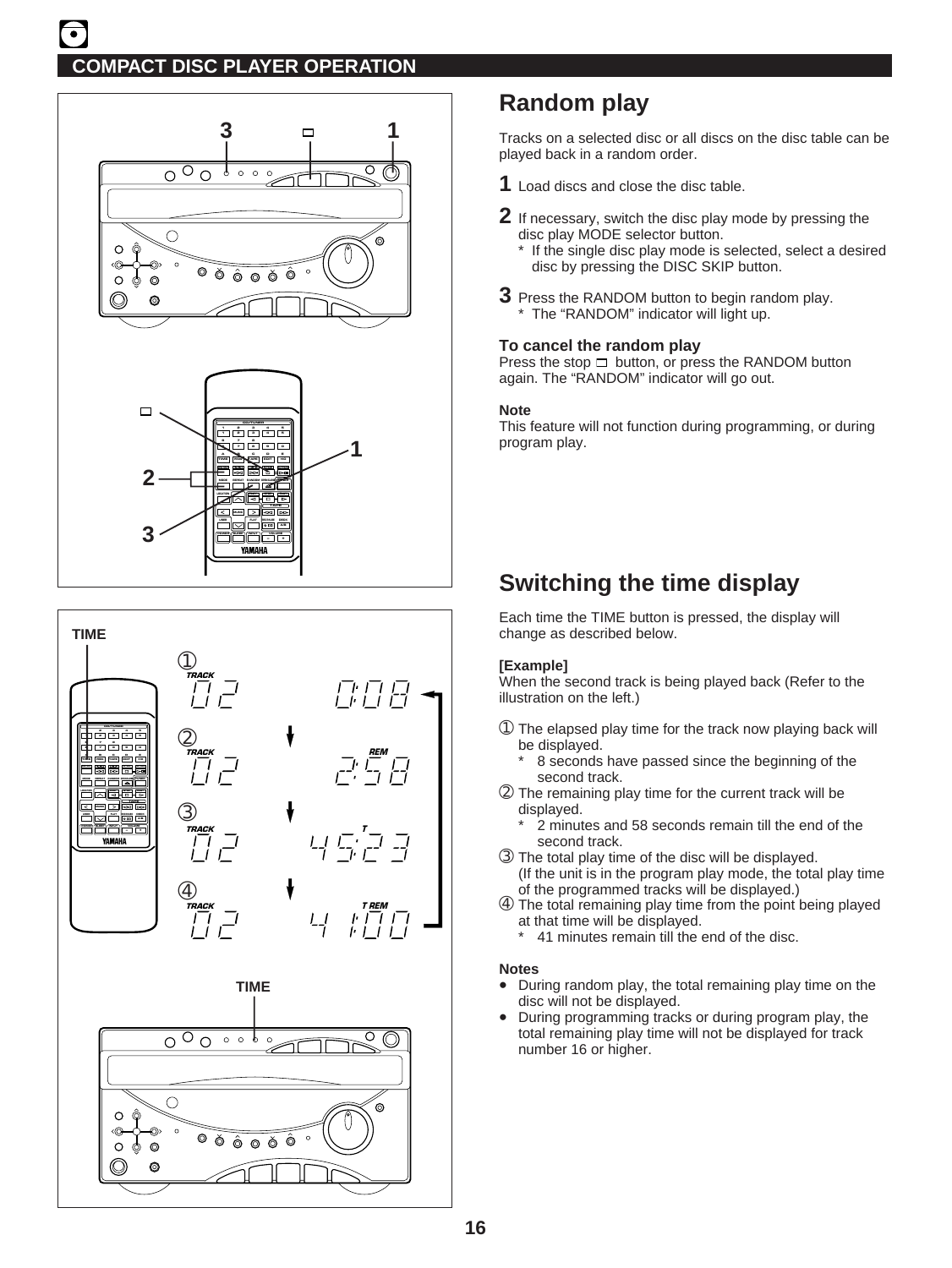# **TUNING OPERATION**



"AM" is for U.S.A., Canada, Australia and General models. "MW/LW" is for U.K. and Europe models.

Normally, if station signals are strong and there is no interference, quick automatic-search tuning (Automatic tuning) is possible. However, if signals of the station you want to select are weak, you must tune to it manually (Manual tuning).

# **Automatic tuning**

- **1** Press the TUNER input selector button.
- **2** Select the reception band [FM or AM (MW or LW)] by pressing the BAND button while watching the display.
- **3** Press the AUTO/MAN'L button so that "AUTO" appears on the display. (In this mode, stations are received in stereo or monaural automatically.)
- **4** Press the TUNING  $\land$  button to tune to a higher frequency, or press the TUNING  $\vee$  button to tune to a lower frequency. (When tuned to a station, "TUNED" will light up on the display.)
- **5** If the station where tuning search stopped is not the desired one, follow step 4 again.
- If the tuning search does not stop at the desired station, change to the Manual tuning method as described below.
- STEREO indicator will light up when an FM stereo broadcast with sufficient signal strength is received.

# **Manual tuning**

- **1** Follow steps 1 and 2 of the Automatic tuning method.
- **2** Press the AUTO/MAN'L button so that "AUTO" disappears from the display. (In this mode, stations are received in monaural.)
- $\Im$  Press and hold the TUNING  $\land$  button to tune to a higher frequency, or press and hold the TUNING  $\vee$ button to tune to a lower frequency. Release it just before reaching the desired frequency, and then press it repeatedly until the desired frequency appears. (When tuned to a station, "TUNED" will light up on the

display.)

### **Note**

If you tune to an FM station manually, it is received in monaural automatically to increase the signal quality.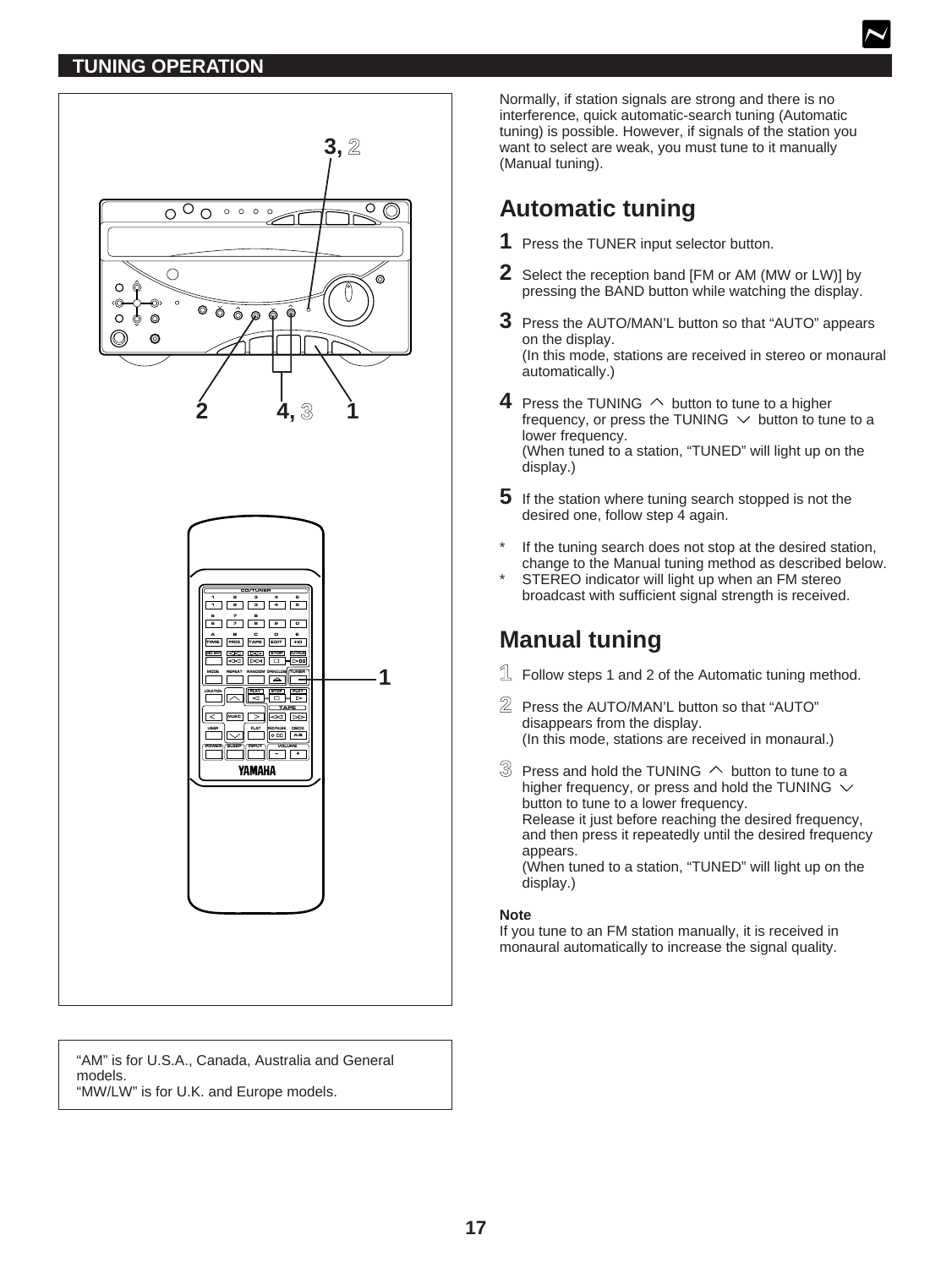# **TUNING OPERATION**





# **Preset tuning**

This unit can store up to 40 (8 stations x 5 areas) frequencies. With this function, you can select any desired station by only calling the corresponding preset station number.

## **To store stations**

(Example: To store a station to A1)

- **1** Tune to a desired station. (Refer to the previous page for tuning procedure.)
- **2** Press the tuner MEMORY button. The MEMORY indicator and "PRESET" will flash for about 5 seconds.
- **3** Select a desired area  $(A E)$  by pressing the A/B/C/D/E button while watching the display, before the MEMORY indicator goes out. (In this case, select area A)
- **4** Select a preset station number by pressing the PRESET  $\vee$  or  $\wedge$  button repeatedly before the MEMORY indicator goes out. (In this case, select "1".)
- **5** Within about 5 seconds, press the tuner MEMORY button again.

**STEREO AUTO TUNED**

**PRESET**

$$
\overline{H} = \begin{pmatrix} \overline{H} & \overline{H} & \overline{H} \\ \overline{H} & \overline{H} & \overline{H} & \overline{H} \end{pmatrix}
$$

Shows the displayed station has been programmed to A1.

- \* In the same way, program other stations to A2, A3 ... A8.
- You can program more stations to the preset station numbers on other areas in the same way by selecting other areas in step 3.

### **To recall a preset station**

- **1** Select the area of preset station numbers by pressing the A/B/C/D/E button.
- **2** Select the desired preset station number by pressing the PRESET  $\vee$  or  $\wedge$  button repeatedly.

#### **Notes**

- A new setting can be programmed in place of the former one.
- For presets the setting of the AUTO/MAN'L button is stored along with the station frequency.

### **For easier operation**

By using the preset station number buttons and the A,B,C,D,E selector buttons on the remote control transmitter, a preset station number and an area can be selected directly.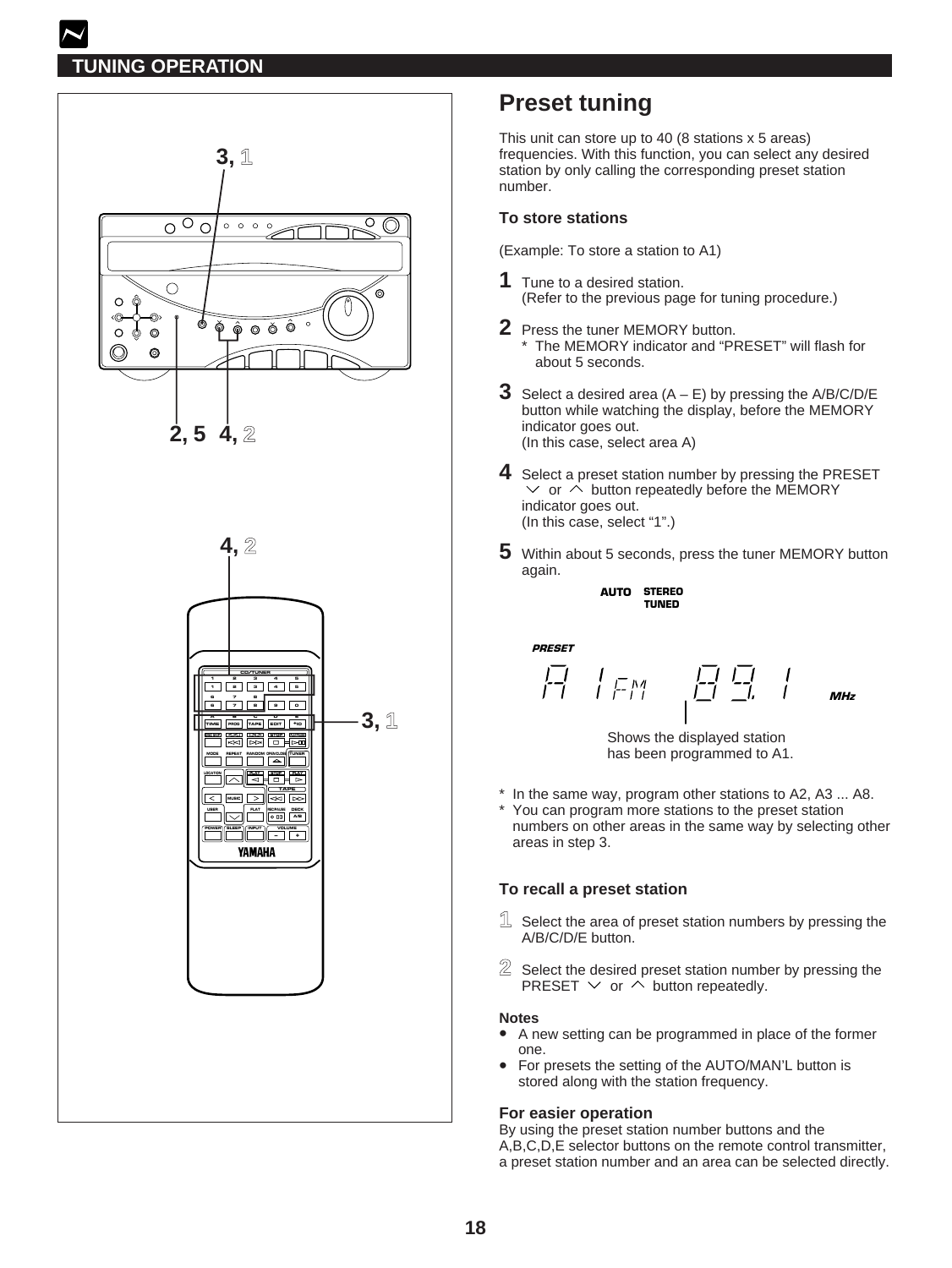# **TUNING OPERATION**



# **Automatic preset tuning**

You can also make use of an automatic preset tuning function. By this function, this unit performs automatic tuning and stores stations with strong signals sequentially. Up to 40 stations are stored automatically in the same way as in the manual preset tuning method on the previous page.

- **1** Press the TUNER input selector button.
- **2** Press and hold the tuner MEMORY button for about 2 seconds.
	- \* The MEMORY and AUTO indicators will flash.

This unit performs automatic tuning and received stations are programmed to A1, A2 ... A8 sequentially.

### **When the automatic preset tuning is completed**

The display shows the frequencies of the first preset station (stored to A1).

Check the contents and the number of preset stations by following the procedure of the section "To recall a preset station" on the previous page.

### **To recall a preset station**

Simply follow the procedure of the section "To recall a preset station" on the previous page.

### **Notes**

- The automatic preset tuning search will be performed through all frequencies until 40 stations are stored. If the number of received stations is less than 40, the search will stop after searching through all frequencies.
- With this function, only stations with sufficient signal strength are stored automatically. If the station you want to program is weak in signal strength, tune to it in monaural manually and program it by following the procedure of the section "To store stations" on the previous page.
- You can replace a preset station by another FM or AM (MW or LW) station manually by simply following the procedure of the section "To store stations" on the previous page.

#### **Fundamental rules of internal automatic preset tuning operation**

Basically, FM stations are programmed onto area A, B and C, and AM stations are programmed onto area D and E (MW stations are onto D and LW stations are onto E) in that order automatically.

- If, for example, the number of received FM stations is not enough to fill up three areas (A, B and C), AM (MW or LW) stations are programmed closely from the preceeding empty areas. In such a case, AM (MW) stations are programmed from area B or C (and LW stations are from area C or D.)
- Moreover, one area is programmed with stations of the same band only. If, for example, the last FM station is programmed to B4, B5–B8 will be programmed with no station, and AM (MW) stations are programmed from area C.

### **Memory back-up**

The memory back-up circuit prevents the programmed data from being lost even if the AC supply lead is disconnected from the AC outlet or the power is cut due to temporary power failure. If, however, the power is cut for more than one week, the memory may be erased. If so, it can be reprogrammed by simply following the Preset tuning steps.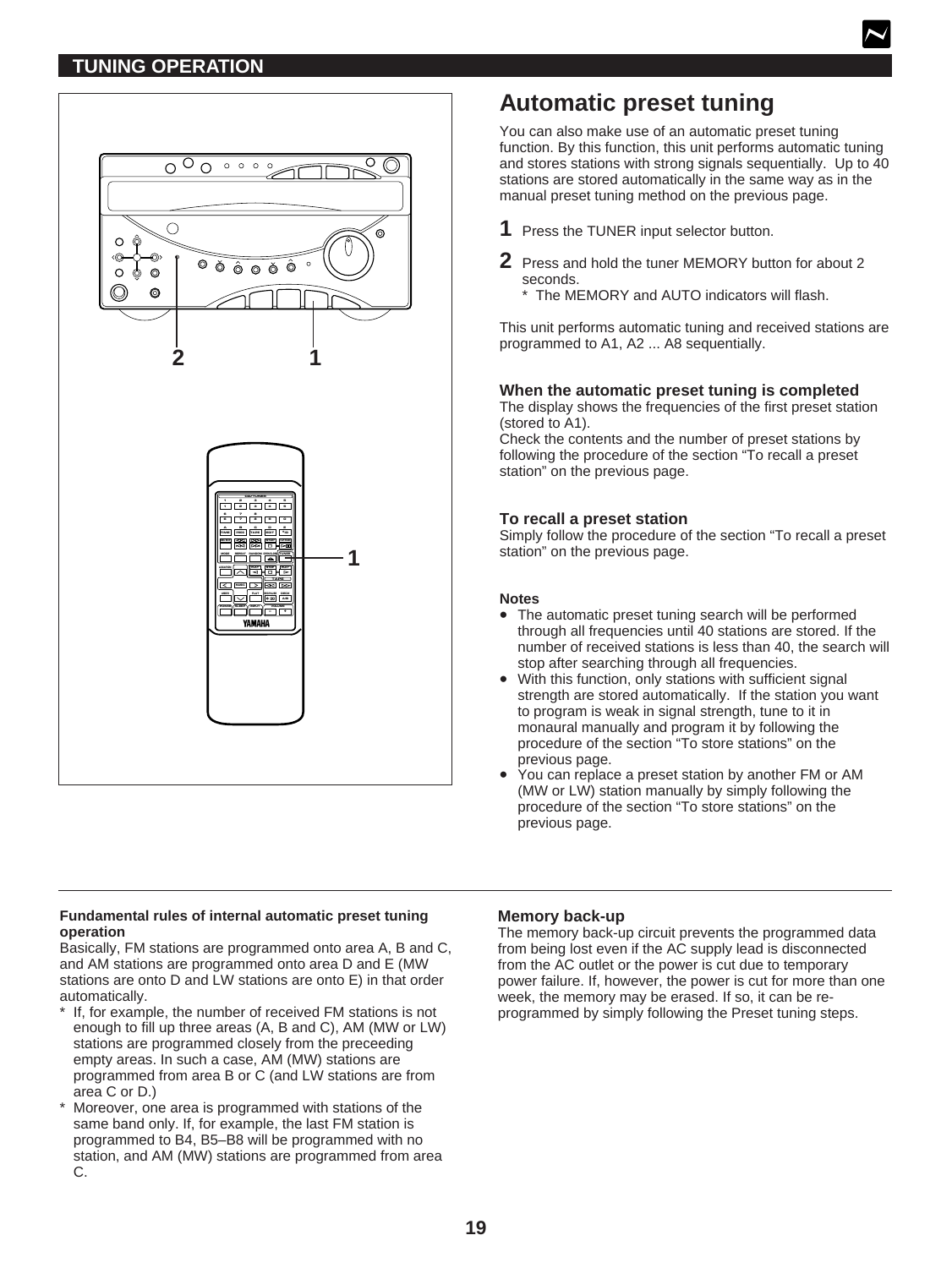

# **General information**

- Do not use C-120 tapes or poor-quality tapes, since they can cause malfunctions.
- Before loading a tape into the cassette compartment, tighten the tape slack with a pen or pencil.
- Tapes have removable tabs which prevent accidental recording or erasing from taking place. Removing the tab on the top left protects the side facing you from erasure. Cover the tab holes with adhesive tape to erase or record again.
- This deck is a Double Cassette Deck with Automatic Reverse Function. DECK A: Playback only.

DECK B: Playback or recording.

- This deck features an auto tape selector. Just load the tape, and the tape formula being used will be sensed automatically.
- This unit can play back metal tapes as well as normal or chrome tapes, and recording can also be done on metal tapes.
- When covering erasure prevention tab holes, do not cover the chrome and metal detection holes. Otherwise, the deck will treat tape as normal tape.
- Do not press the EJECT button during playback or recording.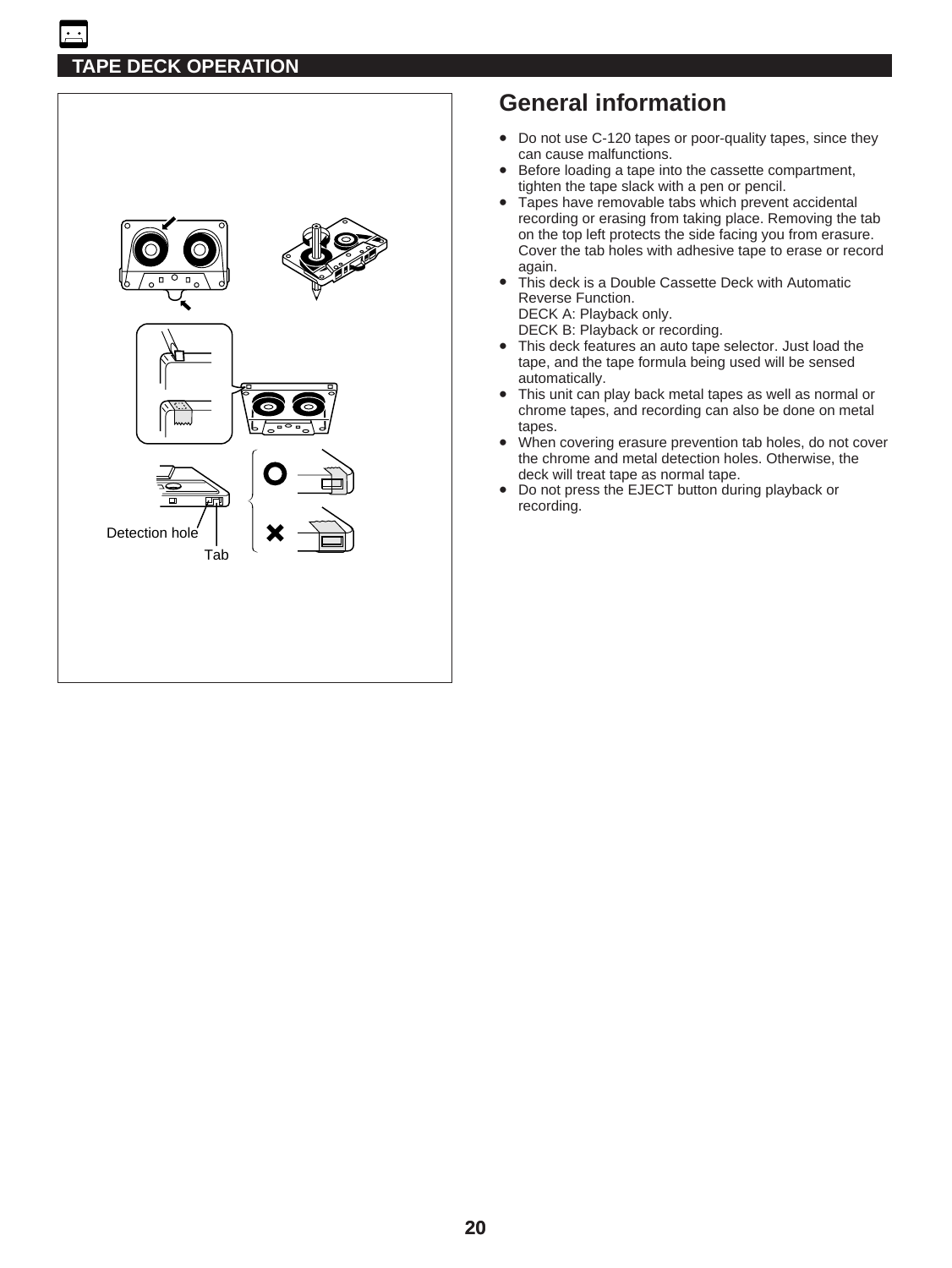# **TAPE DECK OPERATION**





# **Tape A or tape B playback**

- **1** Press the TAPE input selector button.
- **2** Open the DECK A or DECK B cassette compartment by pressing the EJECT button.
- **3** Load the tape into the DECK A or DECK B cassette compartment, and close the lid panel completely by pressing the panel until it clicks.
	- If you have loaded two tapes into both the DECK A and B cassette compartments, select the DECK A or B in which the tape you want to play back is loaded by pressing the DECK A/B button so that the corresponding indicator lights up.
- **4** Select the Dolby NR B or C position by pressing the DOLBY NR button once or more so that the corresponding indicator lights up, if the tape has been recorded with Dolby noise reduction. If not so, set the DOLBY NR button so that neither of the indicators lights up.
	- For selection of the Dolby B or C position, refer to the "Dolby B and C Type Noise Reduction" on page 23.
- **5** If necessary, switch the reverse mode to the desired one by pressing the reverse MODE selector button so that the corresponding indicator lights up.

The reverse MODE selector button can be operated before or during playback, and changes tape playback as follows:

| ⊳ | Side A only | Side $A \rightarrow$ Side B<br>(Repeats 8 times)<br>Starts from side A.                                              |
|---|-------------|----------------------------------------------------------------------------------------------------------------------|
| c | Side B only | Side A $\rightarrow$ Side B<br>(Repeats 8 times)<br>Starts from side B. (Side A is<br>not played at the first time.) |

**6** Press the play  $\triangleright$  button to listen to side A, or the  $play \leq button$  for side B.

### **To stop playback**

Press the stop  $\Box$  button.

#### **Note**

When removing the tape, press the stop  $\Box$  button, and then open the cassette compartment.

#### **Direct operation**

Even if an input source other than tape deck is selected, pressing the play button (or the fast wind button) will start playback (or fast winding) directly.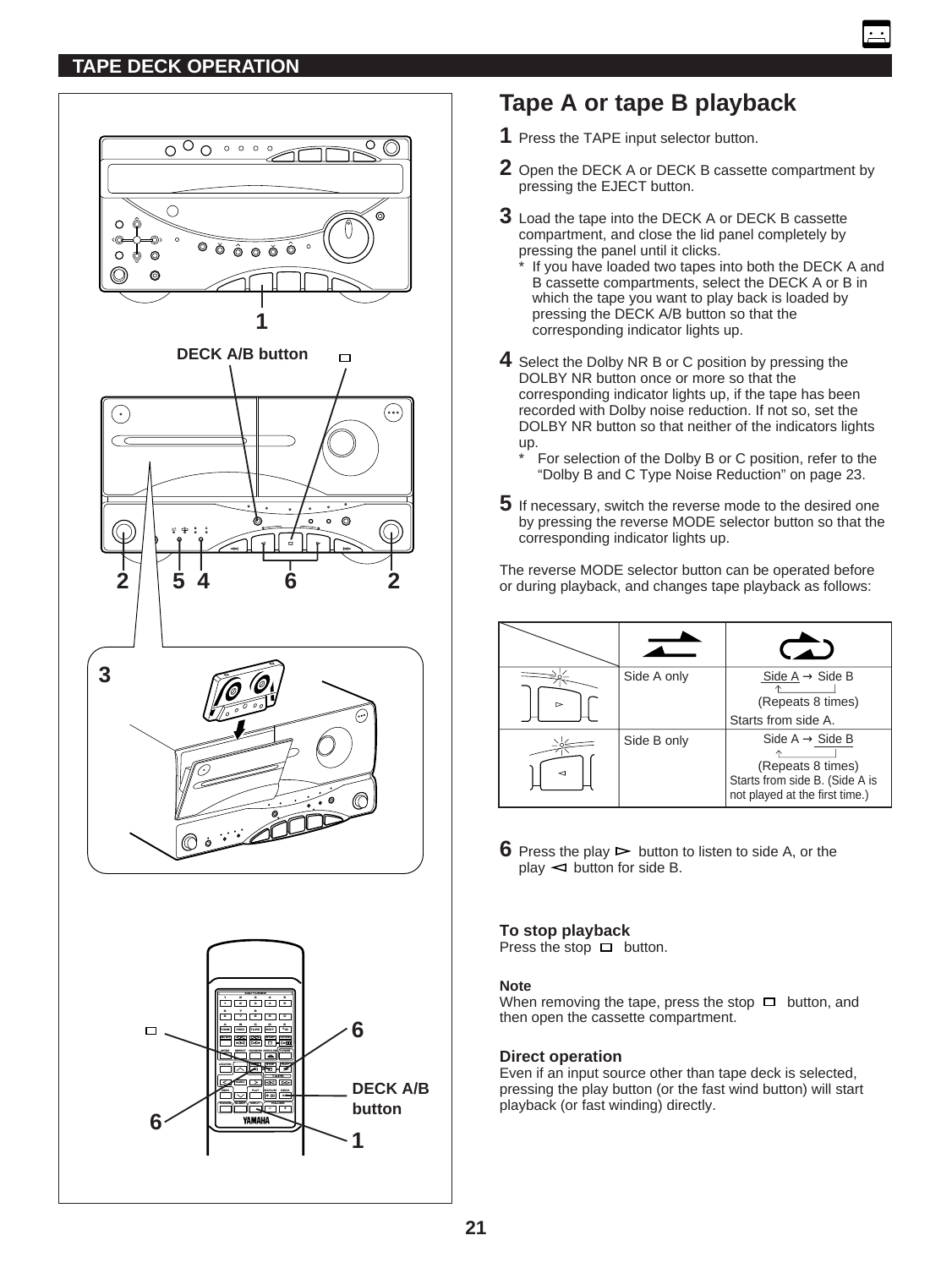

# **Winding the tape**

- **1** If during playback, first press the stop  $\Box$  button.
- **2** Next press the fast wind  $\leq$  or fast wind  $\geq$  button to wind the tape.
- **3** Press the stop  $\Box$  button to stop.
- While winding the tape, the corresponding play direction indicator flashes rapidly.

### **Note**

When the tape is wound to the end, this unit will then function as described below, according to the setting of the reverse mode.

- $\Rightarrow$ : The tape stops at the end.
- : When the tape reaches the end, playback automatically starts from the reverse side.

# **Searching for the beginning of a desired selection**

Carry out the following operation during playback to find the beginning of a desired selection on the tape.

### **To listen to the same selection**

Press the  $\leq$  button if the direction of the current playback  $is \triangleright$ .

Press the  $\triangleright$  button if the direction of the current playback  $is < 1$ .

### **To listen to the next selection**

Press the  $\triangleright$  button if the direction of the current playback  $is \triangleright$ .

Press the  $\leq$  button if the direction of the current playback  $is < 1$ .

\* While searching, the corresponding play direction indicator flashes slowly.

### **Notes**

- This function may not work for tapes with
	- Material with long pauses or quiet passages.
	- \* Low recording levels or excessive noise.
	- \* Pauses of less than 4 seconds between selections.
- If searching is carried out at the first or the last part of a selection, the desired selection may not be found.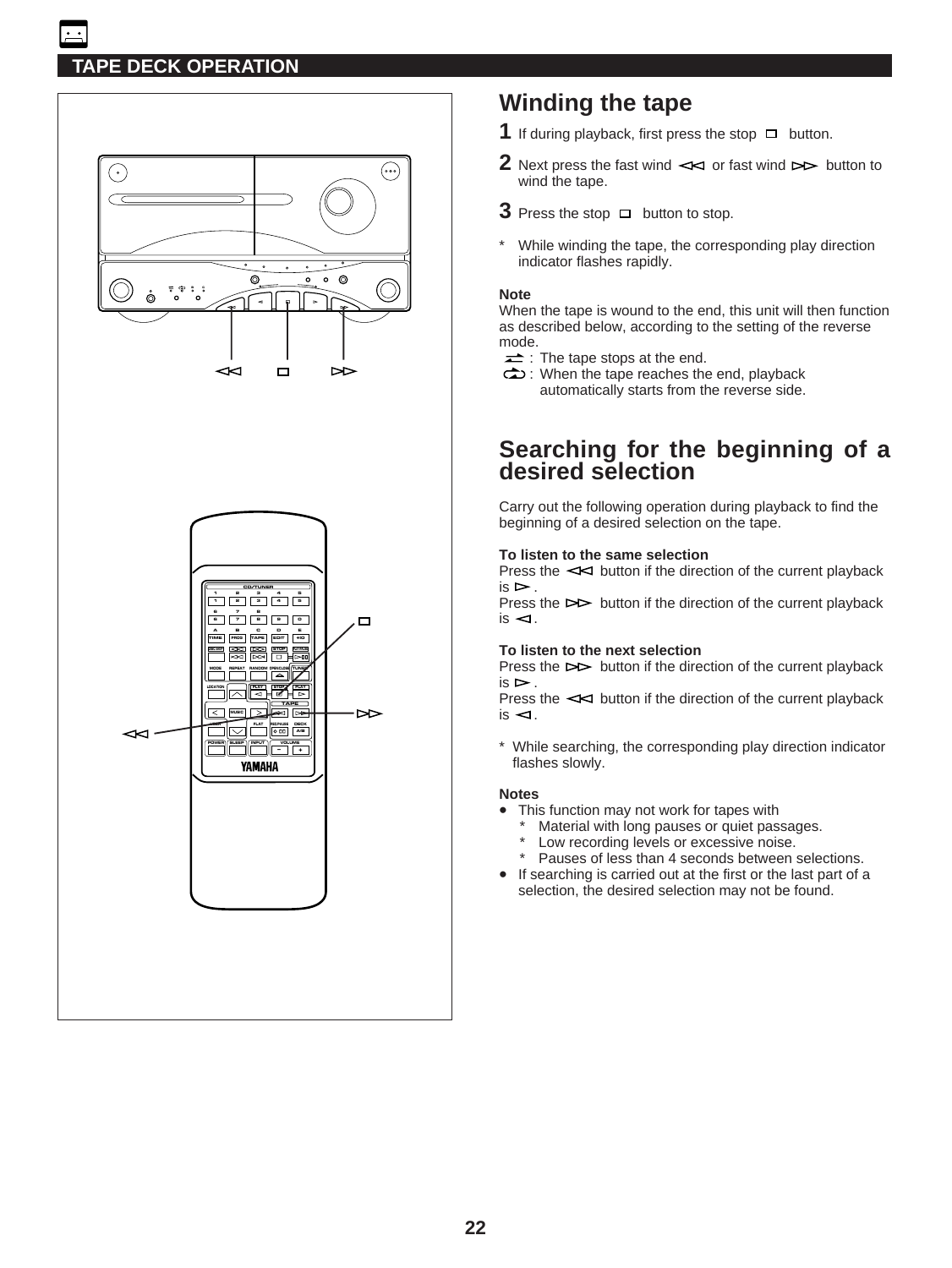# **TAPE DECK OPERATION**



# **Continuous playback**

- **1** Load the tapes into the DECK A and DECK B cassette compartments.
- **2** If the reverse mode "  $\Rightarrow$  " is not selected, press the reverse MODE selector button to select it.

The reverse MODE selector button can be operated before or during playback, and changes tape playback as follows:



- **3** Select the tape to be played back first by pressing the DECK A/B button.
- **4** Press the play  $\triangleright$  button to listen to side A, or the  $play \leq button$  for side B.

# **Dolby B and C Type Noise Reduction**

With cassette tapes, the most noticeable form of noise is high frequency hiss. To reduce this hiss noise, this unit has been equipped with a newly developed Dolby C noise reduction system in addition to its conventional Dolby B NR. Either type of noise reduction may be selected with the switch provided. Dolby B NR has a noise reduction effect of about 10 dB in the high frequency range. The corresponding figure with Dolby C NR is about 20 dB, but this is over the entire range where the human ear is most sensitive to noise (2 kHz to 8 kHz). Also, Dolby C NR has the same noise reduction effect at both high and low signal levels. In addition, Dolby C NR improves the tape's MOL (Maximum Output Level). Dolby noise reduction is a 2 part process that acts both on recording and playback; be sure that the noise reduction button is set to the same position on record and play.

\* Noise in the source material cannot be reduced with the Dolby NR system.

Dolby noise reduction manufactured under license from Dolby Laboratories Licensing Corporation. "DOLBY" and the double-D symbol  $\square$  are trademarks of Dolby Laboratories Licensing Corporation.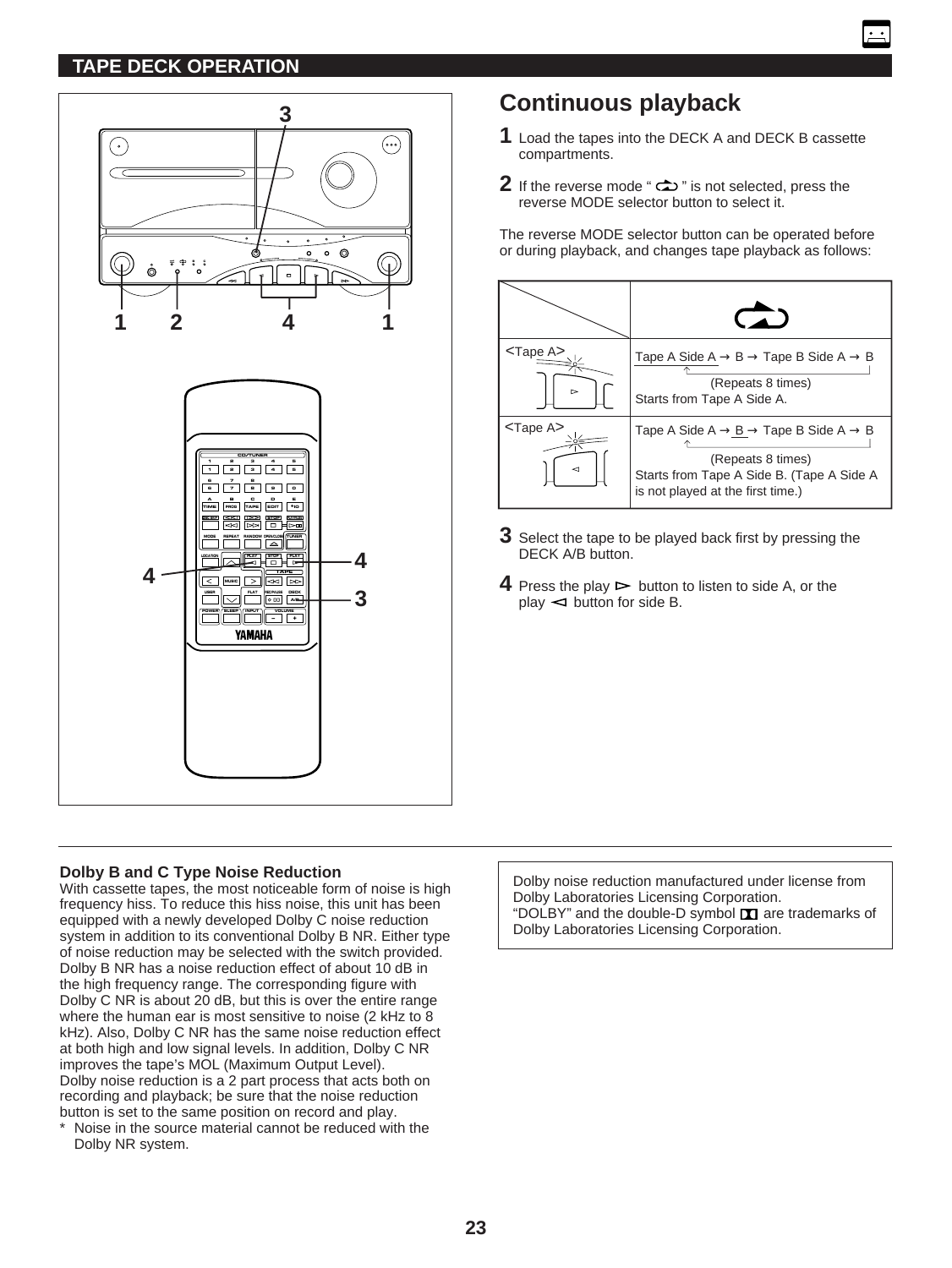





- When recording important selections, be sure to make a preliminary test to ensure that the desired source material is being properly recorded with good sound quality.
- The automatic recording level control circuit automatically controls the level of the input signal used for recording.
- Adjusting the VOLUME control and using the built-in sound field processor have no effect on the recorded sound.

If, however, the built-in graphic equalizer is used, its effect is recorded along with the source.

- \* Music with an equalizer effect is suitable for listening to inside a car etc.
- For the tape deck, the deck which can be used for recording is the DECK B only. When recording, be sure to load a tape into the DECK B cassette compartment.

# **CD synchronized recording**

- **1** Press the CD input selector button and load the disc to be recorded.
- **2** Load a tape into the DECK B cassette compartment. Wind past the beginning part of the tape on which recording cannot be performed.
- **3** When recording with the Dolby NR system, select the Dolby NR B or C position by pressing the DOLBY NR button. If not, set it off.
	- For selection of the Dolby B or C position, refer to the "Dolby B and C Type Noise Reduction" on page 23.
- **4** If desired, switch the reverse mode by pressing the reverse MODE selector button.

When the tape is set so that side A faces you, recording will be done as follows automatically according to the selected reverse mode.

| ⊳                        | Side A only | Side $A \rightarrow$ SideB |
|--------------------------|-------------|----------------------------|
| $\overline{\phantom{0}}$ | Side B only | Side B only                |

- **5** Press the REC/PAUSE button.
	- The corresponding indicator will light up and the play direction indicators flash.
- **6** Start CD playback by pressing the corresponding disc select button, or by pressing the play/pause button if the disc is already selected.
	- Before CD playback begins, recording automatically begins on the side of the tape now selected.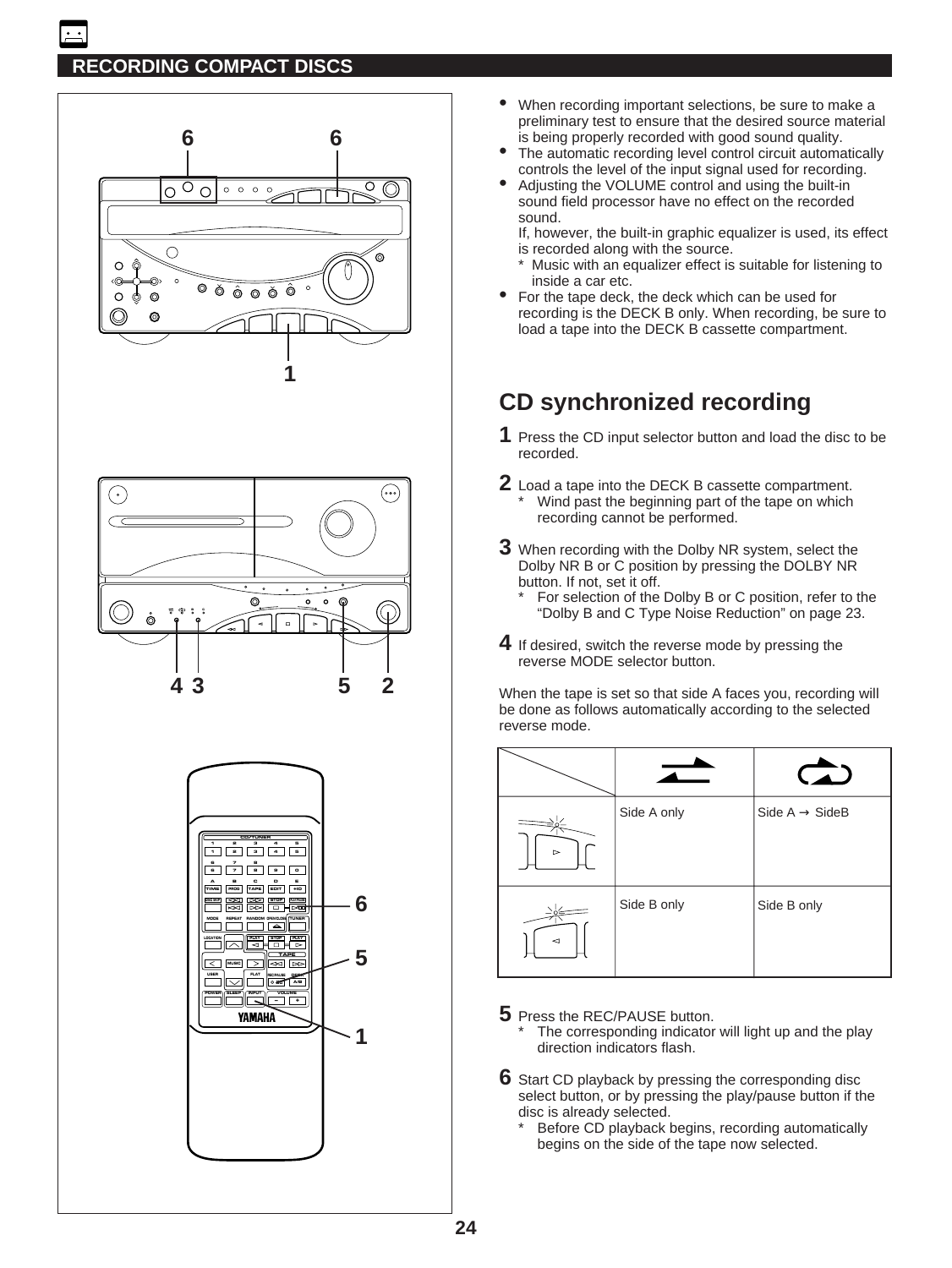





# **To stop recording temporarily**

- **1** Press the stop  $\Box$  button of the CD player.
- **2** Choose the selection to be recorded next by using the  $\triangleright$  or  $\le$  button, and then press the play/pause  $\triangleright$ / $\mathfrak{m}$ button of the CD player to resume recording (or simply press the track number input button on the remote control transmitter).

### **To stop recording**

Press the stop  $\Box$  button of the tape deck. (At this time, CD playback does not stop.)

### **Recording programmed tracks**

Programmed tracks from one or more discs can also be recorded in the same way.

- **1** Program desired tracks from one or more discs. (Refer to page 13 for the programming procedure.)
- **2** Follow steps 2–5 on the previous page.
- **3** Press the play/pause  $\triangleright$  / $\mathfrak{m}$  button of the CD player.

#### **Notes**

- During CD Synchronized Recording, when more than 4 seconds elapse between tracks, the tape will stop automatically and resume recording when the beginning of the next track is found.
- The CD Synchronized Recording will function even when the CD player is turned into random play mode.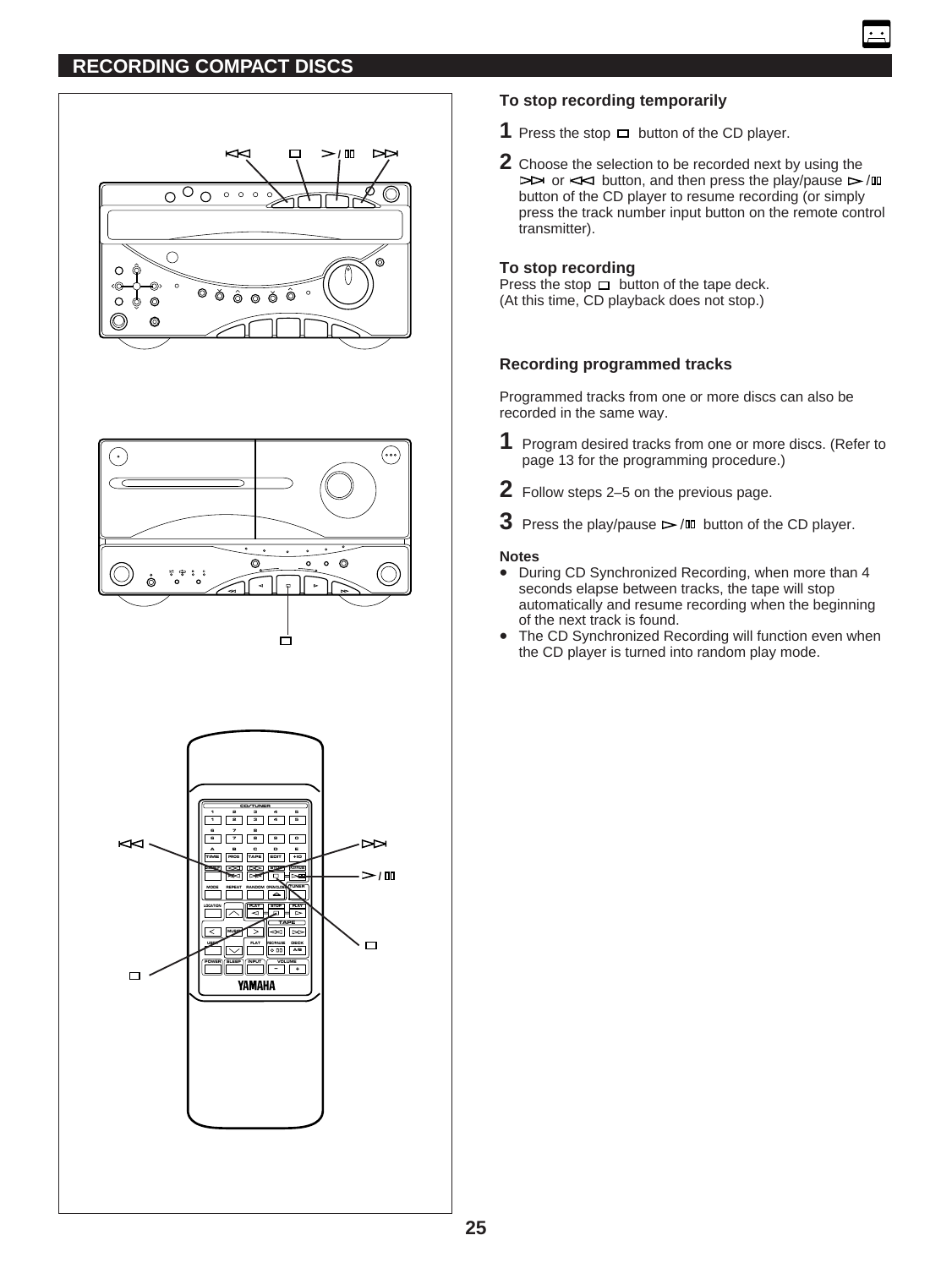





# **Recording CD(s) on both sides of a tape automatically**

- **1** Press the CD input selector button and load the disc to be recorded.
- **2** Select the disc by pressing the DISC SKIP button.
- **3** Load a tape into the DECK B cassette compartment.
- **4** When recording with the Dolby NR system, select the Dolby NR B or C position by pressing the DOLBY NR button. If not, set it off.
	- For selection of the Dolby B or C position, refer to the "Dolby B and C Type Noise Reduction" on page 23.
- **5** If the reverse mode "  $\Rightarrow$  " is not selected, press the reverse MODE selector button to select it.
- **6** Press the EDIT button. ("EDIT" appears on the display.) CD playback and recording starts. Recording is carried out on side A and B of the tape continuously.
	- If the tape has not rewound to the end, it is rewound to the end rapidly before recording starts. Recording starts from the first part of the tape on which recording can be done.
	- " $A \bigcirc \bigcirc$ " (or " $\bigcirc \bigcirc$  B") on the display shows the side of the tape on which recording is being carried out.
	- When the recording on side A finishes while a track is being played back, the sound is automatically faded out, and then the recording stops. The recording on side B starts from the beginning of the same track.

### **Notes**

• When this CD player is in the all disc play mode, if the tape's total possible recording time is longer than the total playing time of the selected disc, tracks on another disc are recorded continuously. In this case, as many as three discs can be recorded

automatically.

- During recording, the PLAYXCHANGE button on the CD player is disabled.
- The CD player's repeat play mode will be canceled during this recording mode.

### **Recording programmed tracks**

Programmed tracks from one or more discs can also be recorded in the same way.

- **1** Program desired tracks from one or more discs. (Refer to page 13 for the programming procedure.)
- **2** Follow steps 3–6 described above.

### **To cancel this function**

Before recording, press the stop  $\Box$  button of the CD player or the tape deck.

### **To stop recording**

Press the stop  $\Box$  button of the tape deck. (At this time, CD playback automatically stops.)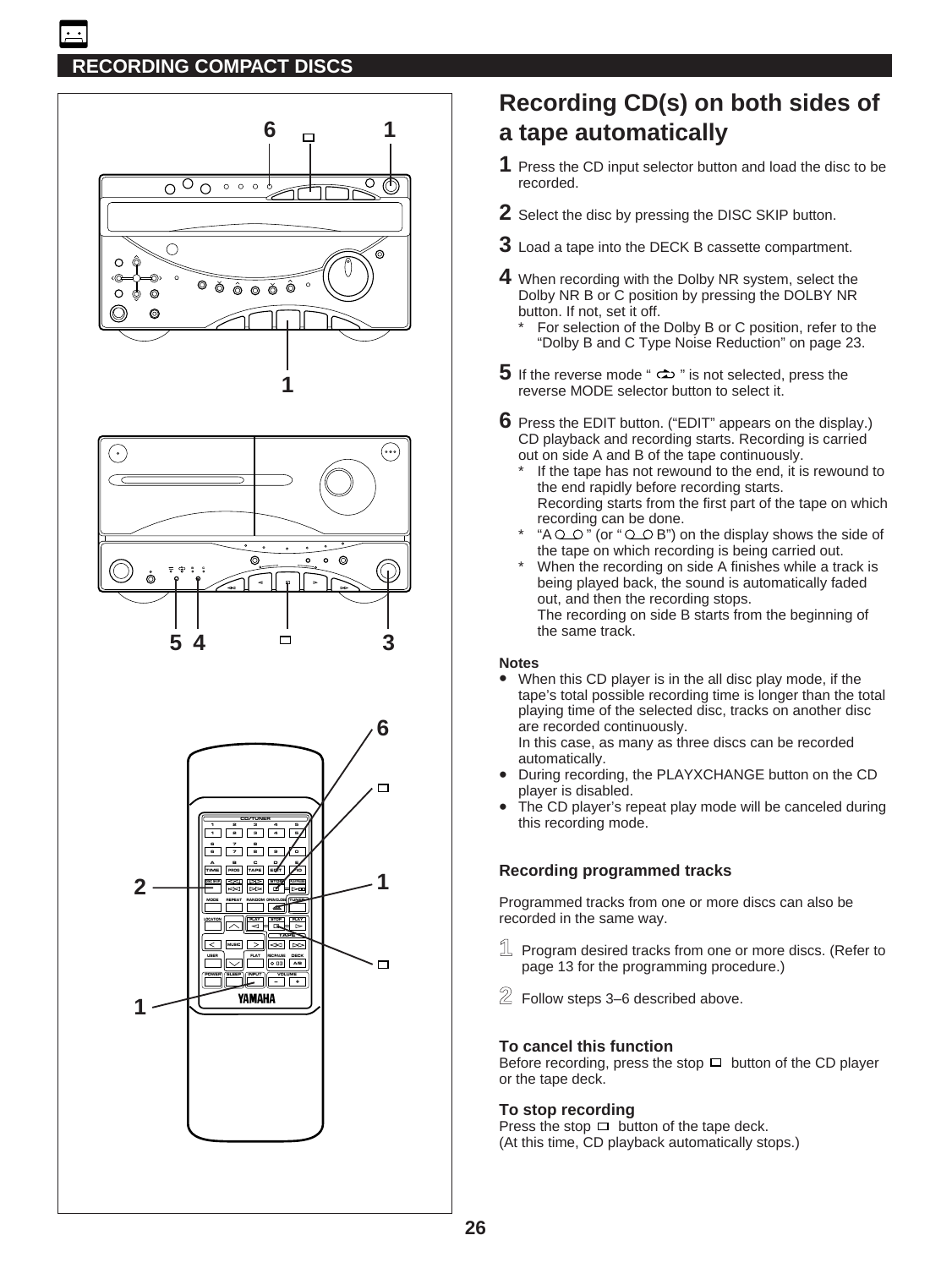



# **Automatic tape-editing**

This convenient feature can be used to program tracks on a disc (or discs) for recording to tape. By only memorizing the tape's total possible recording time, the unit will automatically program tracks or help you to program tracks so they will fit onto the tape with the least amount of unrecorded space remaining at each end of the tape.

## **To record a disc with the order of tracks unchanged**

- **1** Press the CD input selector button and load the disc to be recorded.
- **2** Select the disc by pressing the DISC SKIP button.
- **3** Load a tape into the DECK B cassette compartment.
- **4** When recording with the Dolby NR system, select the Dolby NR B or C position by pressing the DOLBY NR button. If not, set it off.
	- For selection of the Dolby B or C position, refer to the "Dolby B and C Type Noise Reduction" on page 23.
- **5** If the reverse mode "  $\Rightarrow$  " is not selected, press the reverse MODE selector button to select it.
- **6** Press the TAPE button to select the length of the tape to be used. Whenever pressed, C-46, C-54, C-60 and C-90 appear on the display in turn, and next it returns to the normal display mode.

off  $\rightarrow$  C-46  $\rightarrow$  C-54  $\rightarrow$  C-60  $\rightarrow$  C-90 ↑

**When using tapes other than C-46, C-54, C-60 or C-90** When C-46, C-54, C-60 or C-90 is appearing on the display, input the tape length by using the track number input buttons on the remote control transmitter (Examples)

C-62: Press "6" and then "2".

C-30: Press "3" and then "0", or press "+10" three times and then "0".

- **7** Press the EDIT button. ("EDIT" appears on the display.) The following internal operations are carried out before recording is automatically started.
	- 1)Tracks on the disc are automatically divided between side A and side B. You can check the process by watching the display.
	- 2)The end part of the tape on which recording cannot be done is wound.
	- 3)CD playback and recording starts. Recording is carried out on both side A and B of the tape.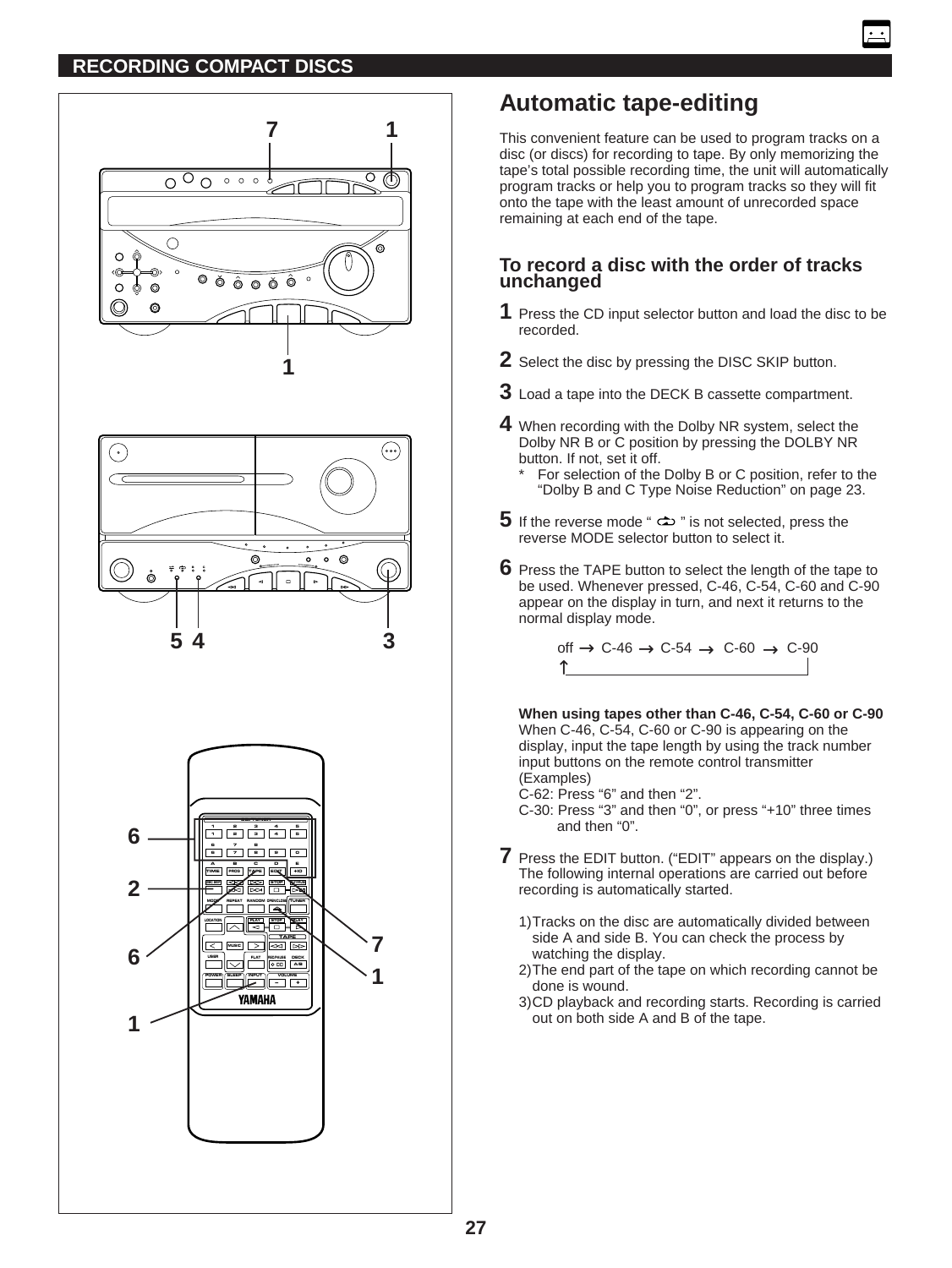





#### **Notes**

• When this CD player is in the all disc play mode, if the tape's total possible recording time is longer than the total playing time of the selected disc, tracks on another disc are recorded continuously.

In this case, as many as three discs can be recorded automatically.

The CD player's repeat play mode will be canceled during this recording mode.

#### **To cancel tape-editing function**

Before recording, press the stop  $\Box$  button of the CD player or the tape deck.

#### **To stop recording**

Press the stop  $\Box$  button of the tape deck. (At this time, CD playback automatically stops.)

### **To make this unit program tracks on a disc automatically so that the least amount of unrecorded space remains on the tape**

- **1** Follow steps 1–6 on the previous page.
- **2** Press the PROG button.
- **3** Press the TAPE button. " $AP A >$ " will light up during programming for side A, and " $AP$  B $>$ <sup> $\degree$ </sup> " will light up during programming for side B.
	- After "AP  $B>$ <sup> $\degree$ </sup> " goes out from the display, you can check the programmed contents for side A and B respectively.

To check, cancel or correct program data, refer to page 14.

**4** Press the EDIT button. ("EDIT" appears on the display.) The recording is automatically started.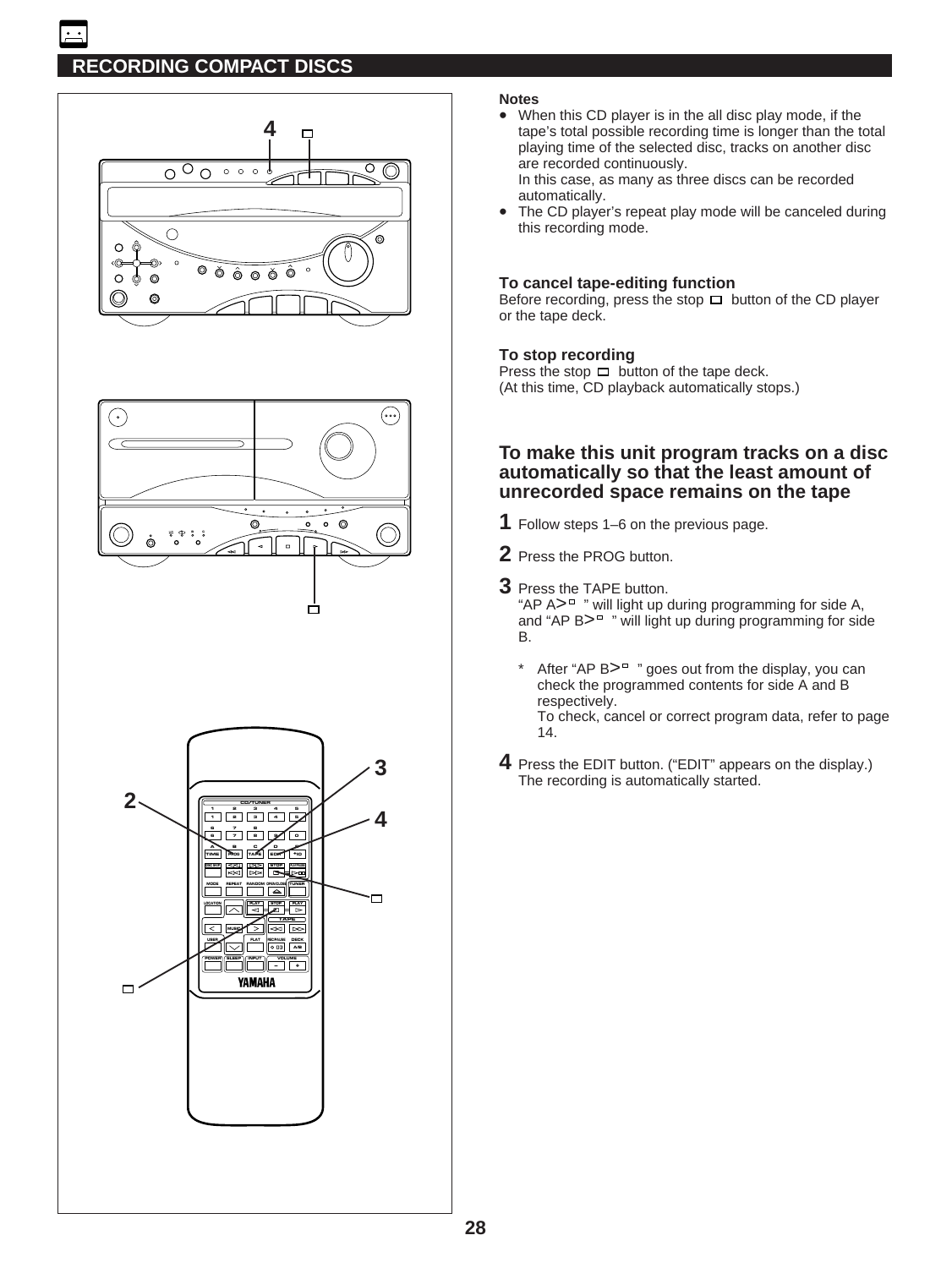

**To record programmed tracks from one or more discs**

- **1** Press the CD input selector button and load a disc (or discs) on the disc table.
- **2** Follow steps 3–6 on page 27.
- **3** Press the PROG button. \* "PGM" and "P-01" will light up on the display, and all track numbers on the selected disc will begin flashing.
- **4** If necessary, select a desired disc by pressing the DISC SKIP button.
- **5** Select the desired track number by pressing the track number input buttons.
- **6** Repeat steps 4 and 5 to program more selections for the side A of the tape. You can select the same track again.
	- Pressing the TIME button displays the total remaining time on the side of the tape for about 1 second, and then it is replaced by the display of the next playback order.
	- If "ERR" appears on the display, the track number just selected cannot be programmed because there is not enough time remaining on the side A of the tape. However, at this time, if any other track number is flashing continuously on the display, you can program it instead of the unprogrammable one.
- **7** After you finish the programming for the side A, press the TAPE button.
	- \* "Pu" appears on the display, then you can begin programming for side B.
- **8** Repeat steps 4 and 5 to program selections for the side B of the tape. You can select the same track again.
	- If "ERR" appears on the display, the track number just selected cannot be programmed because there is not enough time remaining on the side B of the tape. However, at this time, if any other track number is flashing continuously on the display, you can program it instead of the unprogrammable one.
- **9** Press the EDIT button. ("EDIT" appears on the display.) The recording is automatically started.

### **Notes on tape-editing**

- If programs are made selecting tracks from more than one disc, during recording, the PLAYXCHANGE button on the CD player is disabled.
- To check, cancel or correct program data, refer to page 14.
- The maximum number of tracks that can be programmed is 20.
- This function can be used to program up to track number 15.

**A**

**PGM**



Selected track number

Total remaining time on the side of the tape **T REM**

**1 6**

**11 12**

**2 3 4 5 7 8 9**

**10**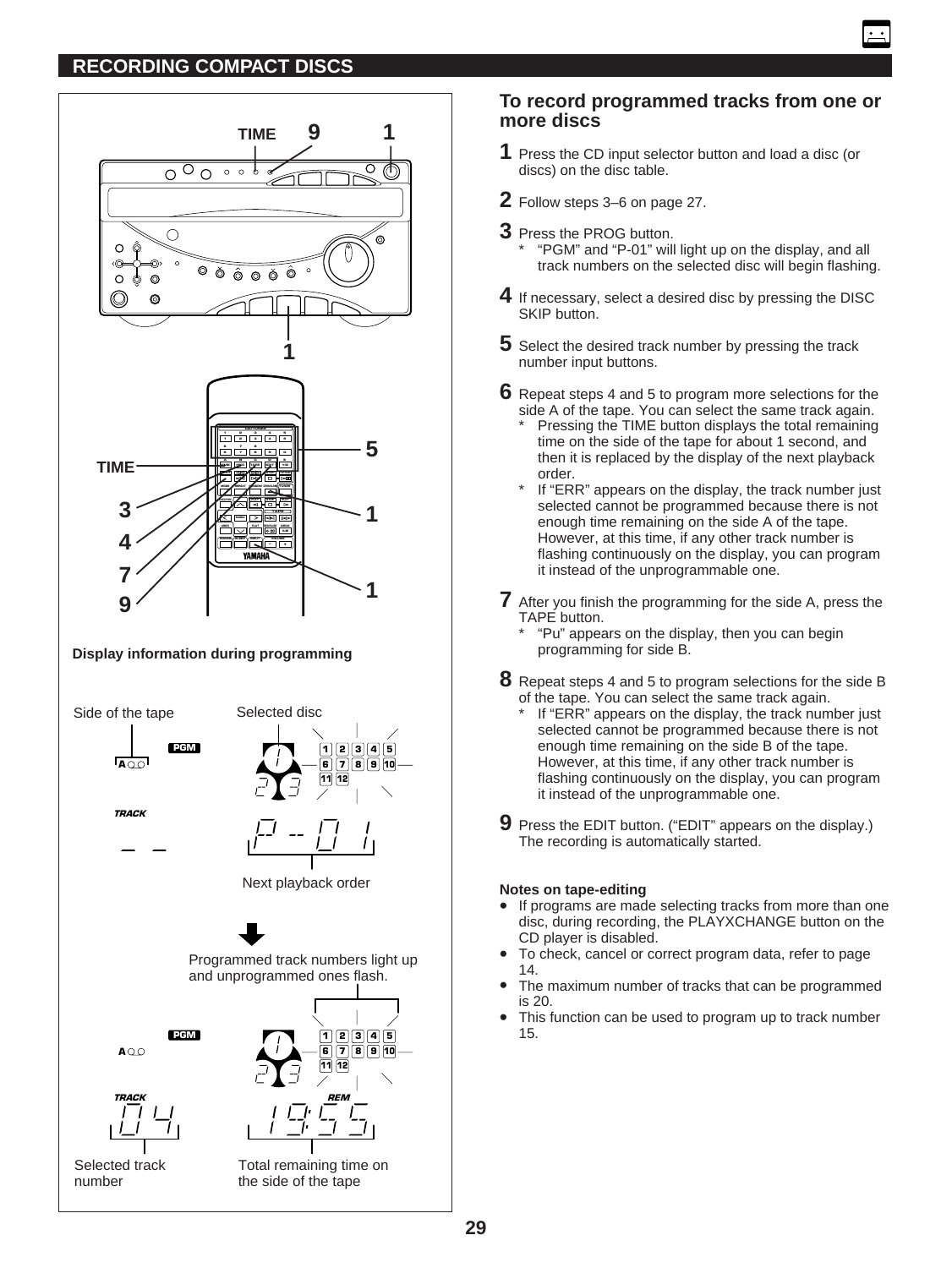# **OTHER RECORDINGS**







- When recording important selections, be sure to make a preliminary test to ensure that the desired source material is being properly recorded with good sound quality.
- The automatic recording level control circuit automatically controls the level of the input signal used for recording.
- Adjusting the VOLUME control and using the built-in sound field processor have no effect on the recorded sound.

If, however, the built-in graphic equalizer is used, its effect is recorded along with the source.

- \* Music with an equalizer effect is suitable for listening to inside a car etc.
- For the tape deck, the deck which can be used for recording is the DECK B only. When recording, be sure to load a tape into the DECK B cassette compartment.

# **Recording from the built-in tuner**

- **1** Press the TUNER input selector button.
- **2** Tune to the desired station. (Refer to the "TUNING OPERATION" on page 17 and 18.)
- **3** Load a tape into the DECK B cassette compartment.
- **4** When recording with the Dolby NR system, select the Dolby NR B or C position by pressing the DOLBY NR button. If not, set it off.
	- For selection of the Dolby B or C position, refer to the "Dolby B and C Type Noise Reduction" on page 23.
- **5** Select the reverse mode " $\rightleftharpoons$  " to record on only one side, or "  $\Rightarrow$  " for continuous recording on both sides by pressing the reverse MODE selector button.
- **6** Press the REC/PAUSE button.
	- The indicator over the button will light up and the play direction indicators will flash.
- **7** Press the play  $\triangleright$  button to record on side A, or the play  $\triangleleft$  button to record on side B.
	- For continuous recording on both sides, begin on side A. Recording stops automatically at the end of side B.

### **To stop recording temporarily**

- **1** Press the REC/PAUSE button.
- **2** To resume recording, press the play button whose indicator is flashing.

### **To stop recording**

Press the stop  $\Box$  button.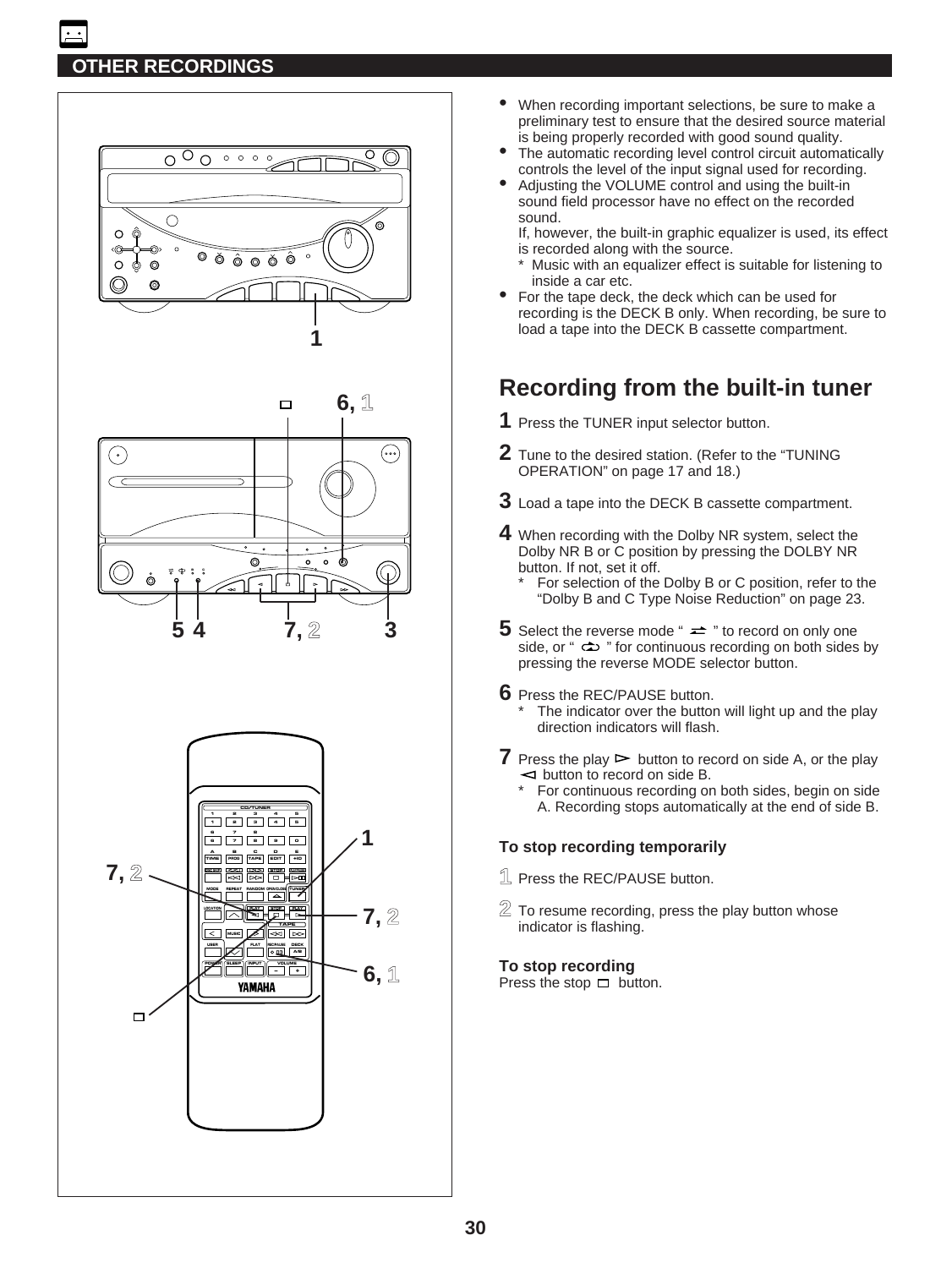# **OTHER RECORDINGS**



**3, 3 4 2 4**



# **Dubbing**

• During dubbing, adjusting the VOLUME control and using the built-in sound field processor have no effect on the recorded sound.

If, however, the built-in graphic equalizer is used, its effect is recorded along with the source.

- Music with an equalizer effect is suitable for listening to inside a car etc.
- Try to use the same tape formula and length for the recording tape as for the master tape.
- **1** Press the TAPE input selector button.
- **2** Load a prerecorded tape into the DECK A cassette compartment. Insert a blank tape into the DECK B cassette compartment.
- **3** Select the reverse mode " $\rightleftharpoons$  " to record on only one side, or " $\Rightarrow$  " for continuous recording on both sides by pressing the reverse MODE selector button.
- **4** Press the DUBBING button.
	- Press "NORMAL" to dub at normal speed, and "HIGH" to dub at about twice the normal speed.
	- Dubbing will begin from side A regardless of the side now selected.

### **To stop dubbing**

Press the stop  $\Box$  button.

Tape A and tape B will stop at the same time.

### **Note**

**2, 1**

Only tapes originally encoded with Dolby B or C NR will be dubbed onto tapes with Dolby B or C NR encoding. The setting of Dolby NR will have no effect on the recording of tape B during dubbing.

However, the playback tonal quality of tape A will change according to the selected Dolby NR position.

# **Erasing recorded tapes**

- **1** Load the tape to be erased into the DECK B cassette compartment.
- **2** Press the AUX 1 (or AUX 2) input selector button. Make sure that there is no sound output from the external unit connected to the AUX 1 (or AUX 2) terminals on the rear of this system.
- $\widehat{\mathbb{S}}$  Select the reverse mode "  $\rightleftarrows$  " to erase only one side or \*  $\Rightarrow$  " to erase both sides by pressing the reverse MODE selector button.
- $4\frac{1}{2}$  Press the REC/PAUSE button, then press the play  $\triangleright$ button to erase side A of the tape, or the play  $\leq$  button to erase side B.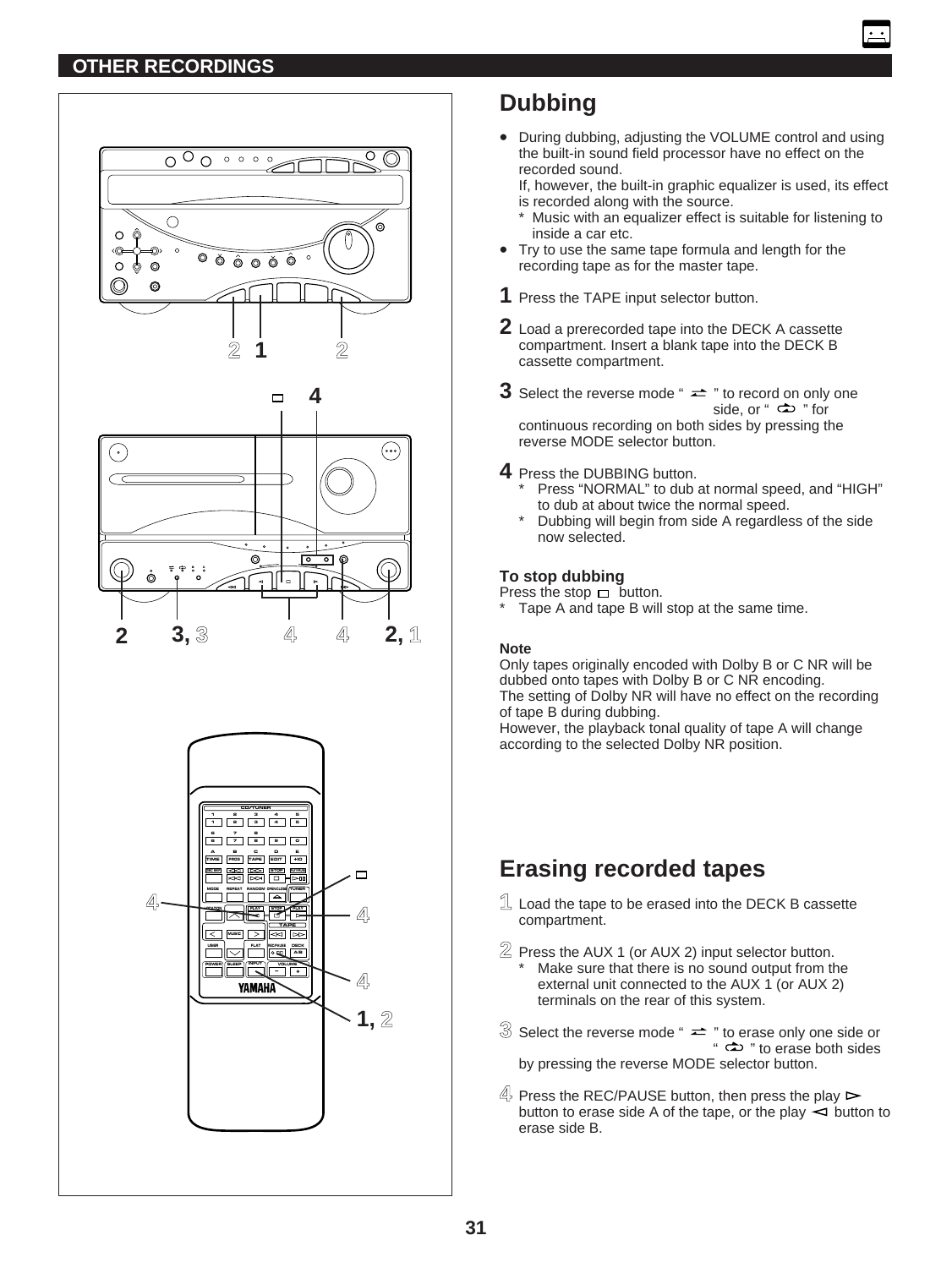The built-in graphic equalizer and sound field processor present you with the pleasure of listening to music with various sound effects.

This system provides 4 preset equalizer modes and 3 sound field modes as listed below. (For Australia, Singapore and General models, KARAOKE mode is additionally available.) You can enjoy listening to music with a desired sound effect by selecting one of these modes, or you can also enjoy various sound effect combinations by selecting an equalizer mode and a sound field mode at the same time.

The built-in 7 band graphic equalizer allows you to adjust the equalizer pattern to create an effect to your desired sound taste. (The sound field processor cannot be adjusted, however.)

Furthermore, any desired combination of an equalizer mode (or an adjusted equalizer pattern) and a sound field mode can be stored in this system as a user program. (Up to 4 user programs can be stored at the same time.)

If desired, you can link a user program with a specified input source.



### **Preset graphic equalizer modes (MUSIC)**

| <b>Mode</b>  | <b>Feature</b>                                                                                                                         |  |
|--------------|----------------------------------------------------------------------------------------------------------------------------------------|--|
| <b>ROCK</b>  | High and low frequencies are emphasized.<br>This mode is suitable for reproducing<br>dynamic and powerful sounds of rock<br>music etc. |  |
| <b>BLUES</b> | Low and medium frequencies are<br>moderately emphasized. This mode is<br>suitable for music with a blue feeling.                       |  |
| <b>RAP</b>   | Low and mid-high frequencies are<br>emphasized so that vocals become well-<br>modulated. This mode is suitable for rap<br>music etc.   |  |
| <b>JAZZ</b>  | Medium frequencies for vocals, piano, sax,<br>etc. are emphasized. High and low<br>frequencies are also emphasized<br>moderately.      |  |

### **Sound field modes (LOCATION)**

| <b>Mode</b>    | <b>Feature</b>                                                                                                                                                                                 |  |
|----------------|------------------------------------------------------------------------------------------------------------------------------------------------------------------------------------------------|--|
| <b>ARENA</b>   | This mode simulates the sound<br>environment of a big hall with long<br>reverberation time and many reflections of<br>high frequencies.                                                        |  |
| <b>CLUB</b>    | This mode simulates the sound<br>environment of a jazz live house. Sounds<br>are close and intimate.                                                                                           |  |
| <b>STUDIO</b>  | This mode simulates the sound<br>environment of a recording studio. Sounds<br>are very close.                                                                                                  |  |
| <b>KARAOKE</b> | Medium frequencies for vocals etc. are<br>attenuated. This mode is suitable for<br>singing karaoke by using a normal audio<br>source with vocals. (Refer to page 37 for<br>karaoke operation.) |  |

\* KARAOKE mode is available on Australia, Singapore and General models only.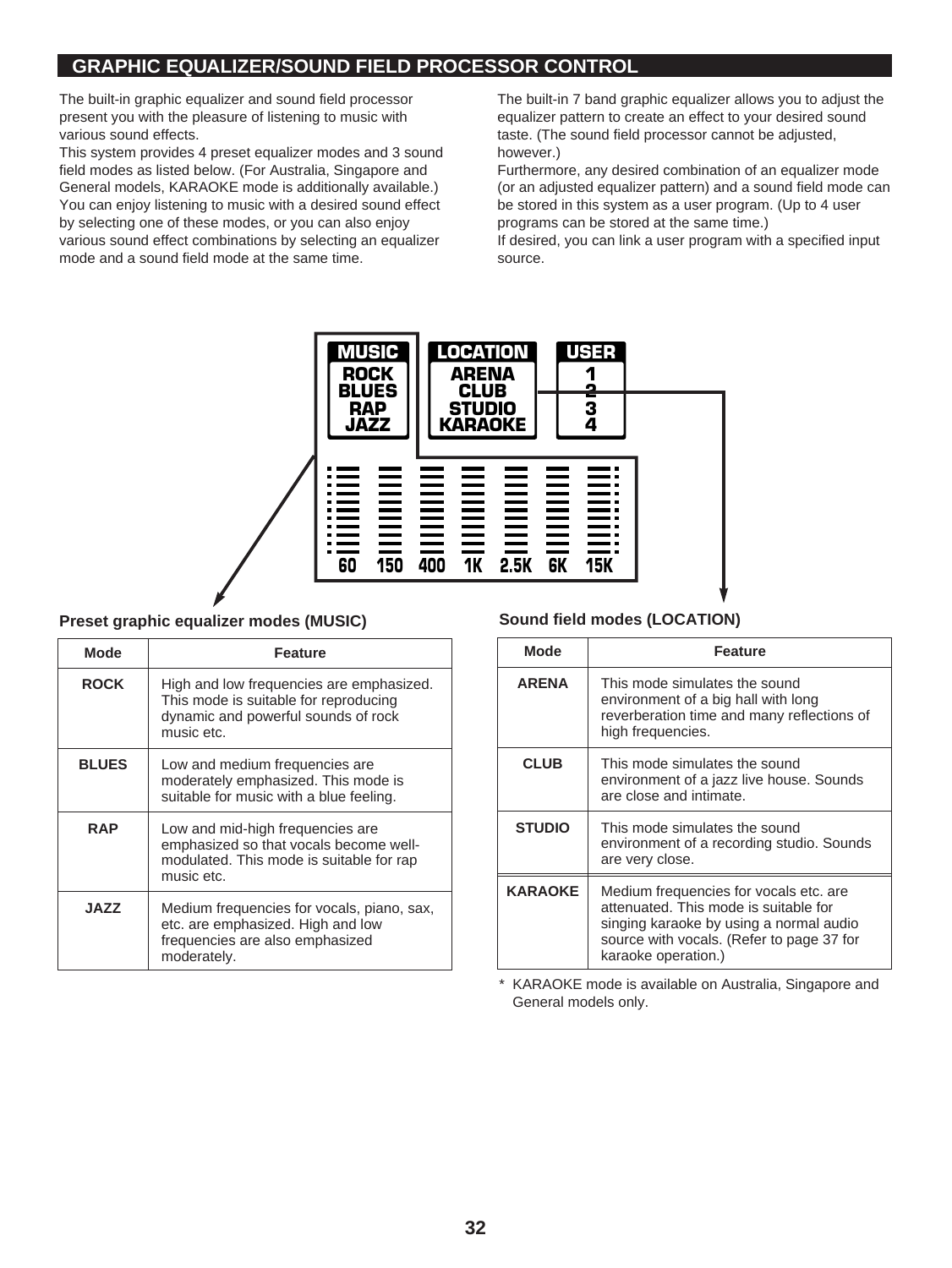



# **Listening to the music with a preset equalizer effect**

- **1** Playback a source. (For source playback, refer to the sections beginning on page 10.)
- **2** Press the MUSIC button once or more so that the name of a desired mode appears on the preset equalizer mode indicator.
	- \* Whenever you press the MUSIC button, the preset mode changes and is displayed as follows.



\* The equalizer pattern of the selected mode is shown on the graphic equalizer level indicators.

#### **Note**

An equalizer effect is also be recorded along with a source.

# **Listening to the music with a sound field effect**

- **1** Playback a source. (For source playback, refer to the sections beginning on page 10.)
- **2** Press the LOCATION button once or more so that the name of a desired mode appears on the sound field mode indicator.
	- Whenever you press the LOCATION button, the mode changes and is displayed as follows.



### **Note**

Sound field effect cannot be recorded along with a source.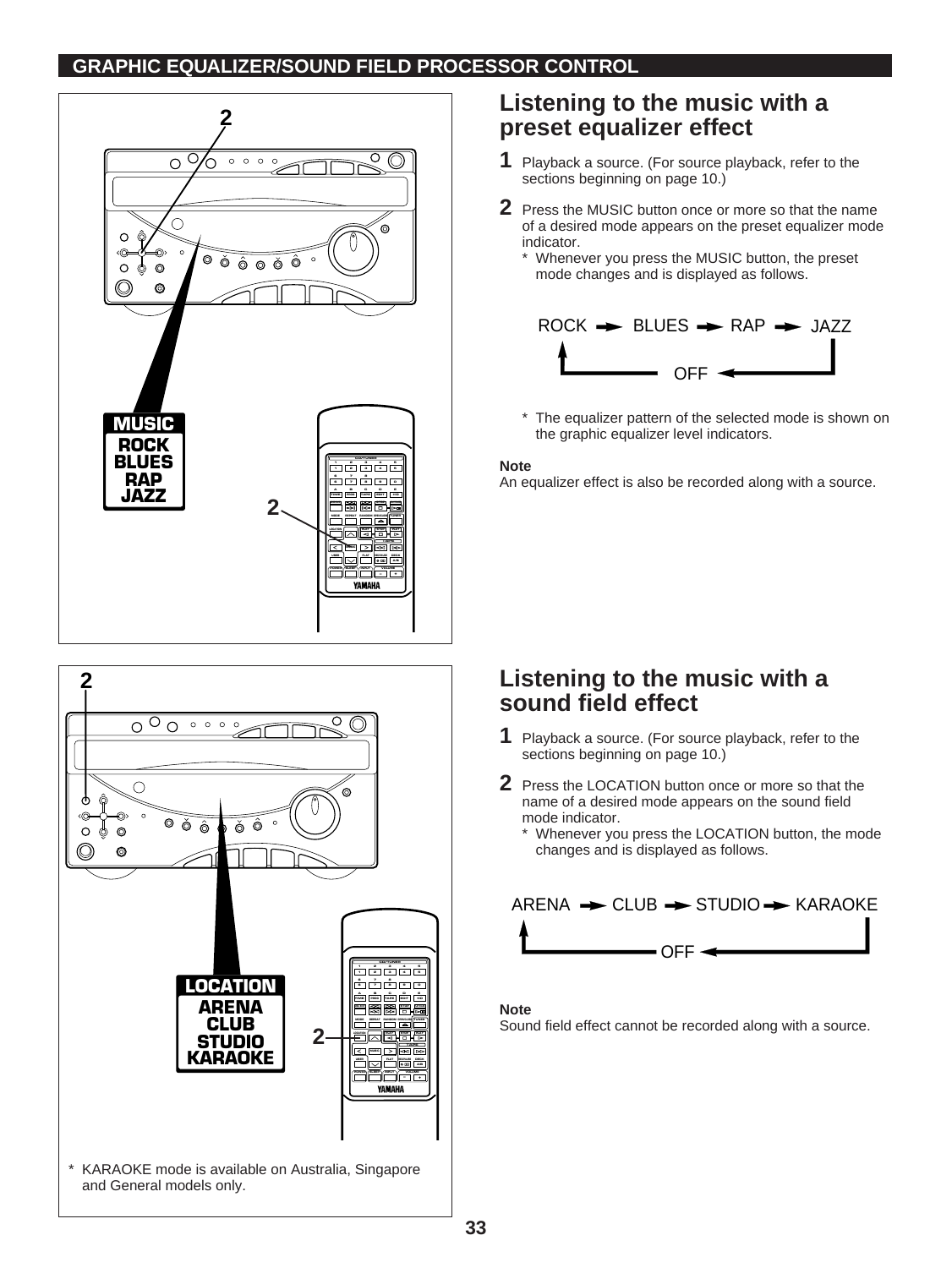



# **Adjusting the graphic equalizer for your desired sound taste**

The 7 band graphic equalizer allows you to adjust the level for each frequency band.

- Make adjustment by monitoring the equalizer level indicators on the display.
- **1** Playback a source. (For source playback, refer to the sections beginning on page 10.)
- **2** Press the equalizer control  $\langle$  or  $\rangle$  button once or more to select the frequency band to which you will adjust the level.
	- \* The selected frequency band is shown on the display.
	- \* The scale bar of the selected frequency band on the graphic equalizer level indicators will flash.
- **3** Press the equalizer control  $\land$  or  $\lor$  button once or more to adjust the level.
- **4** In the same way, make adjustment for other frequency band.

# **Turning the equalizer to "flat" (the state with no equalization applied)**

There are two ways as follows:

- Press the FLAT button on the remote control transmitter. Pressing the FLAT button once more will restore the pattern which had been selected before it was turned to "flat".
- Press the MUSIC button and the LOCATION button on the front panel at the same time.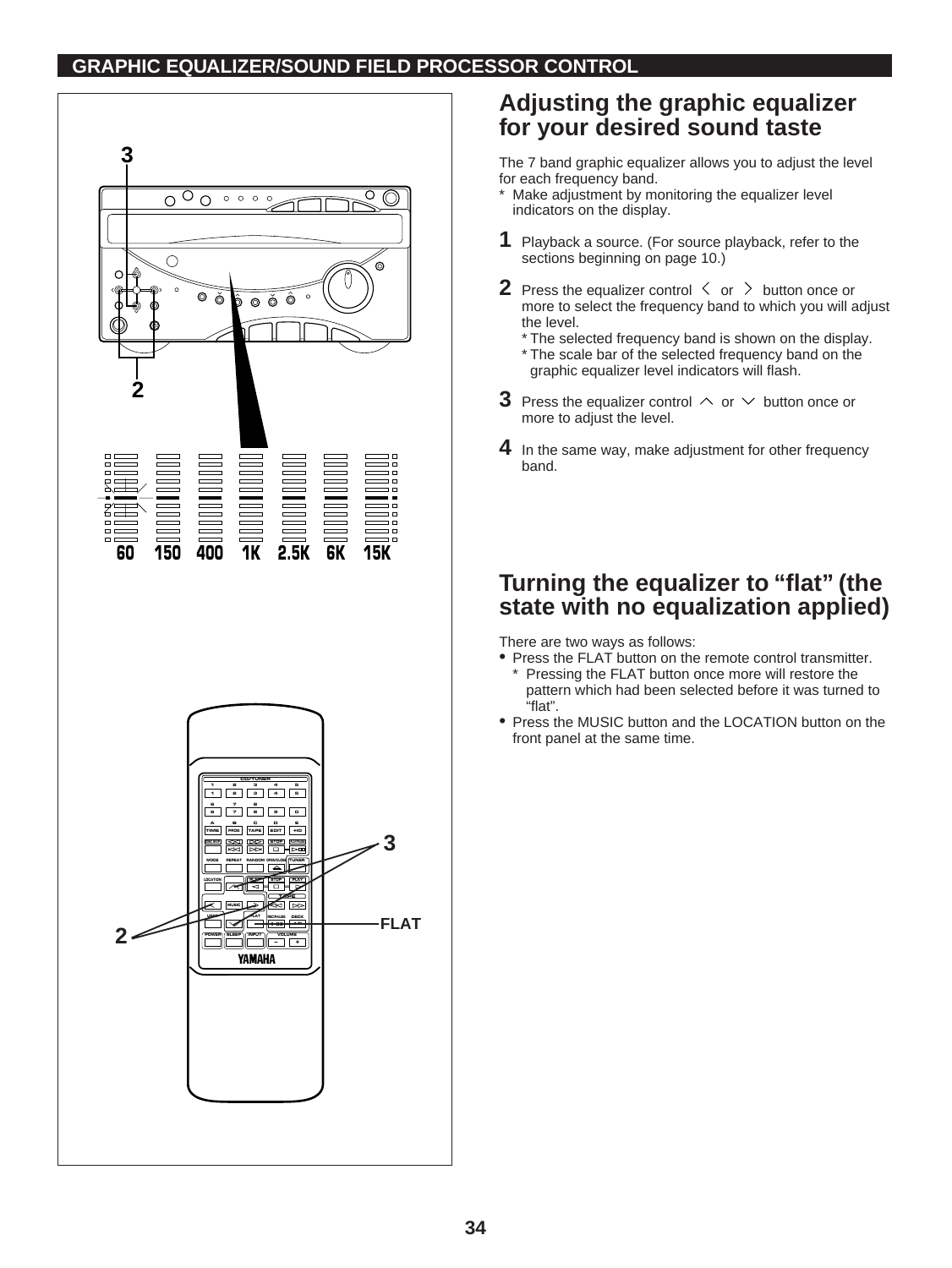

# **Storing your own programs**

Your favorite pair of any equalizer mode (or an equalizer pattern of your own adjusting) and any sound field mode can be stored as a user program. Up to 4 pairs can be stored as desired.

# **To store**

- **1** Select a desired equalizer mode by pressing the MUSIC button.
	- \* If desired, adjust the equalizer as you prefer by using the equalizer control buttons.
- **2** Select a desired sound field mode by pressing the LOCATION button.
- **3** Press the user program MEMORY button. \* "1" will flash on the user program number indicator and the MEMORY indicator will flash for about 5 seconds.
- **4** Select the user program number (1, 2, 3 or 4) to which you will store the selected modes by pressing the USER button once or more before "1" stops flashing. Whenever you press the USER button, the user program number changes and is displayed as follows.



- **5** Press the user program MEMORY button before the number selected in step 4 stops flashing.
- In the same way, store other pairs to other three user positions.
- \* It is also a good idea to store only an equalizer pattern of your own adjusting (without storing any sound field mode).

### **Notes**

- A new program can be stored in place of the former one.<br>• In step 4 or 5, if the user program number indicator stops
- In step 4 or 5, if the user program number indicator stops flashing before operation, return to step 3.

# **To recall a user program**

- **1** Playback a source. (For source playback, refer to the sections beginning on page 10.)
- **2** Press the USER button once or more so that the user program number you want to recall lights up.
	- Whenever you press the USER button, the user program number changes and is displayed as follows.

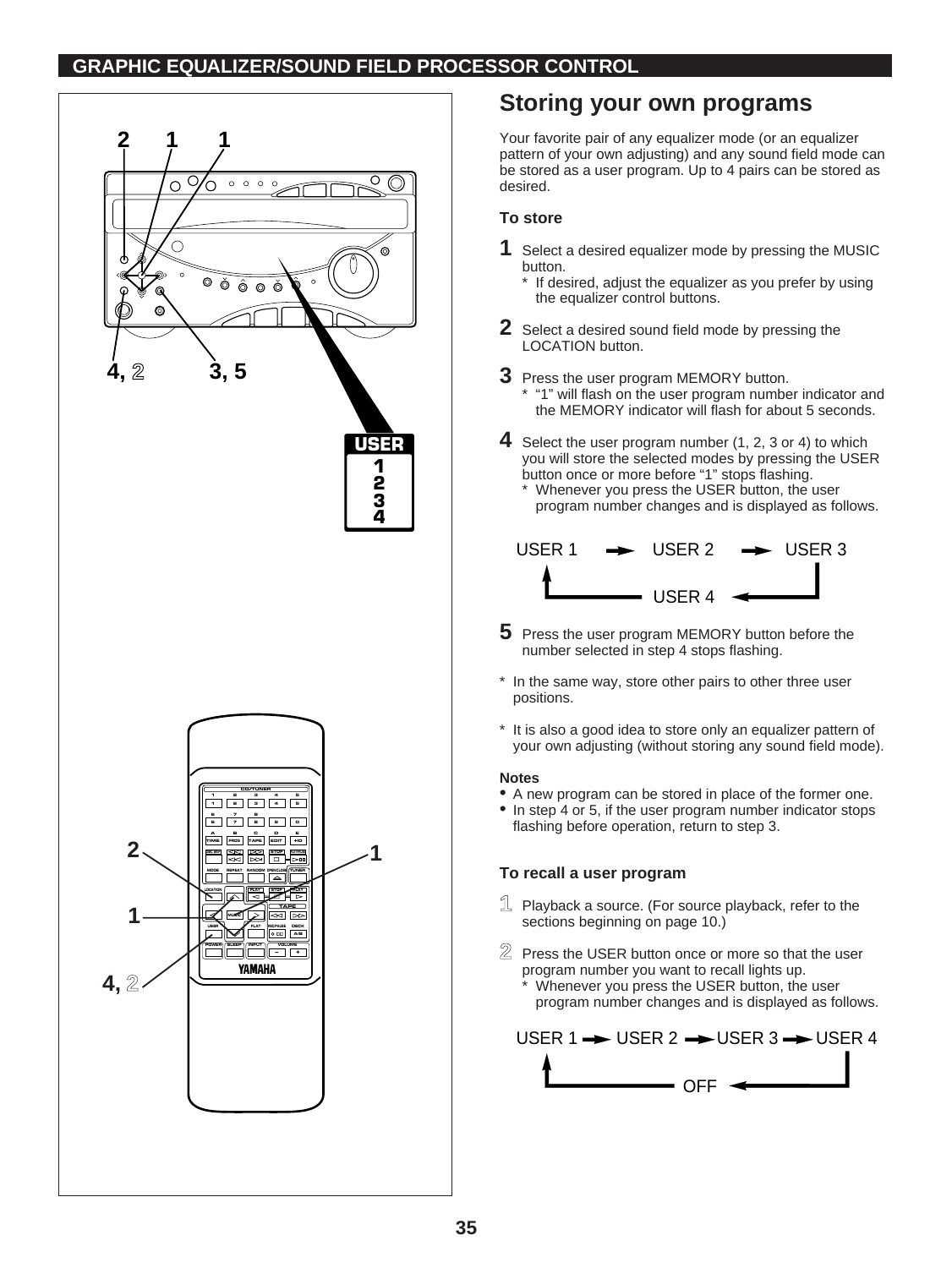

| Symbol         | Meaning           | Symbol | Meaning          |
|----------------|-------------------|--------|------------------|
| U0             | No selection      | A2     | AUX <sub>2</sub> |
| U1             | USER <sub>1</sub> | TU     | <b>TUNER</b>     |
| U <sub>2</sub> | USER <sub>2</sub> | CD     | CD               |
| U3             | USER <sub>3</sub> | ТA     | <b>TAPE</b>      |
| U4             | USER 4            | A1     | AUX <sub>1</sub> |

# **Linking a user program to a specified input source**

If a user program is linked with a specified input source, when the source is selected, the user program operates automatically. Each of the four user program can be linked with each different input source.

## **To link**

- **1** Recall a user program which you had stored in advance, by pressing the USER button once or more. (Refer to the previous page for storing a user program.)
- **2** Press the user program MEMORY button.
- **3** Press the input selector button whose input source you want to link with the selected user program. \* The display changes as follows:



Selected user program number Selected input source

- For the meaning of each symbol appearing on the display, see the list on the left.
- **4** Press the user program MEMORY button.

The selected user program and input source are linked by this method.

### **Note**

By this function, when listening to an input source, the linked user program operates automatically. If desired, however, you can cancel its operation or switch to a different user program or any equalizer/sound field mode.

### **To cancel the linkage of a user program and an input source.**

- **1** Press the user program MEMORY button.
- **2** Press the input selector button whose linkage with a user program you want to cancel.
- **3** Press the USER button once or more so that "U0" appears on the display.
- <sup>4</sup> Press the user program MEMORY button.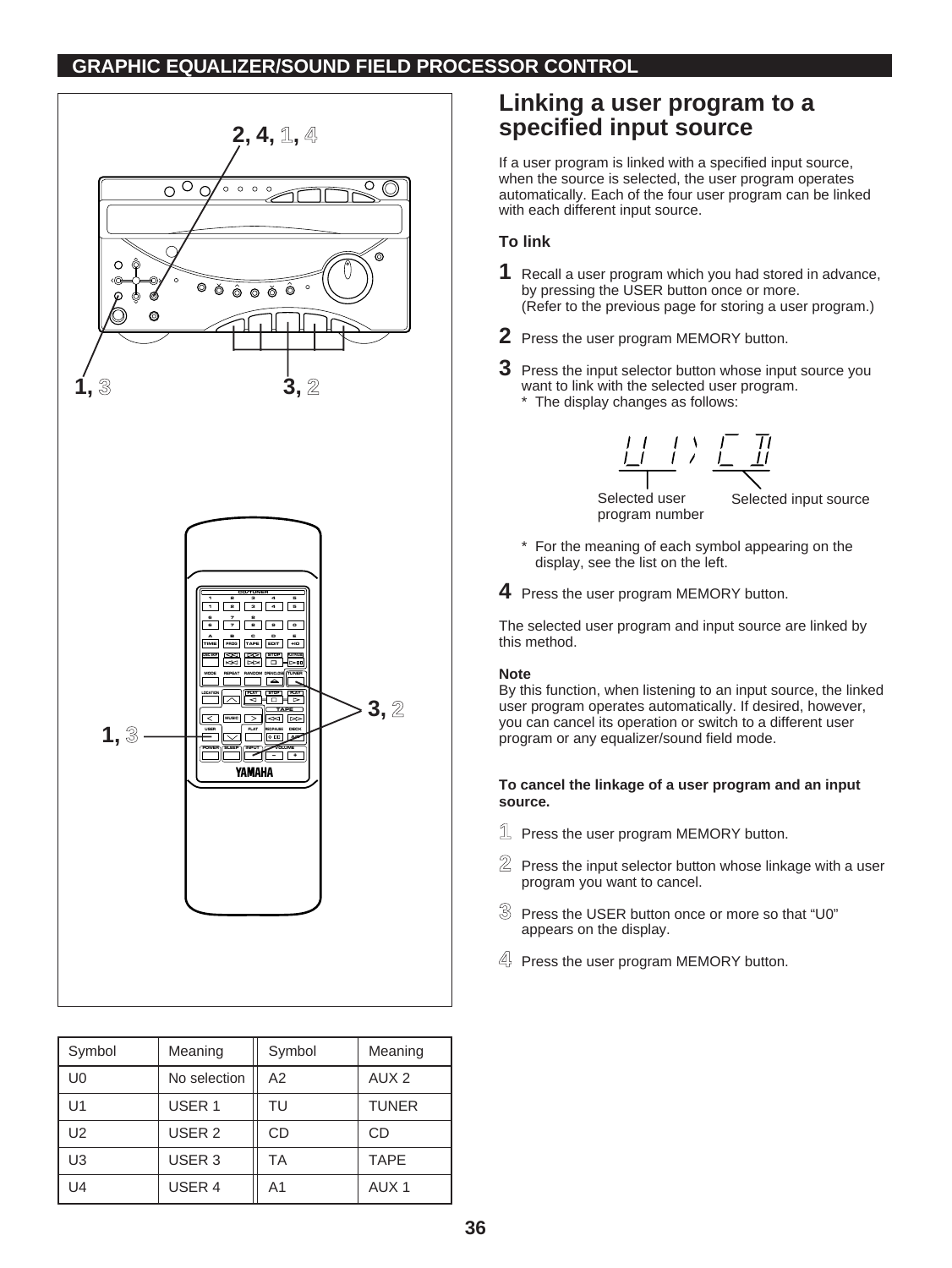# **KARAOKE OPERATION (Australia, Singapore and General models only)**



# **Singing karaoke**

This system allows you to enjoy singing karaoke by using not only a karaoke source without vocals but also any normal audio source with vocals.

- **1** Connect the microphone to the MIC jack on the front panel.
- **2** Playback a source. (For source playback, refer to the sections beginning on page 10.)

**When using a normal audio source with vocals** Press the LOCATION button once or more so that "KARAOKE" appears on the sound field mode indicator. The sound level of vocals is automatically attenuated. (Refer to page 32 and 33 for details.)

**3** While singing, adjust the mixing level of singing voice by turning the MIC MIXING level control.

### **To restore the attenuated vocal sound level**

Press the LOCATION button so that "KARAOKE" disappears from the display.

### **Note**

There may be a case that vocals cannot be attenuated effectively according to a source (monaural source etc.).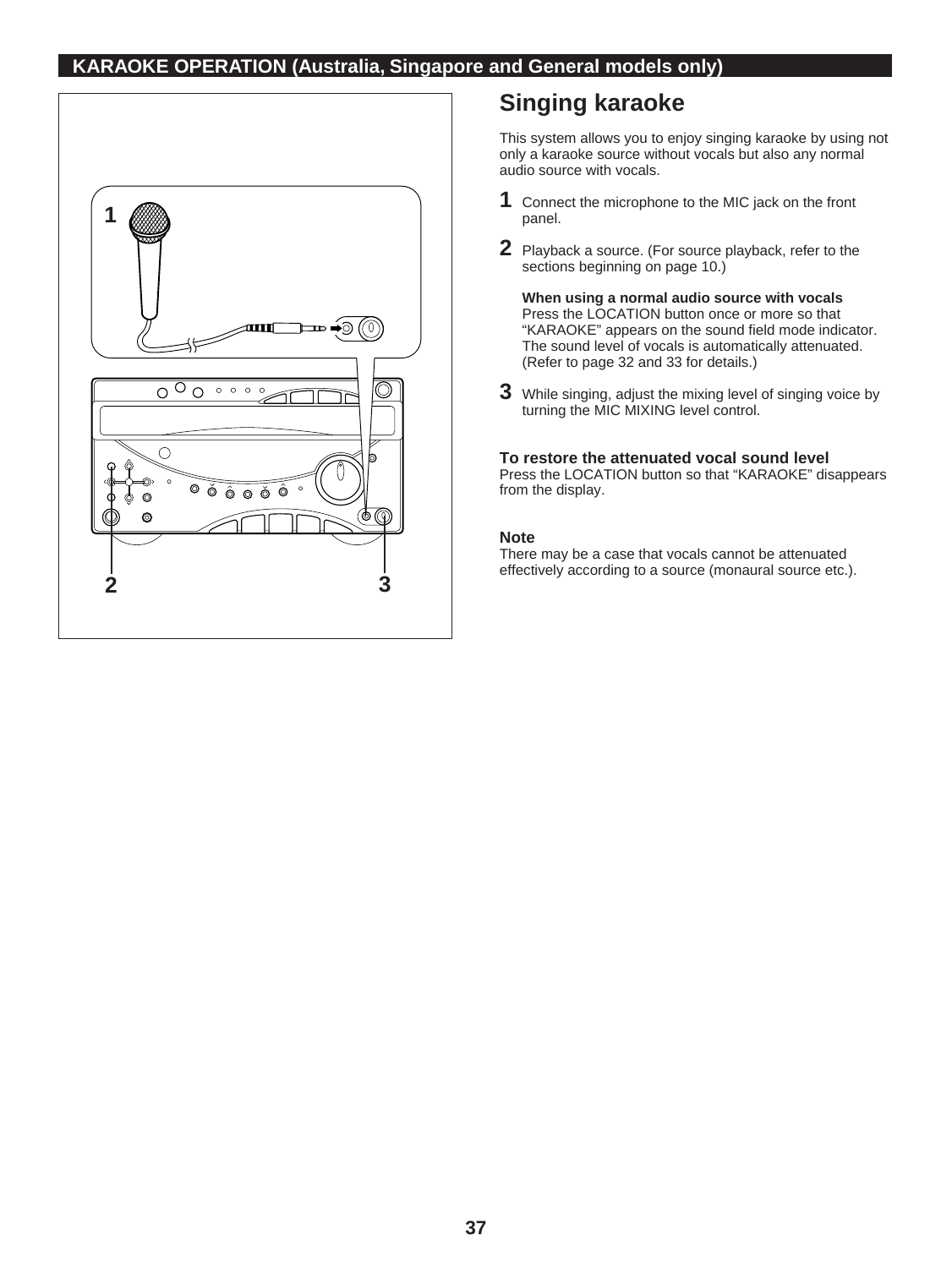

# **Timer play**

By using the built-in timer, you can set the time when the unit turns on and a source begins playing automatically, and the time when the unit turns off automatically.

**1** Prepare the source to be played.

### **For tuner:**

Tune in to the station you will listen to.

#### **For tape deck:**

Load a tape into the cassette compartment. (If tapes are loaded in both the compartments, tape A takes priority of tape B, and is played back by the timer play.)

#### **For CD player:**

Load a disc on the disc table. If more than one disc are loaded on the disc table, select the disc by using the disc select buttons or the DISC SKIP button.

# **2** Press the DISPLAY button.

Whenever the DISPLAY button is pressed, the display mode changes as follows. At each mode, make a setting for the timer play, referring to the setting procedure described below.

- ➀ Current time (TIMER on/off mode) →
	- ➁ Source selecting mode (TAPE, TUNER, CD)
	- →→→➂ ON TIME/Time setting mode J.
	- ➃ OFF TIME/Time setting mode →
	- ➄ Normal display mode
- \* The display mode will be changed to the next mode after about 8 seconds elapse automatically. If the mode is changed before the setting is completed, call the mode again by pressing the DISPLAY button once or more.

#### **Setting procedure:**

➀ **At the display of current time**

Check to be sure that the current time is correct, and press the TIMER button so that "TIMER" appears on the display.

#### ➁ **At source selecting mode**

Select the source (TAPE, TUNER or CD) to be played by pressing the corresponding input selector button.

If "TUNER" is selected, soon it is changed to the frequency display mode. In this mode, you can select the station to listen to with the timer play by using the BAND button, A/B/C/D/E button and PRESET  $\land$  / $\lor$  buttons.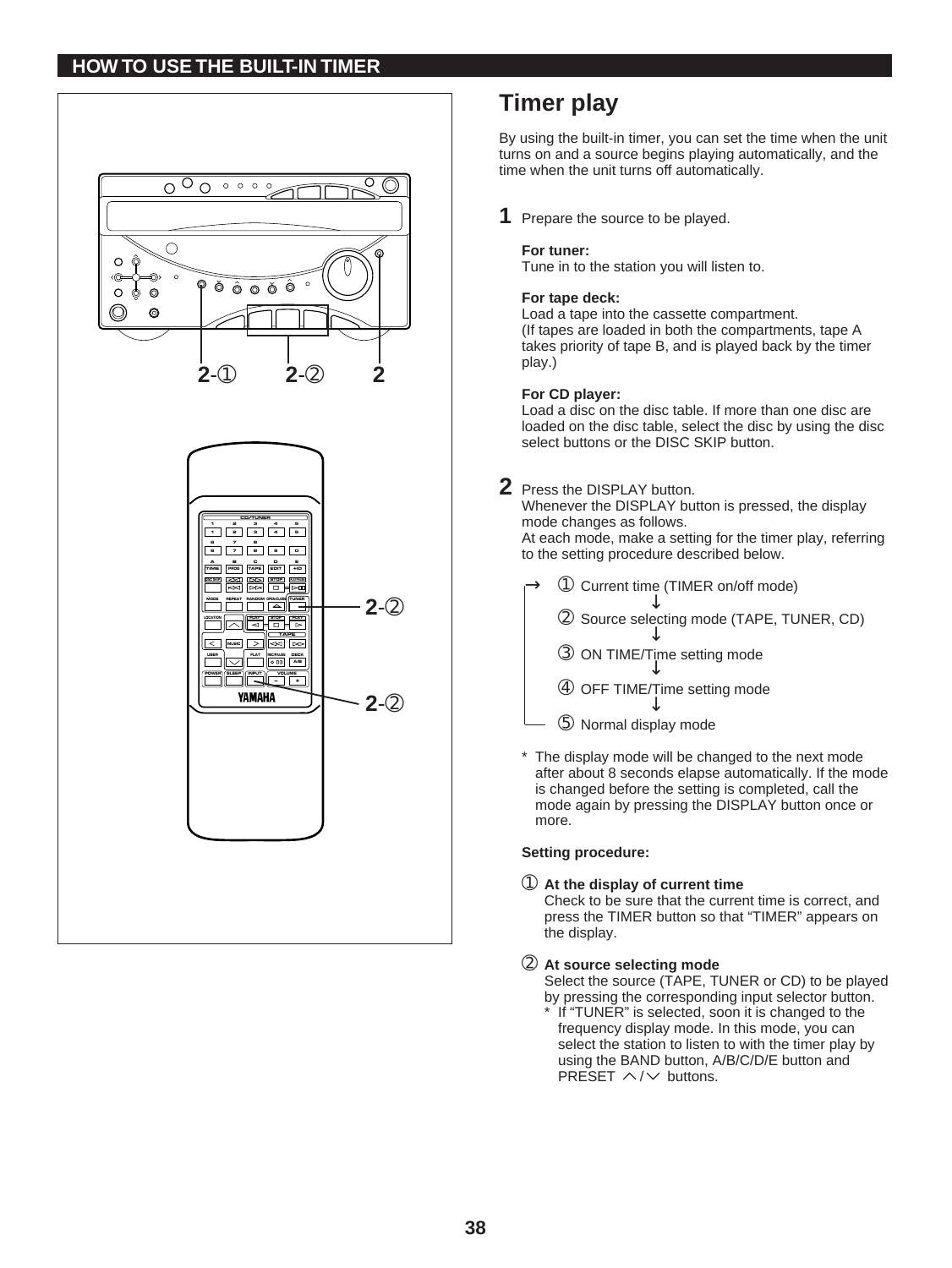

#### ➂ **At ON TIME/time setting mode**

["ON TIME" appears on the display, and soon it is changed to a time setting mode.] Set to the time when you want to begin the timer play by using the HOUR button and the MINUTE button.

#### ➃ **At OFF TIME/time setting mode**

["OFF TIME" appears on the display, and soon it is changed to a time setting mode.] If necessary, set to the time when you want to finish the timer play (to turn this unit off) by using the HOUR button and the MINUTE button. Even if you do not set the time, it has already been set so that the timer play finishes after 1 hour.

- The TIMER button functions also in the time (ON TIME or OFF TIME) setting mode.
- **3** If you will not use this unit until the timer play begins, turn the power off by pressing the POWER switch or the TIMER button.

#### **Note**

If a timer play setting is made and the power is not turned off, the source set for the timer play will begin playing when the time comes in place of the source played at that time.

#### **To cancel the timer play setting**

After the timer play is finished, press the DISPLAY button to call the current time. While the current time is displayed, press the TIMER button so that "TIMER" goes out from the display.

If it is not canceled, the system will be turned on at the same time every day, so it can be used as an alarm. However, if you will be out at that time, cancel the timer play setting.

Unless the AC supply lead is unplugged or there is a power failure for more than 5 minutes, the time set on the timer will be retained until it is reset.

#### **How to make time setting in the ON TIME or OFF TIME mode**

#### **For the hour:**

Press the HOUR button to change the hour to a higher value. Press and hold to change continuously.

To change the hour to a lower value, while pressing the TIME ADJ button, press the HOUR button.

#### **For the minute:**

Use the MINUTE button and operate it in the same way as you did to change the hour.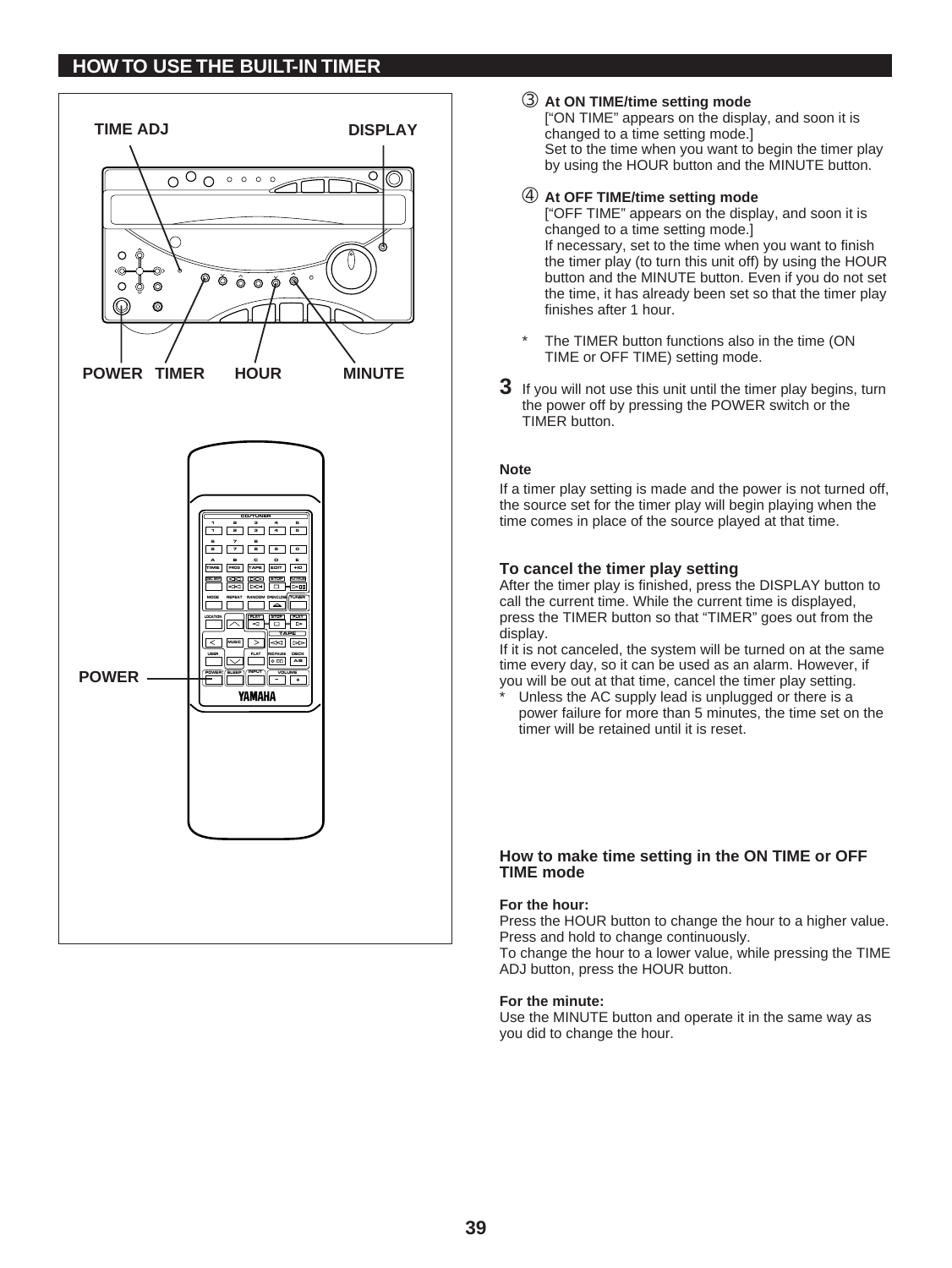

# **Timer recording (To record a tuner program)**

- **1** Load a blank tape into the DECK B cassette compartment.
- **2** If desired, change the setting of the reverse mode and the Dolby NR position.
- **3** Tune to the station of which program you want to record.
- **4** Follow step 2 of the "Timer play" on page 38 and 39.
	- $*$  In step  $\mathcal{D}$ , press the TUNER input selector button, and then press the TIMER REC button. ("REC" will flash on the display and the indicator over the TIMER REC button will light up.)
	- $*$  In step  $\circled{3}$ , set the time when you want to begin the timer recording.
	- $*$  In step  $\circledA$ , set the time when you want to finish the timer recording.
- **5** Press the TIMER button.

(The power will be turned off automatically.)

- \* If the normal listening mode (the state which had been selected before you began setting the timer recording) is restored before you press the TIMER button, select and follow either of the two methods below.
	- Press the DISPLAY button, and then press the TIMER button. (The power is still on.)
	- Press the POWER switch to turn the power off, and then press the TIMER button. (The power is turned off.)

**To confirm the timer time setting** Press the DISPLAY button.

### **To cancel the setting of timer recording**

Press the DISPLAY button once or more so that "REC" flashes on the display. While "REC" is flashing, press the TIMER REC button.

(The indicator over the button will go out.)

Unless the AC supply lead is unplugged or there is a power failure for more than 5 minutes, the time set on the timer will be retained until it is reset.

### **Note**

When the timer recording is finished, the timer setting is automatically canceled to avoid repeating timer recording of the same setting.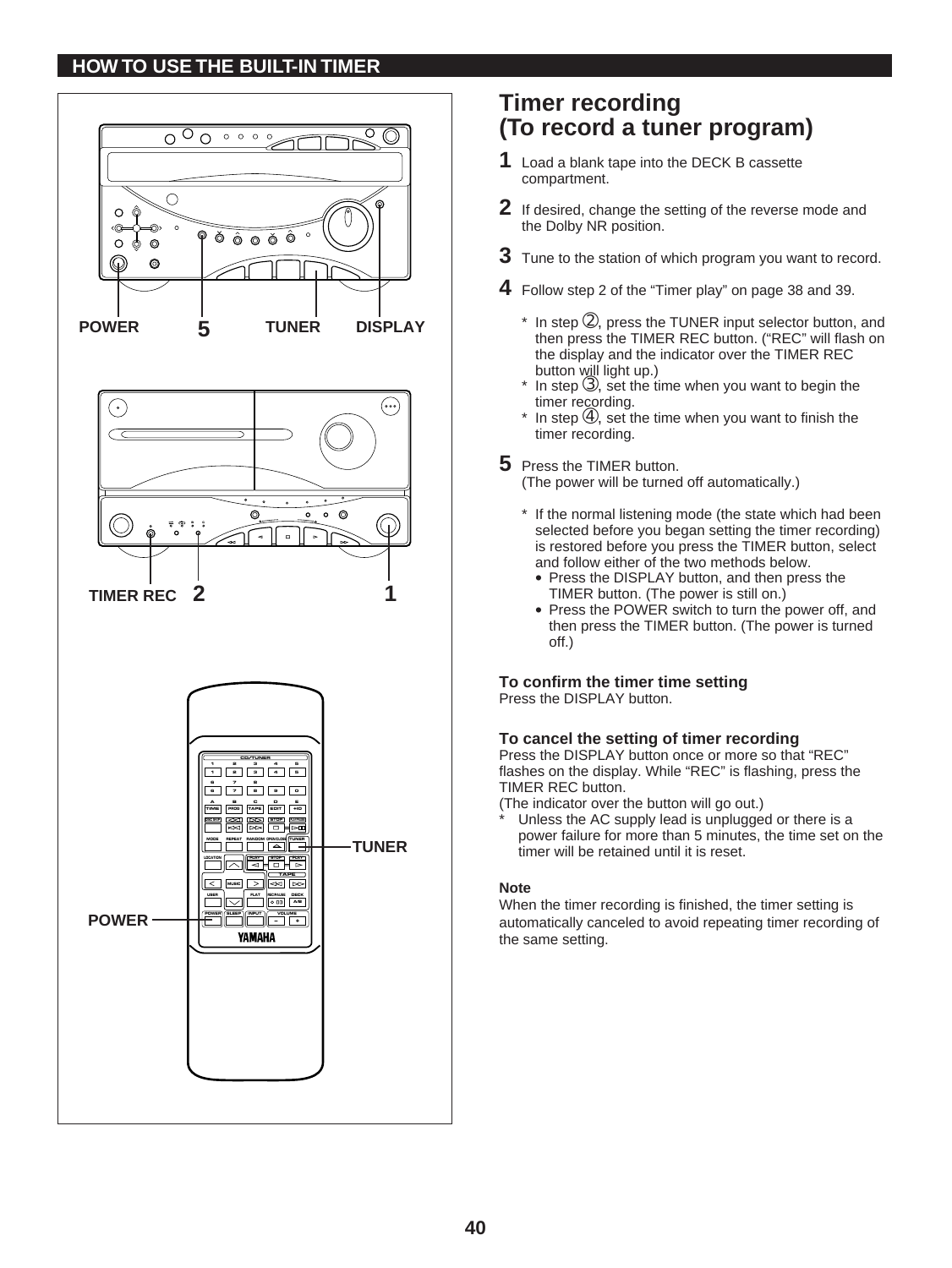

# **Sleep timer operation**

This unit can be turned off automatically.

- **1** Play the desired sound source.
- **2** Press the SLEEP button. "SLEEP" appears on the display, and soon it is replaced by "2h00m".
- **3** Press the SLEEP button repeatedly until the desired sleep time appears on the display. The display will change as described below. [Time is displayed by the hour (h) and the minute (m).]

```
OFF SLEEP \leftarrow(Sleep timer is off.)
2h00m \rightarrow 1h30m \rightarrow 1h00m \rightarrow 0h30m
   ↑
```
- The original display mode will resume about 4 seconds after the selection is made.
- The SLEEP indicator will light up to indicate that the sleep timer is on.
- **4** The unit will turn off automatically when the selected sleep time has passed.

#### **To confirm the sleep time setting**

Press the SLEEP button once. "SLEEP" appears on the display, and soon it is replaced by the remaining time of the selected sleep time.

### **To change the sleep time**

While the SLEEP indicator is being illuminated, press the SLEEP button repeatedly until the desired time appears.

#### **To stop the sleep timer operation**

Press the POWER switch, or press the SLEEP button repeatedly until "OFF SLEEP" appears on the display. (The SLEEP indicator will go out.)

#### **To set the sleep time using front panel buttons**

First press the DISPLAY button to display the current time. Within 7 seconds, press the AUTO/MAN'L button. Whenever the AUTO/MAN'L button is pressed, the sleep time changes.

# **Using the timer and the sleep timer at the same time**

- **1** Prepare timer play. (See page 38 and 39.) Do not turn the power of this unit off after the timer setting is finished.
- **2** Press the SLEEP button and set the sleep time.

When the sleep timer operation finishes, the timer will function to turn the source on at the preset time.

#### **Note**

Do not make the timer time setting so that the timer will start during sleep timer operation. (Since sleep timer operation has priority, the timer will not operate.)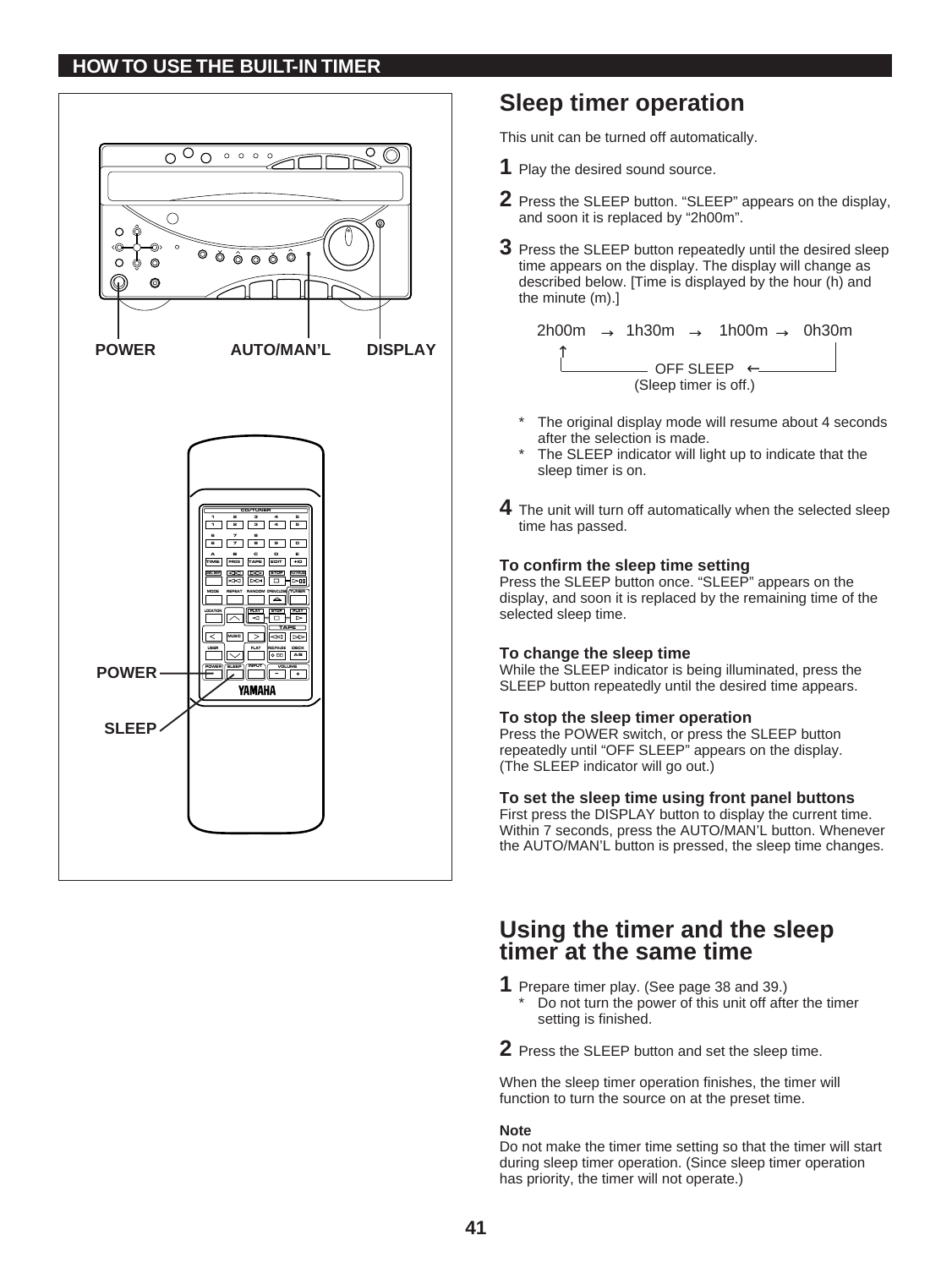# **CONNECTING EXTERNAL UNITS**



### **CD DIGITAL OUT (OPTICAL) terminal on the rear panel of TCD-GX5**

This system is equipped with an optical terminal to output CD's digital signals.

This is available to record CD on a mini disc recorder etc. directly.

# **Other audio units**

This system has two sets of auxiliary input (AUX 1 and AUX 2) terminals to allow you to connect up to two external units such as a video cassette player, LD player, etc. to this system.

# **To connect an external unit to the AUX 1 terminals**

Connect the audio output cords of the external unit to the AUX 1 terminals on the rear of this system. Make connections correctly so that the "L" (left) channel is connected to "L" and the "R" channel to "R".

### **To listen to the source sound from the unit connected to the AUX 1 terminals**

- **1** Press the AUX 1 input selector button.
- **2** Operate the unit connected to the AUX 1 terminals.
- Its audio source can be recorded by this system's tape deck.

In the same way, connect another unit to the AUX 2 terminals.

# **MAINTENANCE**



# **Internal care**

- Dirty heads, capstans and pinch rollers can cause poor sound and tape jams. Clean these parts with a cotton swab moistened with commercially available head/pinch roller cleaner or isopropyl alcohol, or with a commercially available
- cleaning tape. After long use, the deck's heads and capstans may become magnetized, causing poor sound. Demagnetize these parts once every 30 hours of playing/recording time by using a commercial tape head demagnetizer. Read the demagnetizer's instructions carefully before use.

# **External care**

- Periodically clean the surfaces of this system, especially the top panel of KMA-GX5 to prevent the ventilation holes from being blocked with dust etc.
- Do not use chemically treated cleaning cloths or other chemicals. (See "Precautions".)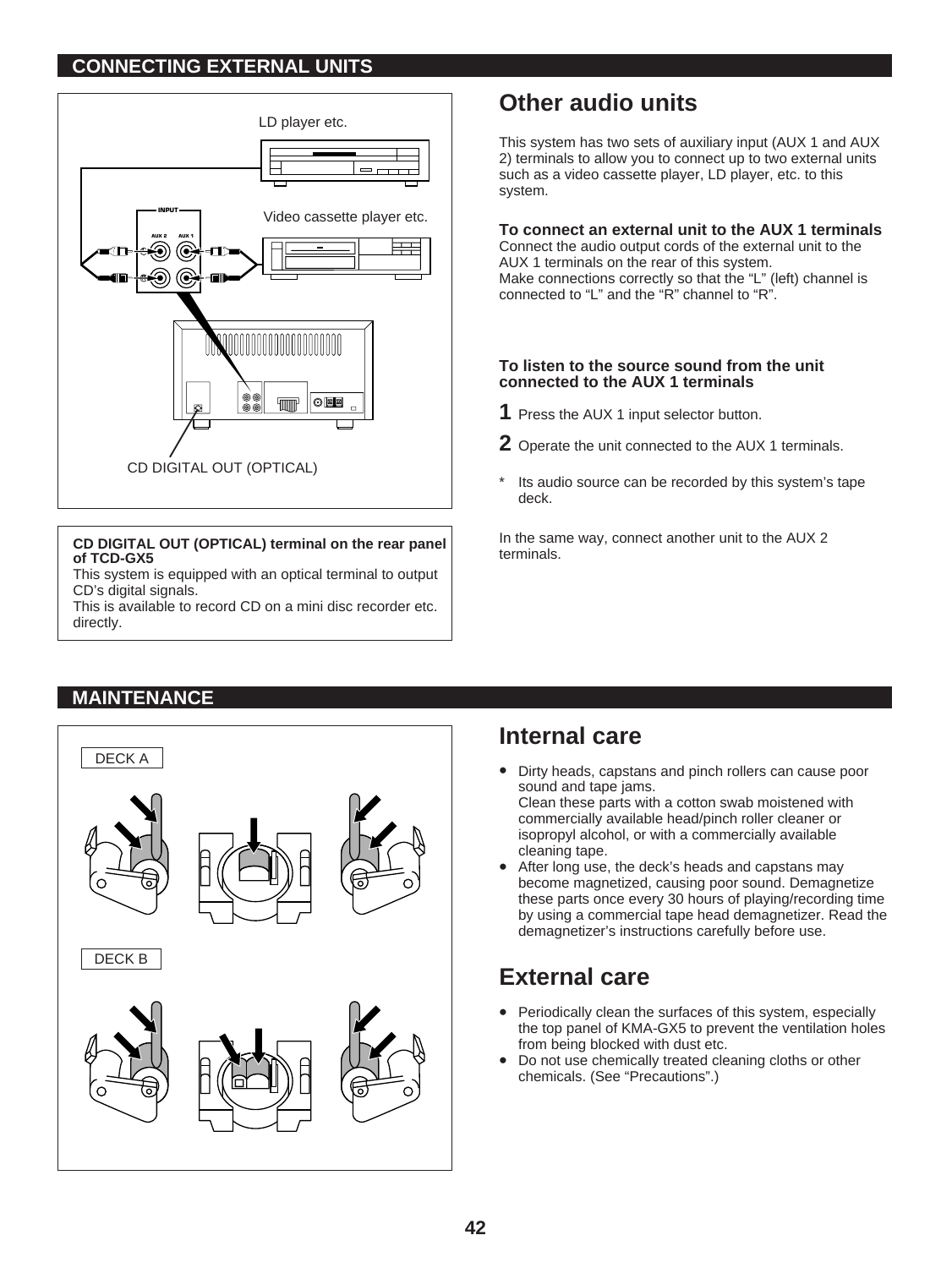# **TROUBLESHOOTING**

If your unit fails to operate normally, check the following points to determine whether the fault can be corrected by the simple measures suggested. If it cannot, or if the fault is not listed in the SYMPTOM column, disconnect the power cord and contact your authorized YAMAHA dealer or service center for help.

| Should be service required, the servicer will need both two pieces (TCD-GX5 and KMA-GX5). |  |
|-------------------------------------------------------------------------------------------|--|

|                 | <b>SYMPTOM</b>                                                         | <b>CAUSE</b>                                                                                                                                                        | <b>REMEDY</b>                                                                                                     |
|-----------------|------------------------------------------------------------------------|---------------------------------------------------------------------------------------------------------------------------------------------------------------------|-------------------------------------------------------------------------------------------------------------------|
|                 | No power even if the POWER switch is<br>pressed.                       | AC supply lead is not plugged in.                                                                                                                                   | Plug in the AC supply lead.                                                                                       |
|                 | No sound from one speaker                                              | Loose speaker connections.                                                                                                                                          | Connect properly.                                                                                                 |
|                 | No sound from speakers.                                                | Internal protection circuit is functioning.                                                                                                                         | Unplug the AC supply lead from the wall AC outlet, and then<br>plug in again.                                     |
|                 | Excessive static in FM broadcasts.                                     | Interference from starting motor of nearby car.                                                                                                                     | Position the FM antenna as high and as far away from                                                              |
|                 |                                                                        | Interference from thermostat of nearby electrical<br>appliance.                                                                                                     | nearby roads as possible. Connect using a coaxial cable.                                                          |
|                 | Noise increases during stereo broadcasts.                              | Antenna input is too weak due to obstructions or                                                                                                                    | Check antenna connections.                                                                                        |
|                 |                                                                        | excessive distance from broadcasting station.                                                                                                                       | Install a multi-element type FM antenna if possible.                                                              |
|                 | Stereo broadcasts are noisy and STEREO<br>indicator blinks on and off. | Insufficient antenna input.                                                                                                                                         | Install an antenna appropriate for the electric field strength of<br>your area.                                   |
|                 | Cannot select preset stations.                                         | Preset memory has been erased.                                                                                                                                      | Reprogram memory presets.                                                                                         |
| AMPLIFIER/TUNER | Buzzing or static during AM (LW or MW)<br>broadcasts.                  | Interference from source such as lightning,<br>flourescent lights, electric motors or thermostat<br>of nearby electrical appliance.                                 | Problem is difficult to eliminate but can be lessened by<br>grounding MW/LW (AM) loop antenna.                    |
|                 |                                                                        | TV or microprocessor is being used nearby.                                                                                                                          | Move away from TV or microprocessor.                                                                              |
|                 | AM (LW or MW) broadcast sensitivity is poor.                           | Radio signal is weak or antenna is not properly                                                                                                                     | Properly connect MW/LW (AM) loop antenna.                                                                         |
|                 |                                                                        | connected.                                                                                                                                                          | Change orientation of MW/LW (AM) loop antenna.                                                                    |
|                 |                                                                        |                                                                                                                                                                     | Install an external MW/LW (AM) antenna.                                                                           |
|                 | Can't set timer.                                                       | Current time is not set.                                                                                                                                            | Set current time.                                                                                                 |
|                 | This unit will not operate properly.                                   | The internal microcomputer has been frozen by<br>an external electric shock (lightning, excessive<br>static electricity, etc.) or power supply with low<br>voltage. | Unplug the AC supply lead from the wall AC outlet, and then<br>plug in again after about one minute.              |
|                 | Play does not begin even if disc is loaded.                            | Disc is upside down.                                                                                                                                                | Load disc label side up.                                                                                          |
| CD PLAYER       |                                                                        | Disc is dirty.                                                                                                                                                      | Clean disc.                                                                                                       |
|                 | No sound.                                                              | Input selector setting is incorrect.                                                                                                                                | Select the CD input selector button.                                                                              |
|                 | Sound stops suddenly (always at same spot).                            | Disc is dirty.                                                                                                                                                      | Clean disc.                                                                                                       |
|                 |                                                                        | Volume set too high.                                                                                                                                                | Lower volume.                                                                                                     |
|                 | Tape won't move during playback or<br>recording.                       | Slack tape wrapped around pinch roller.                                                                                                                             | Take up slack with a pencil before using.                                                                         |
|                 | Can't record.                                                          | Erasure prevention tab is broken off.                                                                                                                               | Replace tape or cover erasure prevention hole with<br>cellophane tape.                                            |
|                 |                                                                        | Head is dirty.                                                                                                                                                      | Clean heads.                                                                                                      |
|                 | Sound is distorted or fades out.                                       | Head is dirty.                                                                                                                                                      | Clean heads.                                                                                                      |
|                 |                                                                        | Head has become magnetized.                                                                                                                                         | Demagnetize heads with head eraser.                                                                               |
|                 |                                                                        | Tape is worn.                                                                                                                                                       | Replace tape.                                                                                                     |
| ECK             | Poor sound quality.                                                    | Selected Dolby NR position is not proper.                                                                                                                           | Select the position matching that used when tape was<br>recorded.                                                 |
|                 | Stereo balance is poor.                                                | Head is dirty.                                                                                                                                                      | Clean heads.                                                                                                      |
| TAPE DI         | Excessive noise.                                                       | Head is dirty.                                                                                                                                                      | Clean heads.                                                                                                      |
|                 |                                                                        | Head has become magnetized.                                                                                                                                         | Demagnetize heads with head eraser.                                                                               |
|                 |                                                                        | Tape is worn.                                                                                                                                                       | Replace tape.                                                                                                     |
|                 | Tape travel stops in middle of playback or<br>recording.               | Slack tape coming out of cassette shell.                                                                                                                            | Take up slack by turning reels with a pencil.                                                                     |
|                 |                                                                        | Tape is creased or torn.                                                                                                                                            | Replace with new tape.                                                                                            |
|                 |                                                                        | Endless tape is being used.                                                                                                                                         | Don't use endless tapes.                                                                                          |
|                 | Can't find the beginning of desired selections<br>on tape.             | Silent gaps between selections are too short.                                                                                                                       | The function of searching for the beginning of desired<br>selections won't operate unless the silent gaps between |
|                 |                                                                        | Excessively soft passages in middle of<br>selections.                                                                                                               | selections are at least four seconds long.                                                                        |
|                 |                                                                        | Conversation etc. is recorded.                                                                                                                                      |                                                                                                                   |
|                 | Remote control doesn't work.                                           | Batteries are dead.                                                                                                                                                 | Replace batteries.                                                                                                |
|                 |                                                                        | Remote control is too far away or is being used<br>at incorrect angle.                                                                                              | Use within 6 m and 60° radius.                                                                                    |
| REMOTE CONTROL  |                                                                        | Direct sunlight or lighting (of an inverter type of<br>flourescent lamp etc.) is striking the remote<br>control sensor of the main unit.                            | Change position of the main unit.                                                                                 |
|                 | TV functions strangely when the remote<br>control is used.             | Remote control is being used near TV set with a<br>remote control sensor.                                                                                           | Relocate this unit away from the TV or cover TV's remote<br>control sensor.                                       |